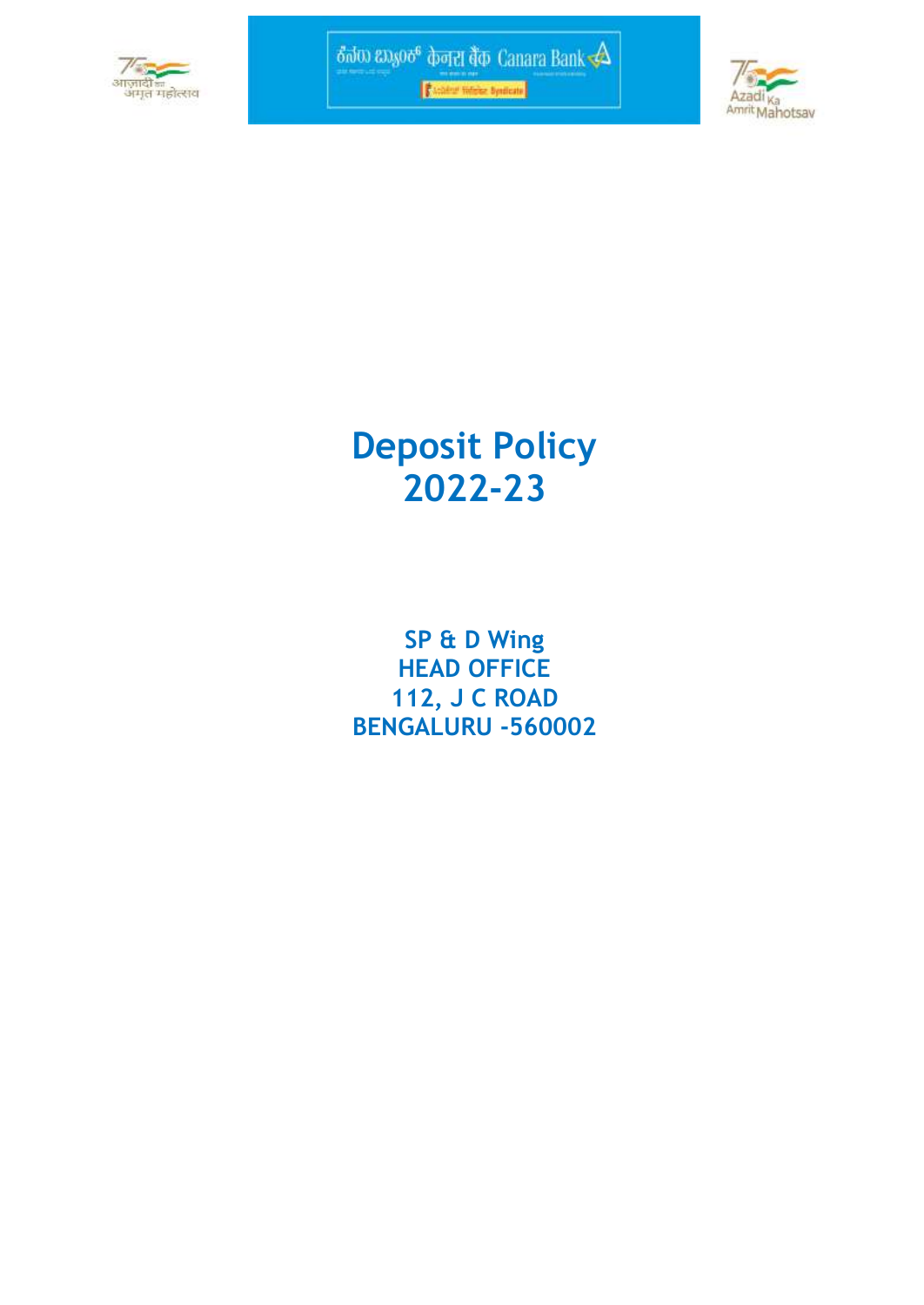# **INDEX**

| SI  | <b>Contents</b>                                   | Page           |
|-----|---------------------------------------------------|----------------|
| No. |                                                   | number         |
| 1.  | <b>KYC GUIDELINES OF RBI</b>                      | 3              |
| 2.  | <b>SAVINGS BANK ACCOUNT</b>                       | $\overline{4}$ |
| 3.  | <b>CURRENT ACCOUNT</b>                            | 10             |
| 4.  | <b>TERM DEPOSIT ACCOUNT</b>                       | 15             |
| 5.  | <b>BULK DEPOSITS</b>                              | 17             |
| 6.  | <b>NRE TERM DEPOSITS</b>                          | 21             |
| 7.  | <b>DEPOSITS HELD IN FCNR(B) ACCOUNT</b>           | 23             |
| 8.  | <b>RESIDENT FOREIGN CURRENCY ACCOUNTS (RFC)</b>   | 30             |
| 9.  | SPECIAL NON RESIDENT RUPEE (SNRR) ACCOUNT         | 33             |
| 10. | <b>GENERAL GUIDELINES</b>                         | 35             |
| 11. | <b>NOMINATION</b>                                 | 39             |
| 12. | SPECIAL TYPE OF ACCOUNTS                          | 39             |
| 13. | SETTLEMENT OF DUES INDECEASED DEPOSIT ACCOUNTS    | 42             |
| 14. | <b>SAFE DEPOSIT LOCKERS</b>                       | 43             |
| 15. | <b>REDRESSAL OF COMPLAINTS</b>                    | 43             |
| 16. | BANKS' CODE OF CONDUCT WITH RESPECT TO DEPOSITORS | 44             |
| 17. | <b>DEPOSITOR'S RIGHTS</b>                         | 46             |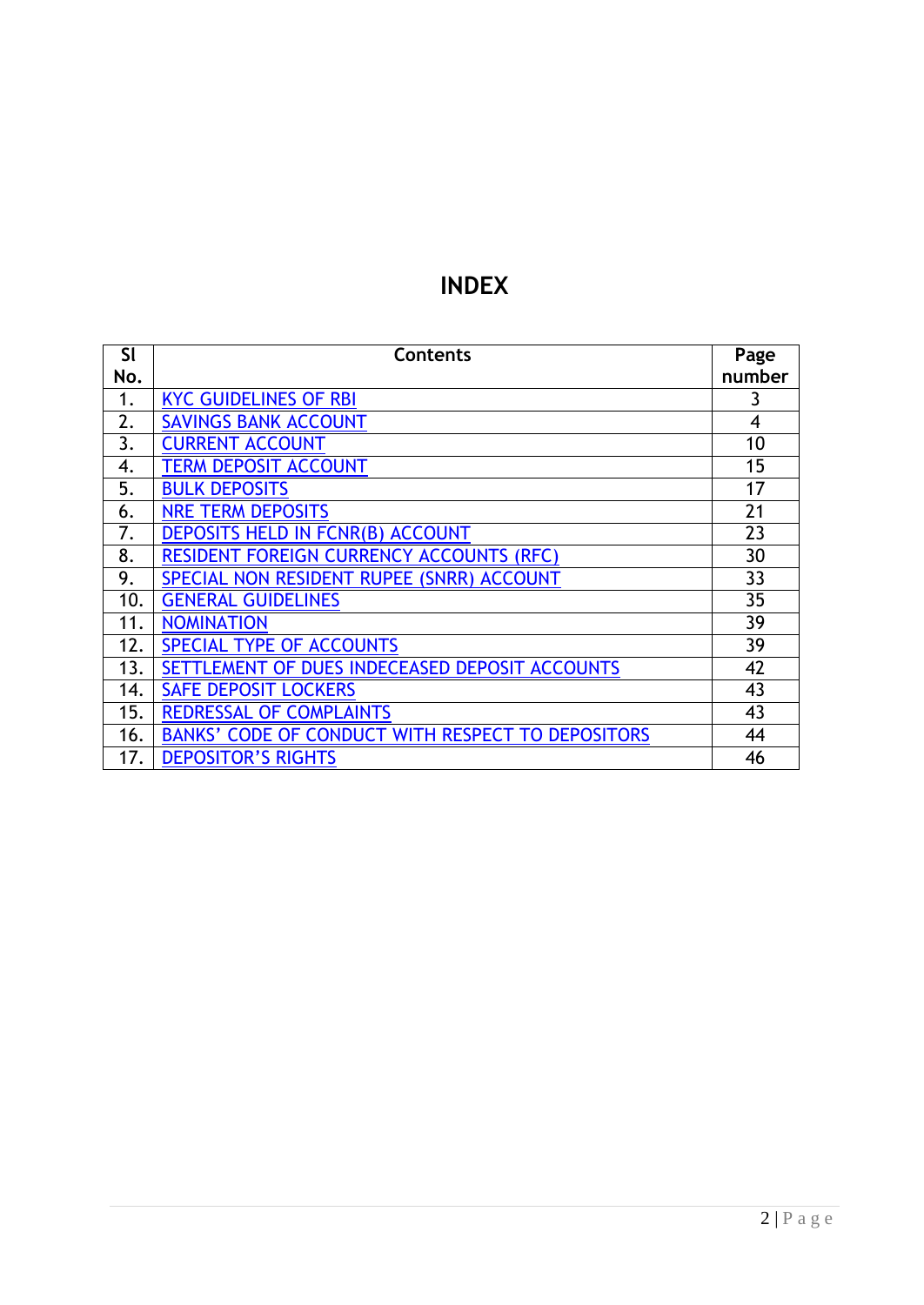**Active Finance Syndicate** 

ठैनंक ध्रम्हुल्छ केनरा बैंक Canara Bank $\prec\!\!\Delta$ 

# **POLICY GUIDELINES ON DEPOSITS- 2022-23**

# <span id="page-2-0"></span>**1. KNOW YOUR CUSTOMER (KYC) GUIDELINES OF RBI**

Know Your Customer [KYC] is the platform on which Banking system operates to avoid the pitfalls of operational, legal and reputational risks and consequential losses by scrupulously adhering to the various procedures laid down for opening and conduct of account.

The Bank shall adopt appropriate Know Your Customer Policies, procedures and internal controls reasonably designed to:

- 1.0 Determine and document the true identity and address of the customers who establish relationships, open accounts or conduct significant business transactions and obtain basic background information on customers.
- 1.1 Obtain and document any additional customer information, commensurate with assessment of the money laundering risks posed by customers' expected use of Bank's products and services.
- 1.2 Avoid doing business with any individual or entity whose identity cannot be determined or who refuses to provide information or who have provided information that contains significant inconsistencies which cannot be resolved after due investigation.

The regulatory guidelines require Bank to categorize customers based on risk perception and prepare profiles of customers for the purpose of transaction monitoring. If the decision to open an account of a prospective depositor requires clearance at a higher level, reasons for any delay in opening of the account will be informed and the final decision will be conveyed at the earliest.

# **2. TYPES OF DEPOSIT ACCOUNTS**

The Deposit Products offered by the Bank are broadly categorized in the following types:

- 1. Savings Bank Account.
- 2. Current Account.
- 3. Term Deposits.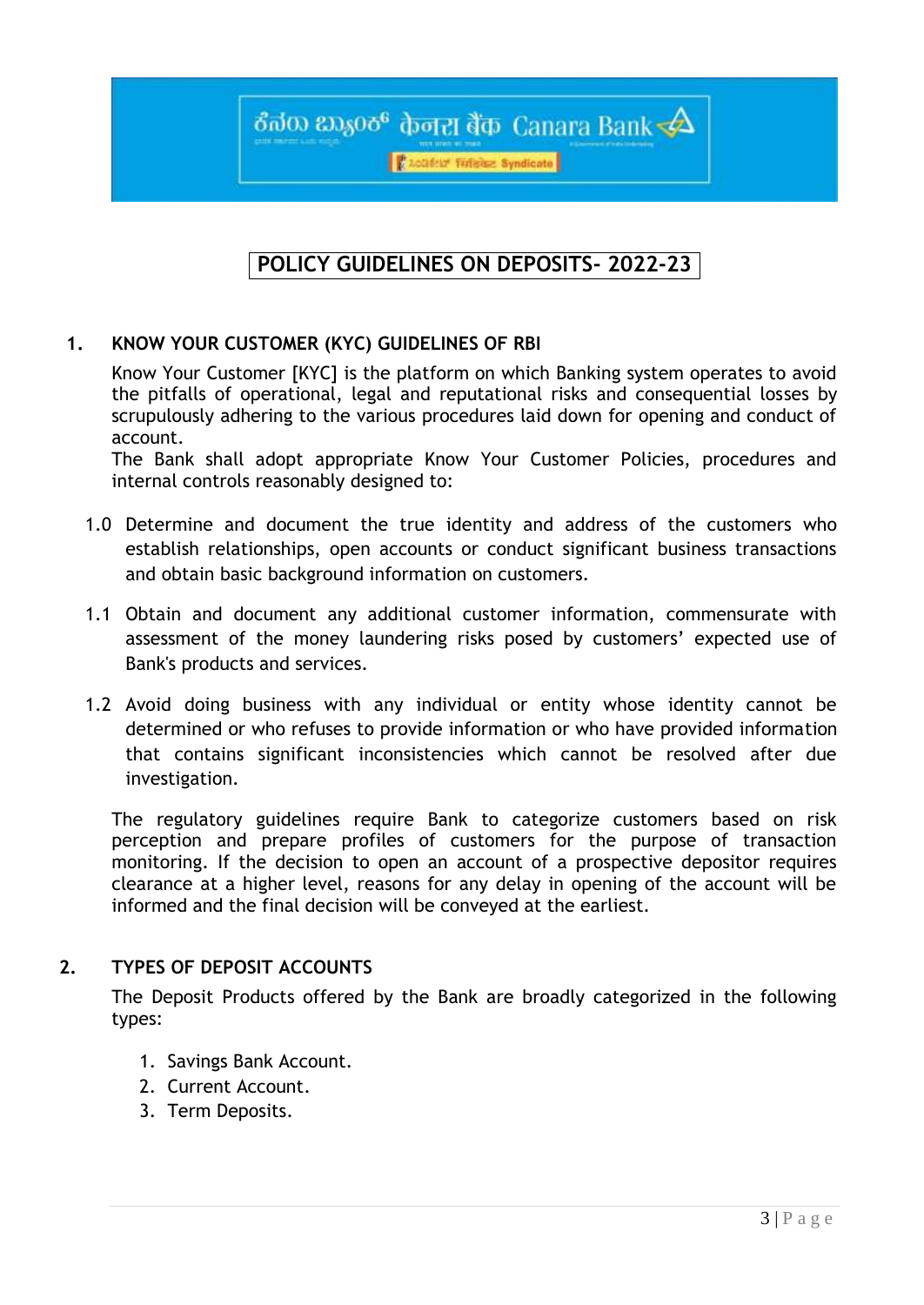# *3.* **ACCOUNT** *OPENING AND OPERATION OF DEPOSIT ACCOUNTS*

# <span id="page-3-0"></span>**3.0 SAVINGS BANK ACCOUNT:**

Savings Bank account, as the very name suggests, is intended for savings for the future. There are no restrictions on the number and amount of deposit that can be made on any day. Minimum amount of withdrawal/deposit is Rs.10/-. Balance in the account earns interest at rates decided by the Bank, from time to time. The facility of withdrawal by cheque is also allowed subject to certain restrictions.

Bank shall not open saving deposit account in the name of entities other than individuals, Karta of HUF and organizations/agencies listed as under:

- (1) Primary Co-operative Credit Society which is being financed by the Bank.
- (2) Khadi and Village Industries Boards.
- (3) Agriculture Produce Market Committees.
- (4) Societies registered under the Societies Registration Act, 1860 or any other corresponding law in force in a State or a Union Territory except societies registered under the State Co-operative Societies Acts and specific state enactment creating Land Mortgage Banks.
- (5) Companies licensed by the Central Government under Section 8 of Companies Act, 2013 or Section 25 of Companies Act, 1956 or under the corresponding provision in the Indian Companies Act, 1913 and permitted not to add to their names the word '*Limited'* or the words 'Private Limited'.
- (6) Institutions other than those mentioned in *Section 26(h)* ineligible to open Savings Bank accounts and whose entire income is exempt from payment of Income-tax under the Income-Tax Act, 1961.
- (7) Government departments / bodies / agencies in respect of grants / subsidies released for implementation of various programs / Schemes sponsored by Central Government / State Governments subject to production of an authorization from the respective Central / State Government departments to open savings bank account.
- (8) Development of Women and Children in Rural Areas (DWCRA).
- (9) Self-help Groups (SHGs), registered or unregistered, which are engaged in promoting savings habits among their members.
- (10) Farmers' Clubs Vikas Volunteer Vahini VVV.

As required by Law, while opening the account, Bank will satisfy itself about the identity, including verification of address of a person/s seeking to open an account, satisfying about his occupation and source of income, to assist in protecting the prospective customers, members of the public and the Bank against fraud and other misuse of the Banking system duly observing the Know Your Customer [KYC] guidelines of RBI.

Bank will not open savings deposit account in the name of entities belonging to the category of bodies/institutions/ organizations prohibited to open Savings Bank Deposit.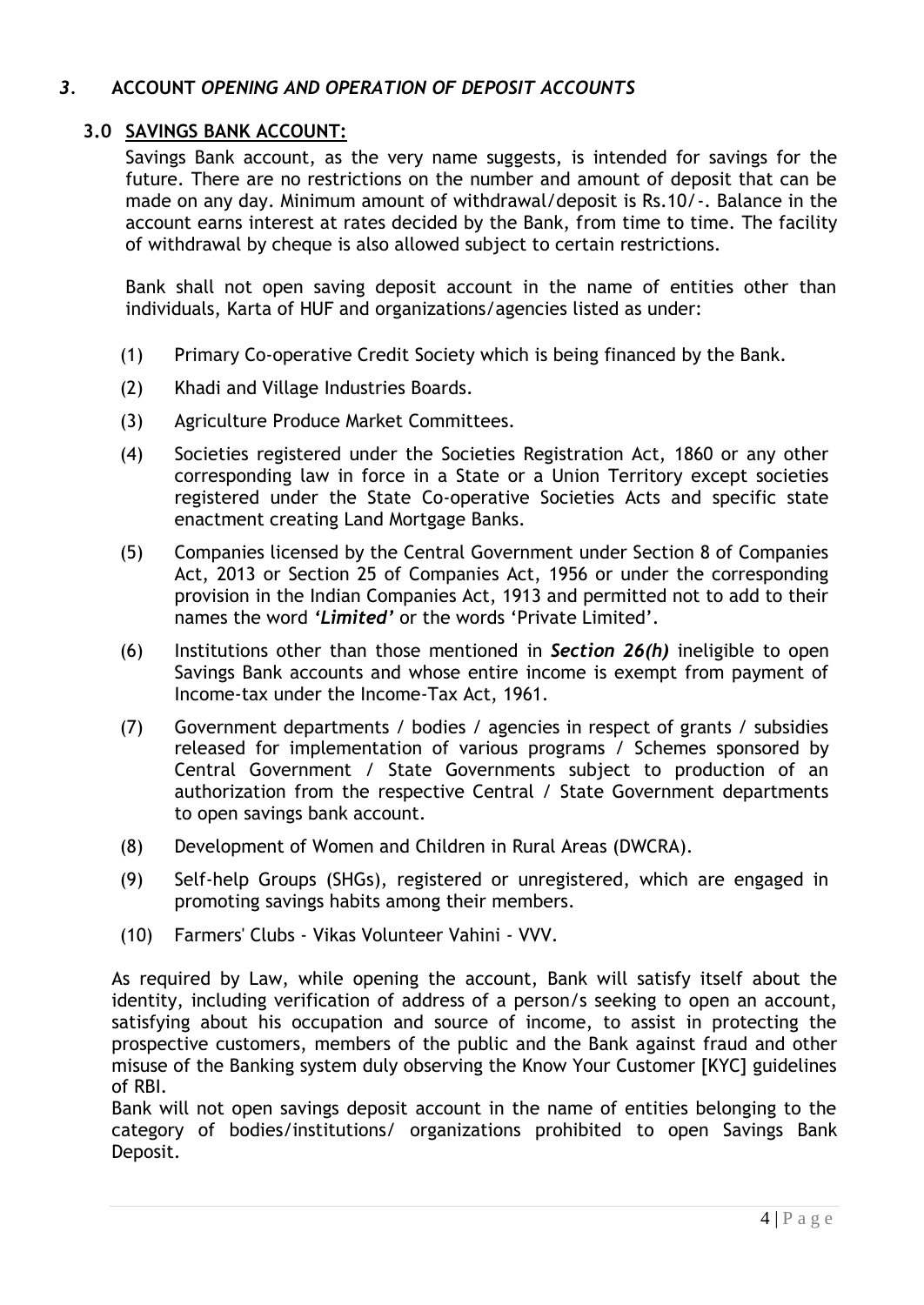3.0.0 **Introduction:** Introduction from an existing customer is **not mandatory** for opening accounts, including those of legal entities. After passing of Prevention of Money Laundering Act (PML Act) and introduction of document based verification of identity/address of the proposed account holders, the accounts opened with proper documents are considered as acting in good faith and without negligence by the banks.

An account will be considered fully KYC compliant if documents of KYC, i.e., Proof of identity and Proof of address are submitted by the proposed account holder.

3.0.1 The Bank is required to obtain 2 recent photographs of the person/s opening the account. In case of illiterate persons, 3 photographs have to be obtained.

# 3.0.2 **The Officially Valid Documents are as under:**

- 1) Passport.
- 2) Driving License.
- 3) Proof of possession of Aadhaar number\*.
- 4) Voter Identity Card issued by Election Commission of India.
- 5) Job card issued by NREGA duly signed by an officer of the State Government.
- 6) Letter issued by the National Population Register containing details of name and address.

[\*Where the client submits his proof of possession of Aadhaar number as an officially valid document, he may submit it in such form as are issued by the Unique Identification Authority of India (UIDAI].

Only the documents mentioned above would be accepted for opening accounts of individuals. Branches should not accept any other document for this purpose. (For details refer Annexure).

**Customer Due Diligence (CDD)** means identifying and verifying the customer and the beneficial owner.

For undertaking Customer Due Diligence (CDD), Bank shall obtain the following from an individual while establishing an account-based relationship or while dealing with the individual who is a beneficial owner, authorized signatory or the power of attorney holder related to any legal entity:

**(A)**The Aadhaar number where,

- (i) he is desirous of receiving any benefit or subsidy under any scheme notified under section 7 of the Aadhaar (Targeted Delivery of Financial and Other subsidies, Benefits and Services) Act, 2016 (18 of 2016); or
- (ii) he decides to submit his Aadhaar number voluntarily to a bank; or
- **(B)** The proof of possession of Aadhaar number where offline verification can be carried out; or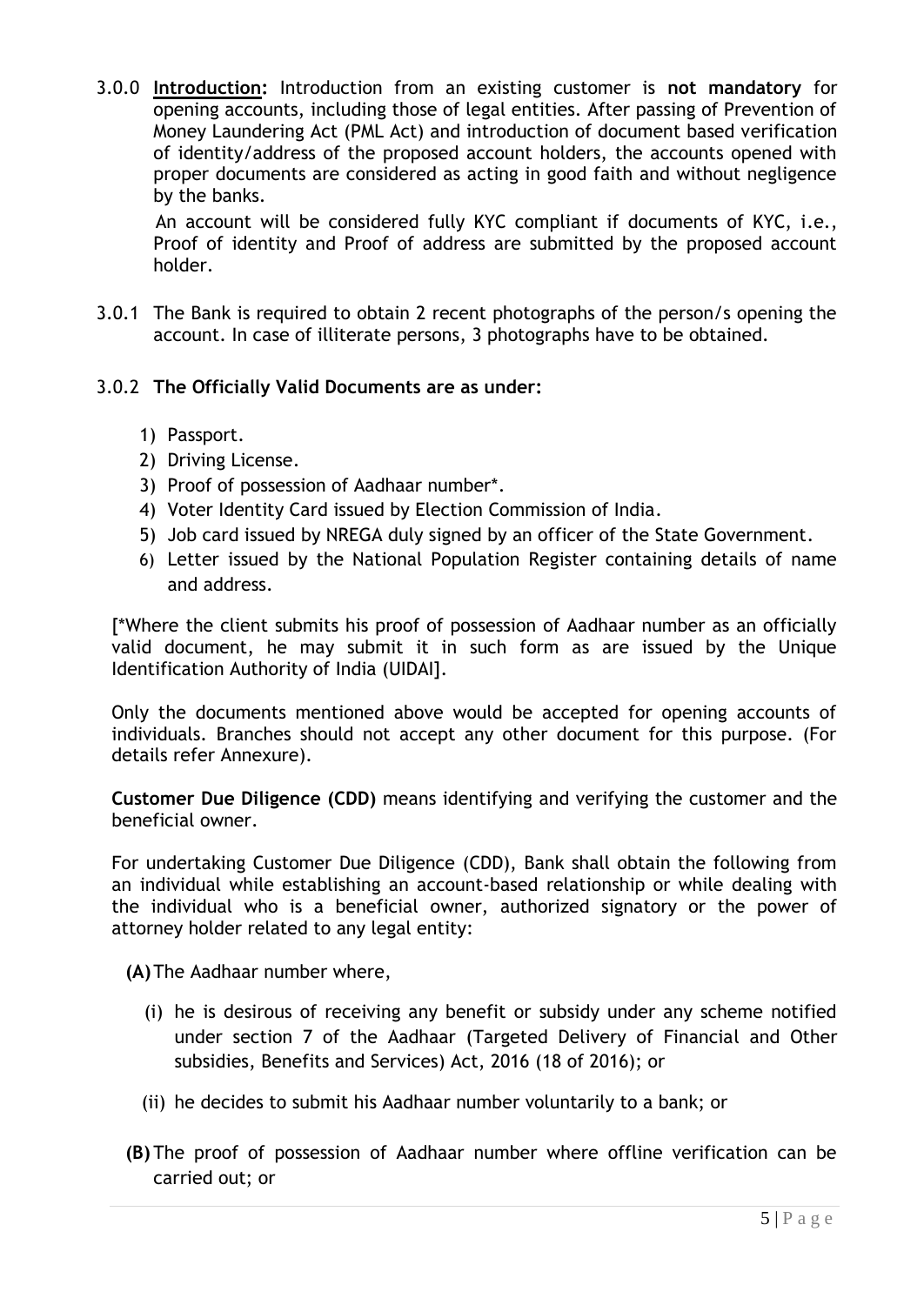- **(C)** The proof of possession of Aadhaar number where offline verification cannot be carried out or any OVD or the equivalent e-document thereof containing the details of his identity and address; and
- **(D)**The Permanent Account Number or the equivalent e-document thereof or Form No. 60 as defined in Income-tax Rules, 1962; and
- **(E)** Such other documents including in respect of the nature of business and financial status of the customer, or the equivalent e-documents thereof as may be required by the bank.

Provided that where the customer has submitted,

i) Aadhaar number under clause (A) above to a bank, such bank shall carry out authentication of the customer"s Aadhaar number using e-KYC authentication facility provided by the Unique Identification Authority of India.

Further, in such a case, if customer wants to provide a current address, different from the address as per the identity information available in the Central Identities Data Repository, he may give a self-declaration to that effect to the Bank.

ii) Proof of possession of Aadhaar under clause (B) above where offline verification can be carried out, the bank shall carry out offline verification.

iii) An equivalent e-document of any OVD, the bank shall verify the digital signature as per the provisions of the Information Technology Act, 2000 (21 of 2000) and any rules issues thereunder and take a live photo.

iv)Any OVD or proof of possession of Aadhaar number under clause (C) above where offline verification cannot be carried out, the bank shall carry out verification through digital KYC.

Provided that for a period not beyond such date as may be notified by the Government for a class of Regulated entities, instead of carrying out digital KYC, the Regulated entity pertaining to such class may obtain a certified copy of the proof of possession of Aadhaar number or the OVD and a recent photograph where an equivalent e-document is not submitted.

#### Note:

- "**Obtaining a certified copy**" shall mean comparing the copy of the proof of possession of Aadhaar number where offline verification cannot be carried out or officially valid document so produced by the customer with the original and recording the same on the copy by the authorized officer of the Bank).
- "**Digital KYC**" means the capturing live photo of the customer and Officially Valid Document or the proof of possession of Aadhaar, where offline verification cannot be carried out, along with the latitude and longitude of the location where such live photo is being taken by an authorized officer of the Bank.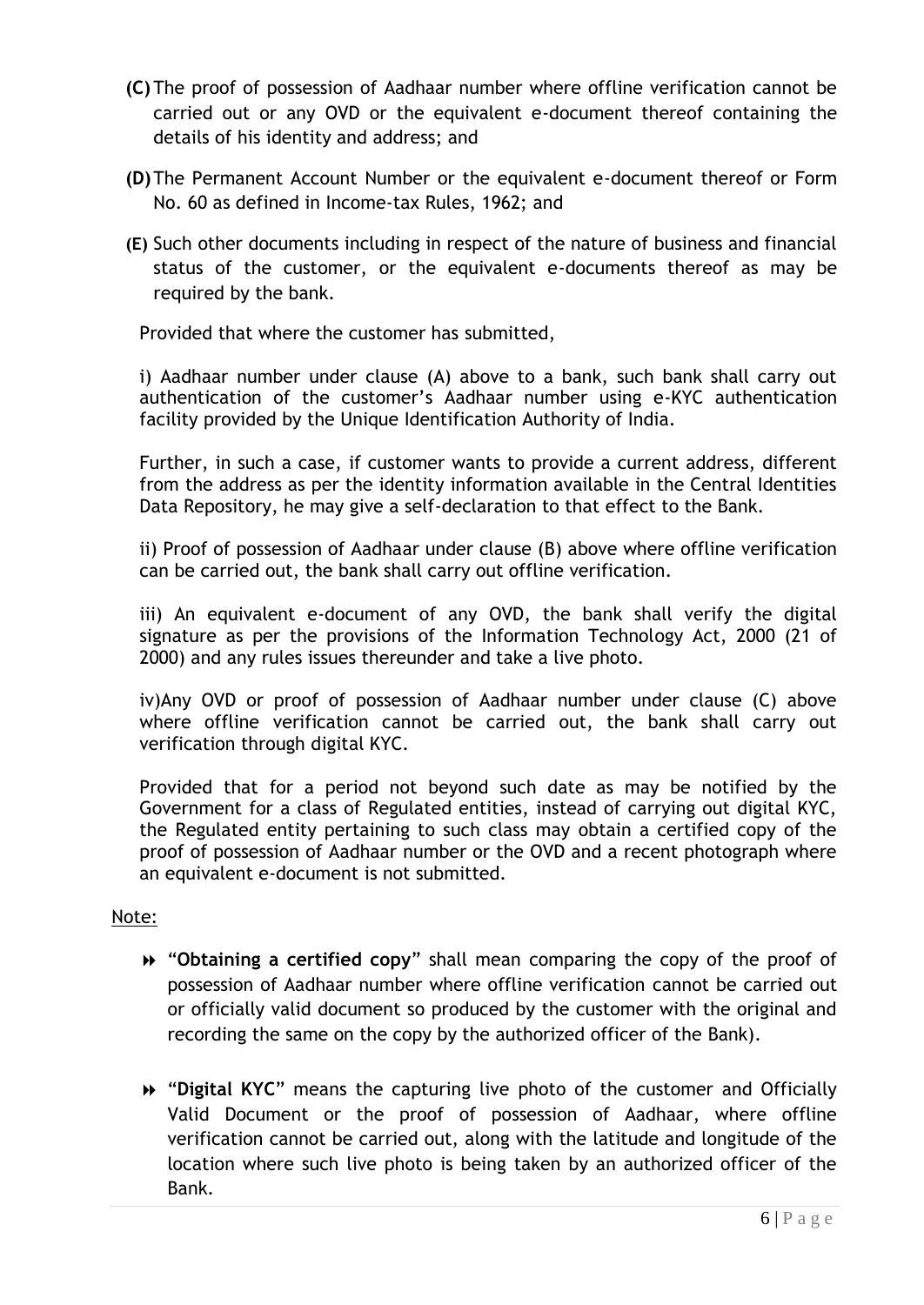- "**Equivalent e-document**" means an electronic equivalent of a document, issued by the issuing authority of such document with its valid digital signature including documents issued to the digital locker account of the customer as per rule 9 of the Information Technology (Preservation and Retention of Information by Intermediaries Providing Digital Locker Facilities) Rules, 2016.
- 3.0.3 In case, Officially Valid Documents (OVDs) furnished by the customer does not contain updated address, the following documents or the equivalent e-documents thereof shall be deemed to be the OVDs for the limited purpose of proof of address:
	- i) Utility bill which is not more than two months old of any service provider (electricity, telephone, post-paid mobile phone, piped gas, water bill);
	- ii) Property or Municipal tax receipt;
	- iii) Pension or family pension payment orders (PPOs) issued to retired employees by Government Department or Public Sector Undertakings, if they contain the address;
	- iv) Letter of allotment of accommodation from employer issued by State Government or Central Government Departments, statutory or regulatory bodies, public sector undertakings, scheduled commercial banks, financial institutions and listed companies and leave and license agreements with such employers allotting official accommodation.

(The Client shall submit updated Officially Valid Document with current address within **a period of three months** of submitting the above document).

- 3.0.4 The account holder is required to maintain minimum average balance in the account, as specified by the Bank from time to time, separately for branches of different population group. Non-compliance of this would attract services charges. Bank has discretion to change the above norms and levy charges for non-compliance of the same. However, adequate notice will be given duly informing the change/s.
- 3.0.5 The interest on Savings Deposit is calculated on daily product basis and credited to the customers' accounts on quarterly intervals, on  $1<sup>st</sup>$  of February,  $1<sup>st</sup>$  of May, 1<sup>st</sup> of August and 1st of November every year.
- 3.0.6 Service charges will be collected if the number of withdrawals exceeds 50 for every half year period of February – July and August- January.
- 3.0.7 For existing accounts, Issue of cheque book is subject to satisfactory operation in the account. Issue of multiple cheque books is at the discretion of the Branch Manager.
- 3.0.8 Cheques, Dividend Warrants drawn in the name of account holder/s only will be collected through the account.
- 3.0.9 An instrument having date as per SakaSamvat calendar is a valid instrument. A Date Conversion inquiry facility is provided in CBS. Bank shall ascertain the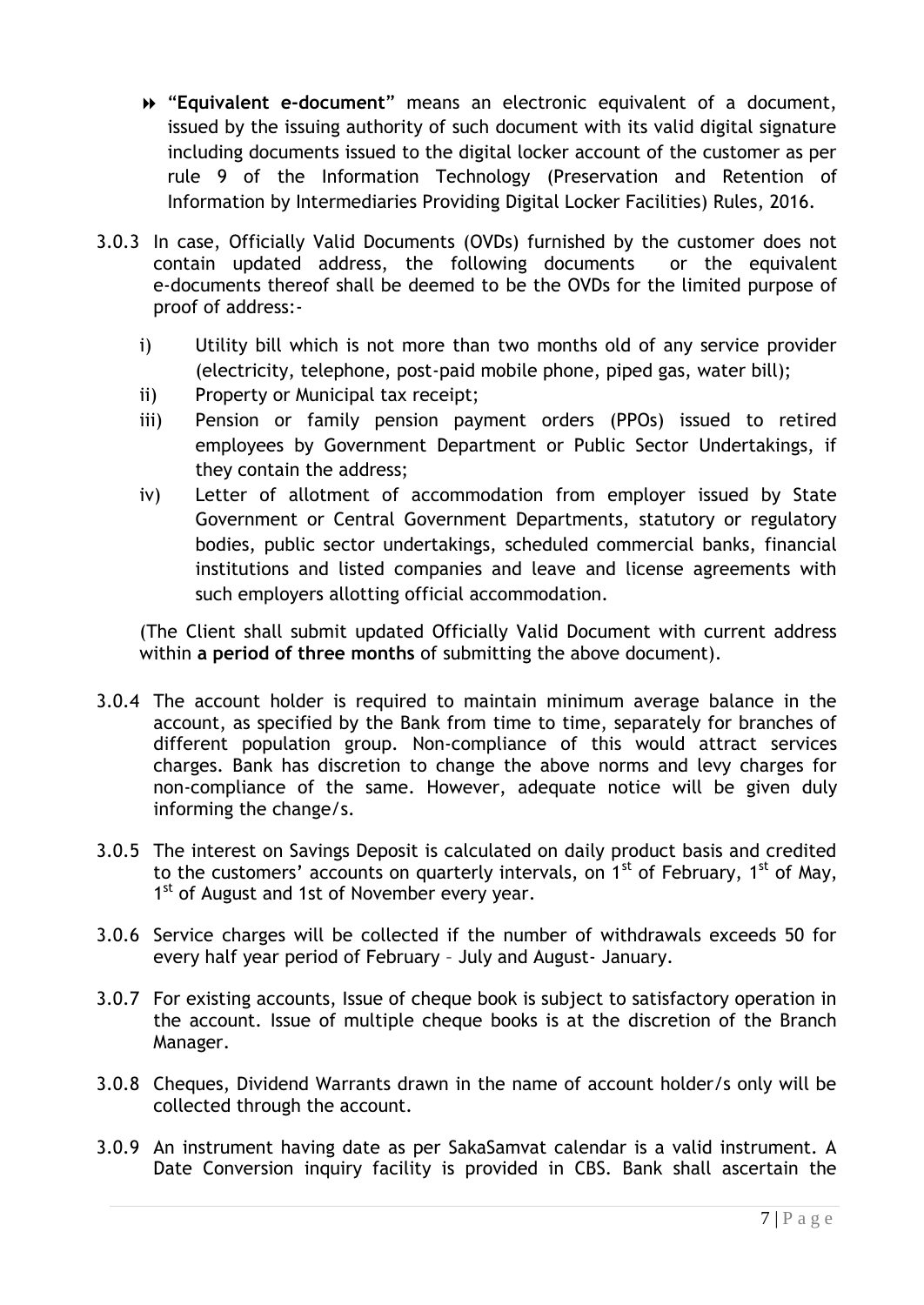Gregorian calendar date corresponding to the National Saka calendar in order to avoid payment of stale cheques.

3.0.10 Pass book is provided to customer and updated periodically.

#### **3.1 Canara Basic Savings Bank Deposit Accounts:**

As per RBI guidelines, he Basic Savings Bank Deposit Account should be considered a normal banking service available to all. The following basic minimum facilities in the Canara Basic Saving Bank Deposit Account (BSBDA), are to be offered free of charge, without any requirement of minimum balance.

- 3.1.0 The deposit of cash at bank branch as well as ATMs/CDMs
- 3.1.1 Receipt/Credit of money through electronic payment channels or by means of deposit/ collection of cheques drawn by Central/ State Government agencies and departments.
- 3.1.2 No limit on the number and value of deposits that can be made in a month
- 3.1.3 Four withdrawals in a month, including ATM withdrawals
- 3.1.4 ATM card or ATM-cum-Debit Card.

The above facilities will be provided without any charges. Further, no charge will be levied for non-operation/ activation of inoperative "Basic Savings Bank Deposit Account".

Provide additional value-added services, including issue of cheque book, beyond the above minimum facilities, which may/may not be priced (in non-discriminatory manner) subject to extant guidelines of the bank in this regard. The availment of such additional services, branches shall not require the customer to maintain a minimum balance.

Offering additional services will not make a BSBD account a non-BSBD account, so long as the prescribed minimum services (mentioned above) are provided free of charge.

The Basic Savings Bank deposit Account is subject to RBI instructions on Know Your Customer (KYC)/ Anti-Money laundering (AML) for opening of bank accounts issued from time to time.

Holders of Basic Savings Bank Deposit Account will not be eligible for opening any other savings bank deposit account in the bank. If a customer has any other existing savings bank deposit account in the bank, he/she will be required to close such existing accounts within 30 days from the date of opening of "Canara Basic Savings Bank Deposit Account".

While opening a Canara BSBD account, a declaration is to be obtained from the customer that he/she is not having a BSBD account in any other bank.

# **3.2 Accounts under Relaxed KYC Guidelines (Small Accounts)- "Canara Small Savings Bank Deposit" account.**

Although flexibility in the requirements of documents of identity and proof of address has been provided in the KYC guidelines, it has been observed that a large number of persons, especially, those belonging to low income group both in urban and rural areas are not able to produce such documents to satisfy the bank about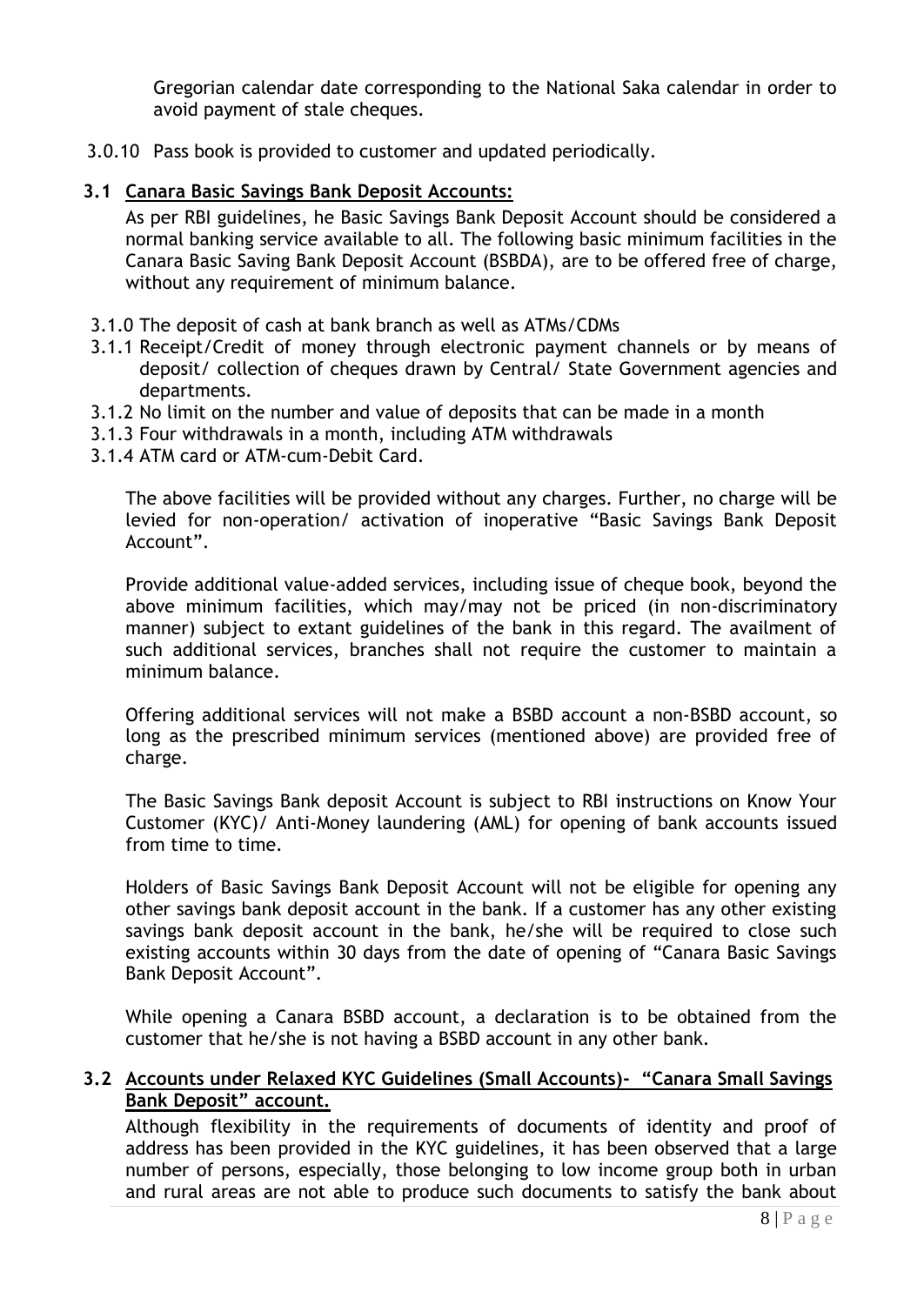their identity and address. This would lead to their inability to access the banking services and result in their financial exclusion. In such cases, if a person who wants to open an account and is not able to produce documents mentioned in [Annexure,](http://172.16.108.45/kmt/GetDocument.asp?PageRef=regulator/rbi/dbod/rbi1201-07-2008.htm#ann1) Bank shall open an account with Relaxed KYC guidelines.

The accounts with "Relaxed KYC guidelines" can be opened under "Canara Small Savings Bank Deposit Account". The features of the above account and restrictions stipulated by RBI/Govt. of India are as under:

- Accounts where aggregate of all credits in a financial year does not exceed Rs.1.00 lac;
- The aggregate of all withdrawals and transfers in a month does not exceed Rs.10,000/- and
- Where the balance at any point of time does not exceed Rs.50,000/-.

#### *The above limit on balance shall not be considered while making deposits through Government grants, welfare benefits and payment against procurements.*

Any violation of the stipulations mentioned above will result in restraining the operations in the account after giving due notice to the account holder.

Canara Small Savings Bank Deposit account can be opened on production of a selfattested photograph and affixation of signature or thumb impression as the case may be, on the form for opening the account, provided that the bank official while opening the account certifies under his signature that the person opening the account has affixed his signature or thumb impression as the case may be, in his presence.

A Canara Small Savings Bank Deposit Account shall remain operational initially for a period of twelve months and thereafter for a further period of twelve months if the holder of such an account provides evidence before the Bank of having applied for any of the officially valid documents within twelve months of the opening of the said account. The entire relaxation provisions are to be reviewed in respect of the said account after twenty four months.

Holders of Canara Small Savings Bank Deposit Account will not be eligible for opening any other savings bank deposit account in the Bank. If a customer has any other existing savings bank deposit account in the Bank, he/she will be required to close such existing accounts within 30 days from the date of opening of "Canara Small Savings Bank Deposit Account".

Once the account holder keeps a balance of more than Rs.50,000/- in the account opened under the scheme and in any other deposits accounts put together, or if the total credit in one year in all the deposit accounts including the account opened under the scheme exceeds Rs.1 lakh or if the total withdrawal and transfers in a month exceeds Rs.10,000/-, the account holder should necessarily undergo full KYC procedure. In case, the account holder fails to undergo full KYC procedure, further transactions in his/her Canara Small Savings Bank Deposit Account shall not be permitted.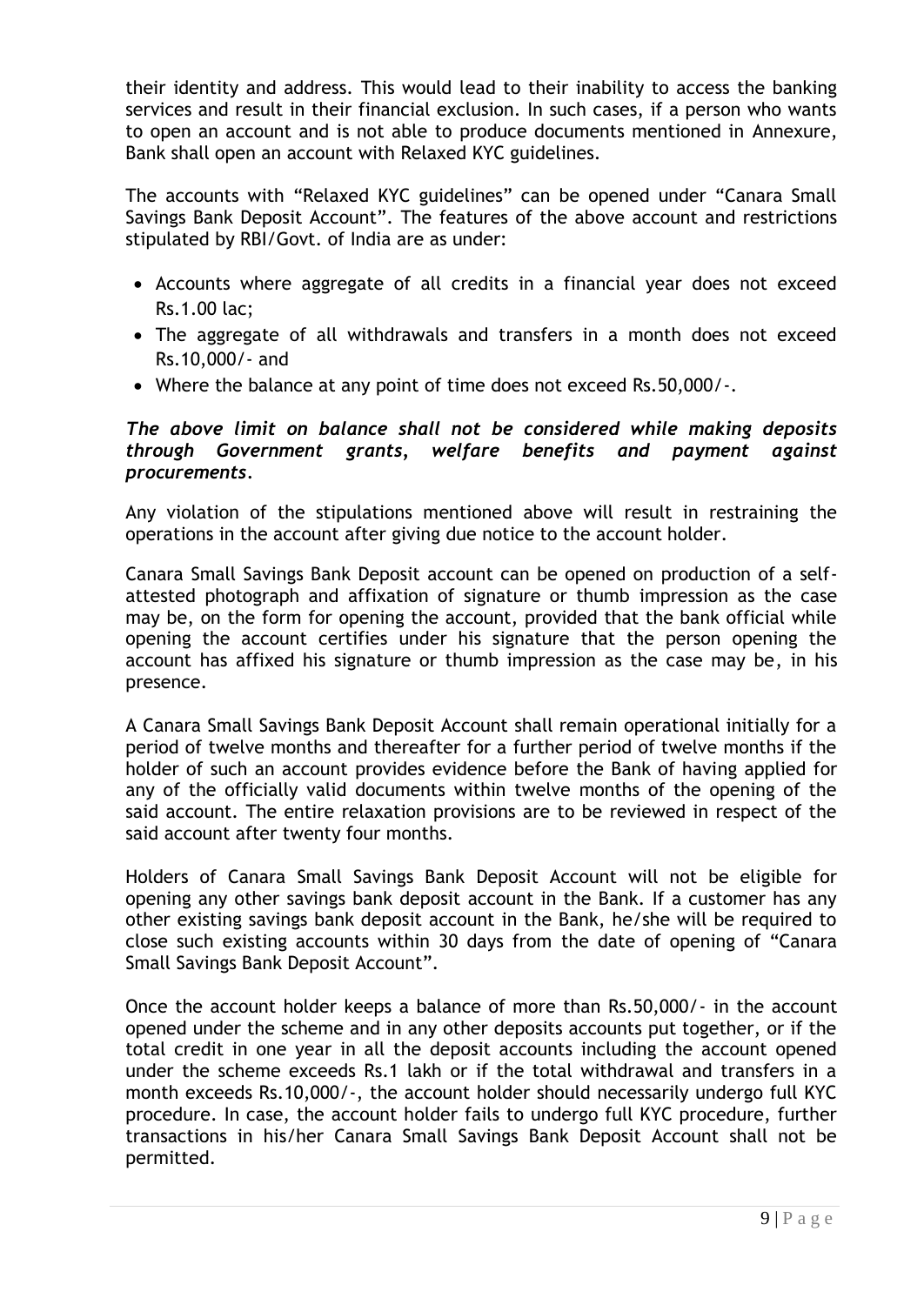In respect of "Small Accounts", the prescribed limits/conditions should not be breached and compliance therewith should be strictly monitored.

A Canara Small Savings Bank Deposit Account shall be monitored and when there is suspicion of money laundering or financing of terrorism or other high risk scenarios, the identity of customer shall be established through the production of officially valid documents.

Foreign remittances shall not be allowed to be credited into a Canara Small Savings Bank Deposit Account unless the identity of the customer is fully established through the production of officially valid documents.

#### **3.3 Documents required by a foreign student to open a Bank account :**

- (1) Proof of Identity: Passport, Valid Visa with photograph.
- (2) Proof of Admission: A letter from the University or College.
- (3) Address Proof: A letter from the College or Hostel, certificate from the Embassy of the country of origin or any appropriate Legal Authority certified local address in India/rent agreement/certification of registration issued by Foreigner Registration Regional Office (FRRO).

Branches may open NRO Account on the basis of the passport (with appropriate visa & immigration endorsement) which contains proof of identity and address in the home country along with a photograph and a letter offering admission from the educational institution *in India.*

- *Provided that a declaration about the local address shall be obtained within a period of 30 days of opening the account and the said local address is verified.*
- *Provided further that pending the verification of address, the account shall be operated with a condition of allowing foreign remittances not exceeding USD 1000 or equivalent into the account and a cap of rupees fifty thousand on aggregate in the same, during the 30-days period.*

*The account shall be treated as normal NRO account and shall be operated in terms of RBI"s instructions on Non-Resident Ordinary Rupee (NRO) Account, and the provision of FEMA 1999.*

Students with Pakistani nationality will need prior approval of RBI for opening the account.

RBI has clarified that in terms of Section 2(V) of FEMA 1999 definition of a person resident in India does not include a person who has come to stay in India for any purpose which would indicate his stay for a definite period. Accordingly a foreign student coming to India would be considered as "Non-resident" and a resident account cannot be opened for him.

#### **4. CURRENT ACCOUNT:**

<span id="page-9-0"></span>Current Accounts are designed to meet the needs of such sections of the public who operate their account regularly and frequently. i.e., Traders, Businessmen, Corporate bodies or the like, who receive money and make payments very often. Current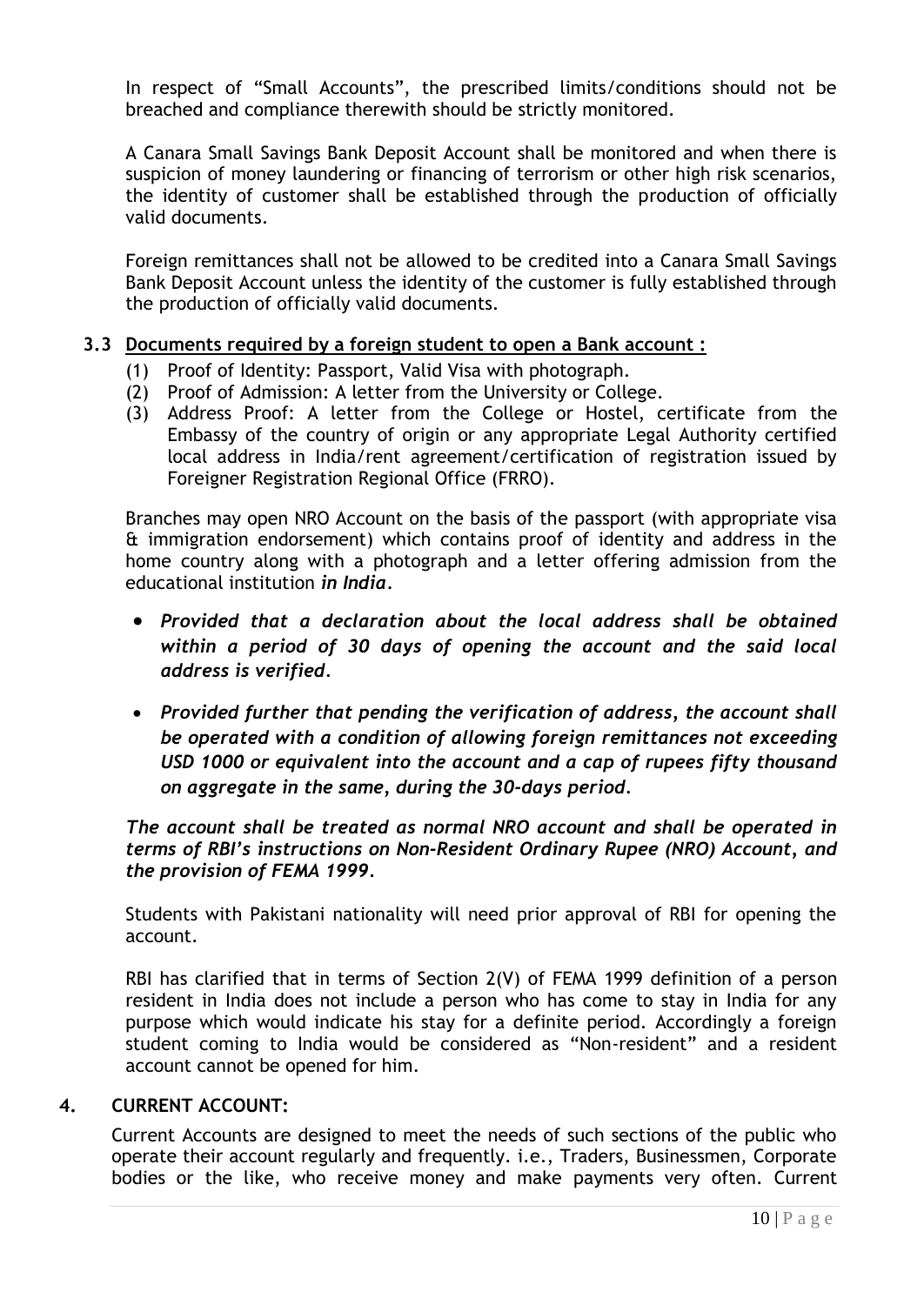accounts are suitable to such category of customers as there are no restrictions on the number of withdrawal or deposit. Current accounts can be opened by individuals, proprietary concerns, partnership firms, Private & Public Ltd Co., HUFs/Specified associations, Societies, Trusts, Limited Liability Partnerships, Departments of Authority created by Government (Central or State) etc.

As required by law, while opening the account, the Bank will satisfy itself about the identity, satisfying about his occupation and source of income, including verification of address of the person/s seeking to open an account to assist in protecting the prospective customers, public and the Bank against fraud and other misuse of the Banking system duly observing the KYC guidelines of RBI.

Introduction from an existing customer is **not mandatory** for opening accounts, including those of legal entities. An account will be considered fully KYC compliant if documents of KYC, i.e., Proof of identity and Proof of address are submitted by the proposed account holder (For details refer Annexure).

Only the Officially Valid Documents mentioned in Annexure would be accepted for opening accounts of individuals/entities. Branches should not accept any other document for this purpose. (For details refer Annexure)

- 4.0 The Bank is required to obtain 2 photographs of all the person/s who are opening and operating the account.
- 4.1 The Bank is required to obtain Permanent Account Number [PAN] or alternatively obtain declaration in Form No.60 as per the Income Tax Act from the person/s opening the account [i.e., including partners or registered/unregistered partnership as also registered/corporate bodies/companies, etc.].
- 4.2 The Bank will provide to the prospective customers details of the documents required for identification of the person/s opening the account. Minimum Balance as stipulated from time to time is required to be maintained by the customers.
- 4.3 No interest is paid on credit balance kept in Current Account.
- 4.4 Service charges are levied for :
	- **Ledger folio used.**
	- Cheque books issued.
	- Non-maintenance of minimum balance.
	- Return of cheques, etc.
- 4.5 Current Accounts for Executors, Administrators, Trustees, liquidators, etc., can also be opened.
- 4.6 Statement of account is provided to the account holder monthly or at periodic intervals, as per the choice of the account holder.
- 4.7 For Proprietary concerns, Customer Due Diligence of the individual (proprietor) are to be carried out and any two of the following documents or the equivalent e-documents in the name of the proprietary concern should be submitted: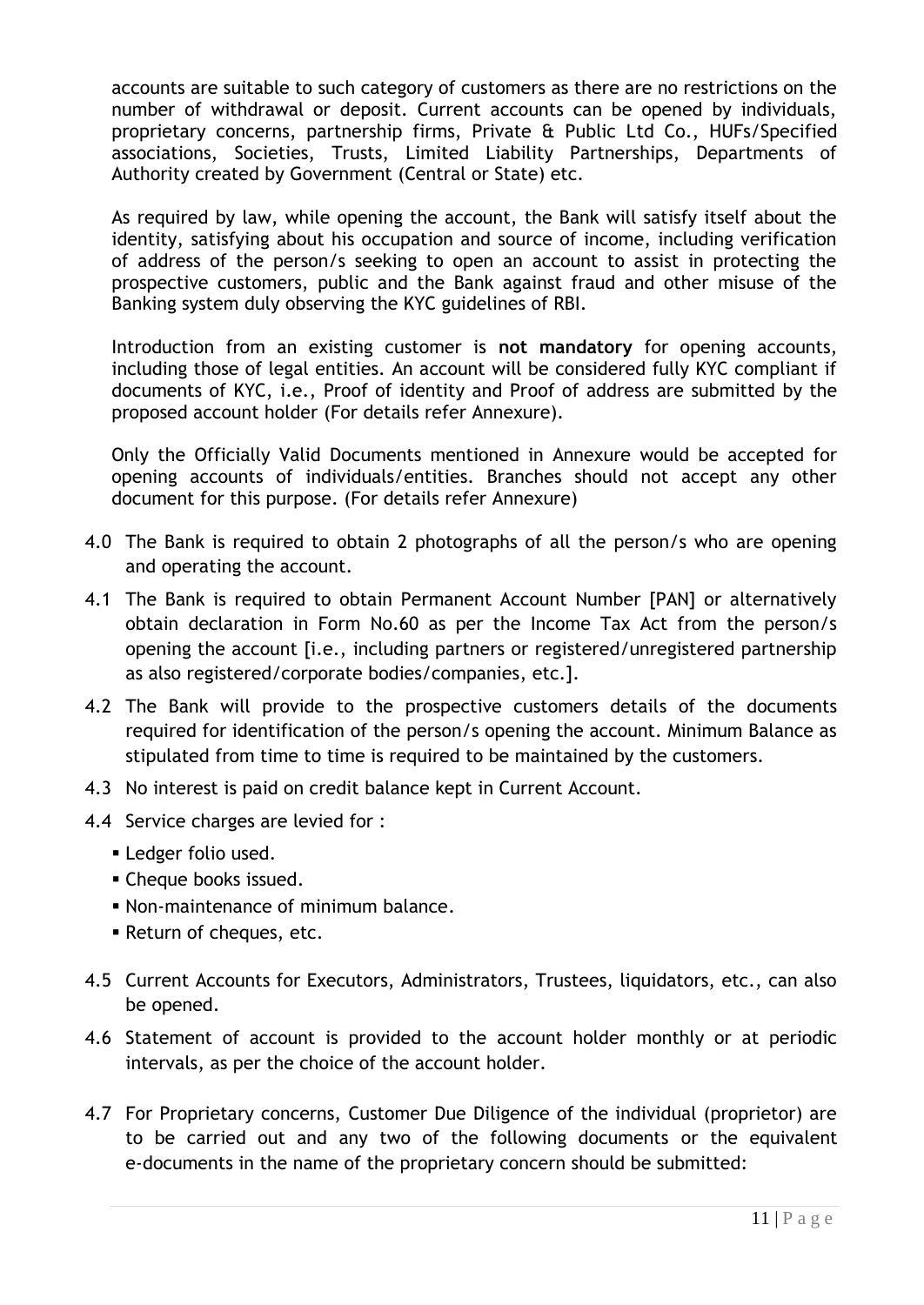- a) Registration Certificate
- b) Certificate/license issued by the Municipal authorities under Shop & Establishment Act.
- c) Sales and income tax returns.
- d) CST/VAT/GST certificate (Provisional/Final),
- e) Certificate / registration document issued by Sales Tax / Service Tax / Professional Tax authorities.
- f) The complete Income Tax return (not just the acknowledgement) in the name of the sole Proprietor where the firm"s income is reflected, duly authenticated/acknowledged by the Income Tax Authorities.
- g) Utility bills such as electricity, water and landline telephone bills.
- h) IEC (Importer Exporter Code) issued to the proprietary concern by the office of DGFT/License/certificate of practice issued in the name of the proprietary concern by any professional body incorporated under a statute.

Though the default rule is that any two documents mentioned above should be provided as activity proof by a Proprietary concern, in cases where the branches are satisfied that it is not possible to furnish two such documents, they would have the discretion to accept only one of those documents as activity proof. In such cases, the branches, however, would have to undertake contact point verification, collect such information as would be required to establish the existence of such firm, confirm, clarify and satisfy them that the business activity has been verified from the address of the proprietary concern.

#### 4.8 **The guideline for opening of current account is as under:**

- *4.8.1 Branch may open current accounts for borrowers who have availed credit facilities in the form of cash credit (CC)/ overdraft (OD) from the banking system as per the provisions below:*
	- *(i) For borrowers, where the exposure of the banking system is less than ₹5 Crore, there is no restriction on opening of current accounts or on provision of CC/OD facility by banks, subject to obtaining an undertaking from such borrowers that they shall inform the bank, as and when the credit facilities availed by them from the banking system reaches ₹5 Crore or more.*
	- *(ii) In respect of borrowers where exposure of the banking system is ₹5 Crore or more, such borrower can maintain current accounts with any one of the banks with which it has CC/OD facility, provided that the bank has at least 10 per cent of the exposure of the banking system to that borrower.*

*Further, other lending banks may open only collection accounts subject to the condition that funds deposited in such collection accounts will be remitted within two working days of receiving such funds, to the CC/OD account maintained with the above-mentioned bank maintaining current accounts for the borrower. In case none of the lenders has at least 10% exposure of the banking system to the borrower, the bank having the*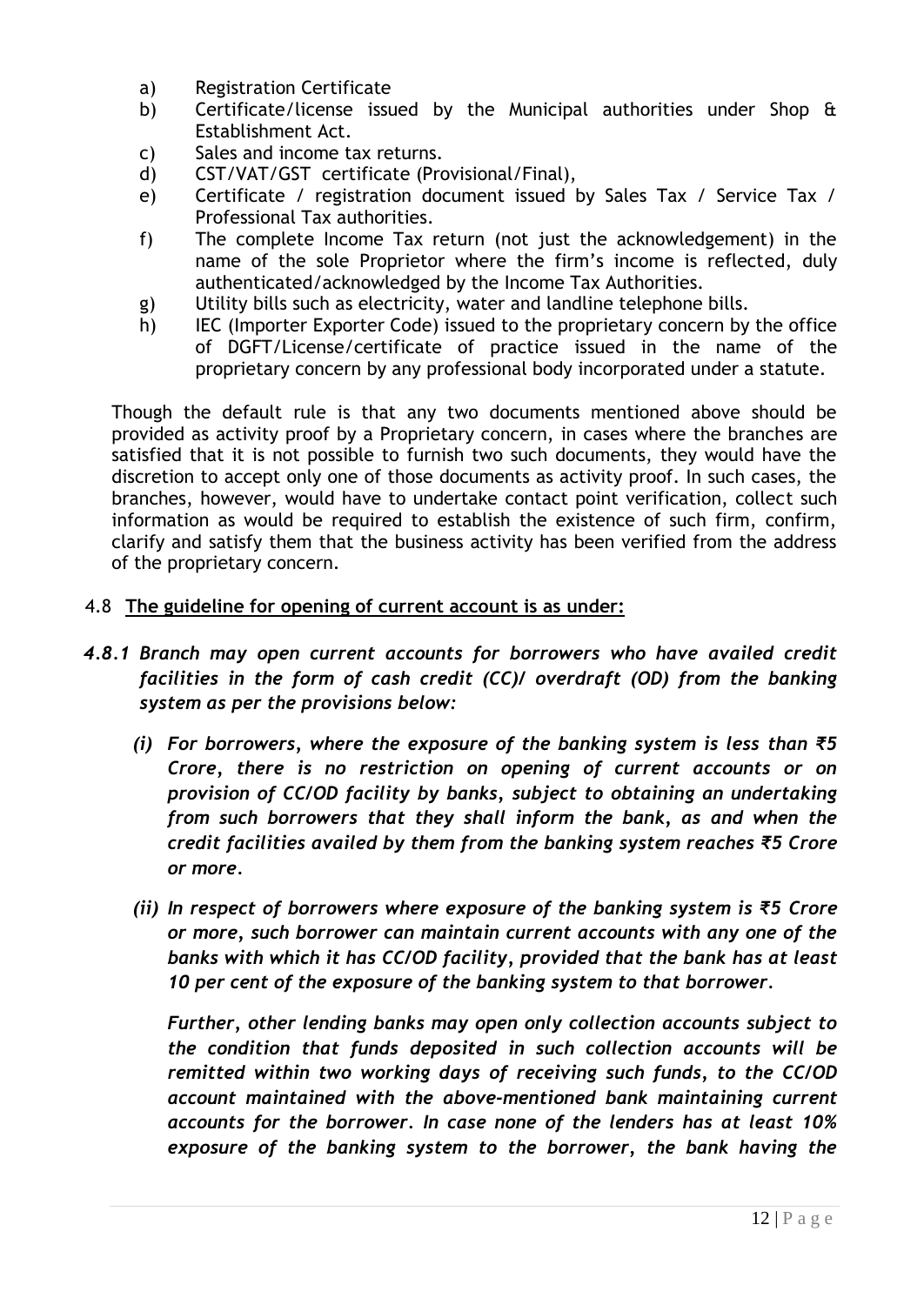*highest exposure may open current accounts. Non-lending banks are not permitted to open current accounts.*

- 4.8.2 In case, customers who have not availed CC/OD facility from any bank, branches may open current account as under:
	- **(a)** If prospective customer is having credit exposure of Rs.50 Crore or more (except CC/OD limit) in banking system, branches shall be required to put in place an escrow mechanism. Accordingly, current accounts of such borrowers can only be opened / maintained by the escrow managing bank. However, there is no restriction on opening of "collection accounts" by lending banks subject to the condition that funds will be remitted from these accounts to the said escrow account at the frequency agreed between the bank and the borrower. Further, the balances in such accounts shall not be used as margin for availing any non-fund based credit facilities. While there is no prohibition on amount or number of credits in 'collection accounts', debits in these accounts shall be limited to the purpose of remitting the proceeds to the said escrow account. Non-lending banks shall not open any current account for such borrowers.
	- **(b)** If prospective customer is having credit exposure of Rs.5 Crore or more but less than Rs.50 Crore (except CC/OD limit) in banking system, there is no restriction on opening of current accounts by the lending banks. However, non-lending banks may open only collection accounts as defined in point no.4.8.2 (a) above.
	- **(c)** If prospective customer is having exposure of less than Rs.5 Crore (except CC/OD limit), branch may open current accounts subject to obtaining an undertaking from such customers to the effect that customers shall inform, if and when the credit facilities availed by them from the banking system becomes Rs.5 Crore and above. The current account of such customers, as and when the exposure of the banking system becomes Rs.5 Crore or more and Rs.50 Crore or more, will be governed by the provisions of point 4.8.2 (b) and (a) respectively.
- 4.8.3 Branches should not route drawal from term loans through current accounts. Since term loans are meant for specific purposes, the funds should be remitted directly to the supplier of goods and services. Expenses incurred by the borrower for day to day operations should be routed through CC/OD account, if the borrower has a CC/OD account, else through a current account.
- 4.9 However, RBI has further permitted to open specific accounts which are stipulated under various statutes and instructions of other regulators/ regulatory departments, without any restrictions placed in terms of the abovementioned guidelines. An indicative list of such accounts is furnished as under: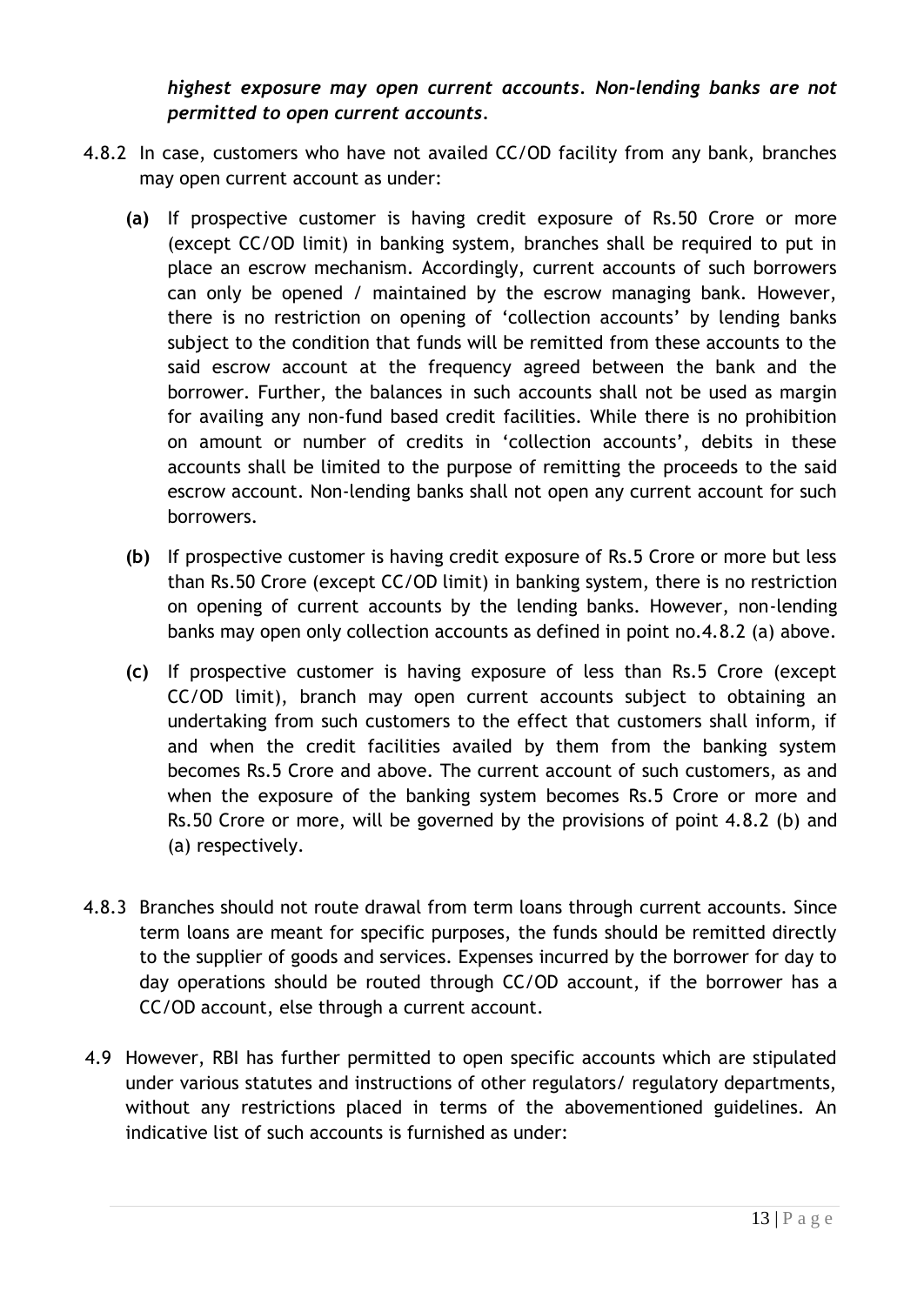- 4.9.1 Accounts for real estate projects mandated under Section 4 (2) l (D) of the Real Estate (Regulation and Development) Act, 2016 for the purpose of maintaining 70% of advance payments collected from the home buyers.
- 4.9.2 Nodal or escrow accounts of payment aggregators/prepaid payment instrument issuers for specific activities as permitted by Department of Payments and Settlement Systems (DPSS), Reserve Bank of India under Payment and Settlement Systems Act, 2007.
- 4.9.3 Accounts for settlement of dues related to debit card/ATM card/credit card issuers/acquirers.
- 4.9.4 Accounts permitted under FEMA, 1999.
- 4.9.5 Accounts for the purpose of IPO / NFO /FPO/ share buyback /dividend payment / issuance of commercial papers/allotment of debentures/gratuity, etc. which are mandated by respective statutes or regulators and are meant for specific/limited transactions only.
- 4.9.6 Accounts for payment of taxes, duties, statutory dues, etc. opened with banks authorized to collect the same, for borrowers of such banks which are not authorized to collect such taxes, duties, statutory dues, etc.
- *4.9.7* Accounts of White Label ATM Operators and their agents for sourcing of currency. *Since Cash-in-Transit (CIT) Companies/ Cash Replenishment Agencies (CRAs) essentially carry out a similar activity, the exemption would be applicable to these entities as well.*
- *4.9.8 Inter-bank accounts.*
- *4.9.9 Accounts of All India Financial Institutions (AIFIs), viz., EXIM Bank, NABARD, NHB, and SIDBI.*
- *4.9.10 Accounts opened under specific instructions of Central Government and State Governments.*
- *4.9.11 Accounts attached by orders of Central or State governments/regulatory body/Courts/investigating agencies etc. wherein the customer cannot undertake any discretionary debits.*

The above permission is subject to the condition that the banks shall ensure that these accounts are used for permitted/specified transactions only. Further, banks shall flag these accounts in the CBS for easy monitoring. Lenders to such borrowers may also enter into agreements/arrangements with the borrowers for monitoring of cash flows/periodic transfer of funds (if permissible) in these current accounts.

*Banks shall monitor all current accounts and CC/ODs regularly, at least on a halfyearly basis, specifically with respect to the exposure of the banking system to the borrower and the bank"s share in that exposure, to ensure compliance with these instructions. If there is a change in exposure of banks or aggregate exposure of the banking system to the borrower which warrants implementation*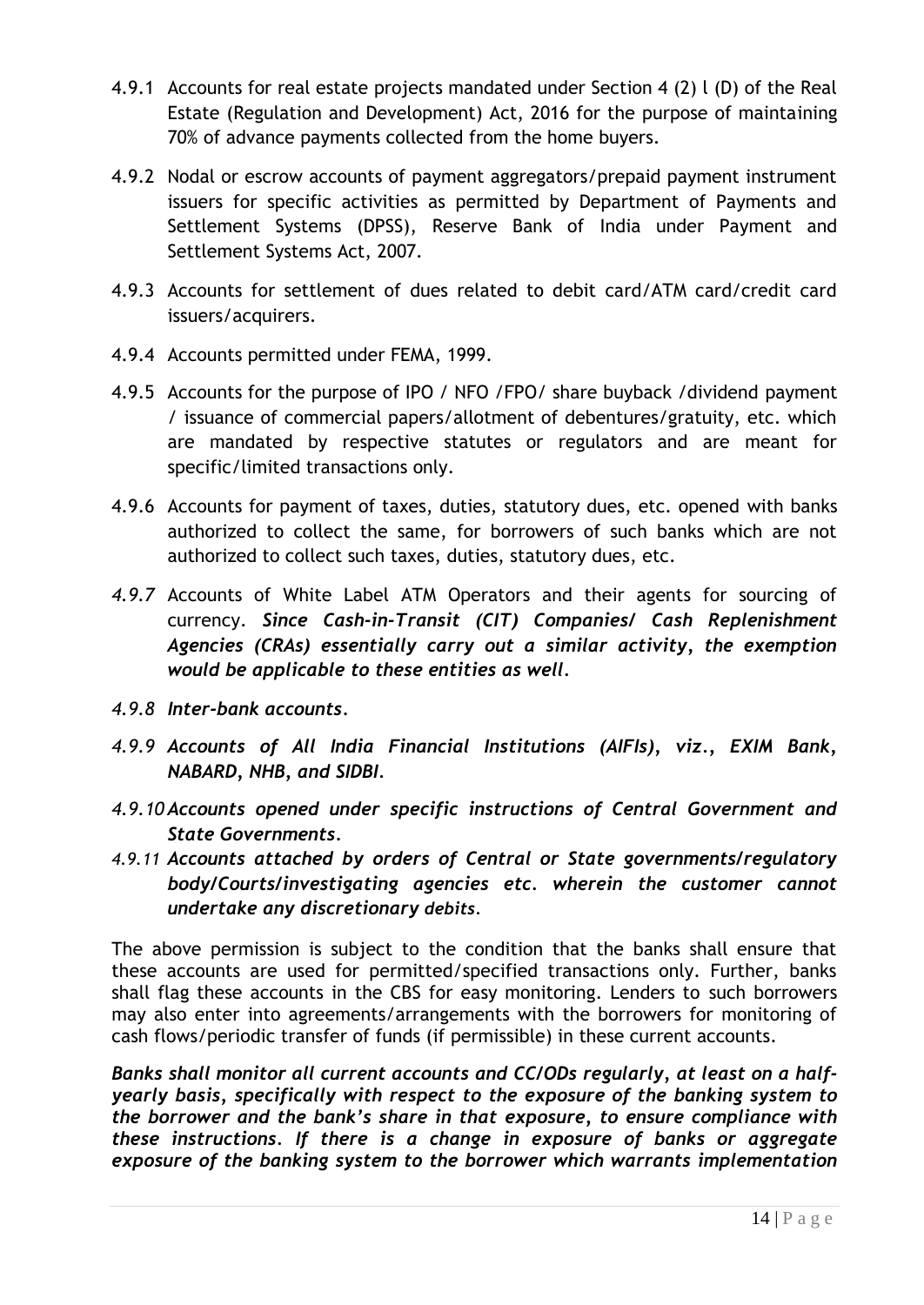*of new banking arrangements, such changes shall be implemented within a period of three months from the date of such monitoring.*

#### **5. TERM DEPOSIT ACCOUNT:**

<span id="page-14-0"></span>Term deposits are deposits received by the Bank for a fixed period, withdrawable after the expiry of the fixed period and include deposits such as Recurring/Fixed/Kamadhenu/Nitya Nidhi Deposit etc. Bank has tailored various term deposit schemes to suit the needs and expectation of the investing people from all walks of life. Term deposits can be opened by individuals, partnership firms, Private/Public Ltd Companies, HUFs, Institutions, Societies, Trusts, Limited Liability Partnership, Departments of Authority created by Government (Central or State) etc.

The Minimum period for placing deposit under Fixed deposits (FD) Scheme is 7 days (for deposits of Rs.5 lakh and above) otherwise the minimum period is 15 days. The minimum period under reinvestment scheme- Kamadhenu Deposit (KD) is 5 months and 6 months under Recurring deposit (RD). The maximum period for deposits under Fixed deposits (FD), Kamadhenu Deposit (KD) and Recurring deposit (RD) is 10 years. However, deposits in the name of minors and deposits under court orders are accepted for more than 10 years period.

As required by law, while opening of the term deposit account, the Bank will satisfy itself about the identity, satisfying about his occupation and source of income, including verification of address of the person/s seeking to open an account to assist in protecting the prospective customers, public and the Bank itself against fraud and other misuse of the Banking system duly observing the KYC guidelines of RBI.

Introduction from an existing customer is **not mandatory** for opening accounts, including those of legal entities. An account will be considered fully KYC compliant if documents of KYC, i.e., Proof of identity and /Proof of address are submitted by the proposed account holder (For details refer Annexure).

Only the "Officially Valid Documents" mentioned in Annexure would be accepted for opening accounts of individuals/entities. Branches should not accept any other document for this purpose. (For details refer Annexure).

- 5.0 The Branch is required to obtain 2 photographs of all the person/s who are opening and operating the account. Photograph will not be insisted from depositors already having their SB/ Current Account with photographs.
- 5.1 The Branch is required to obtain Permanent Account Number [PAN] or alternatively obtain declaration in Form No.60 as per the Income Tax Act from the person/s opening the account. The Bank will provide to the prospective customers details of the documents required for identification and Address Proof of the person/s opening the account. Persons & entities already having operative accounts such as Savings Bank, Current account etc., need not provide the above documents for opening of the Term Deposit accounts.
- 5.2 The rate of interest for Term Deposits is decided by the Asset Liability Committee of the Bank, who has been delegated with such powers by the Board of the Bank. This interest rate is uniformly applied to all customers without any negotiation or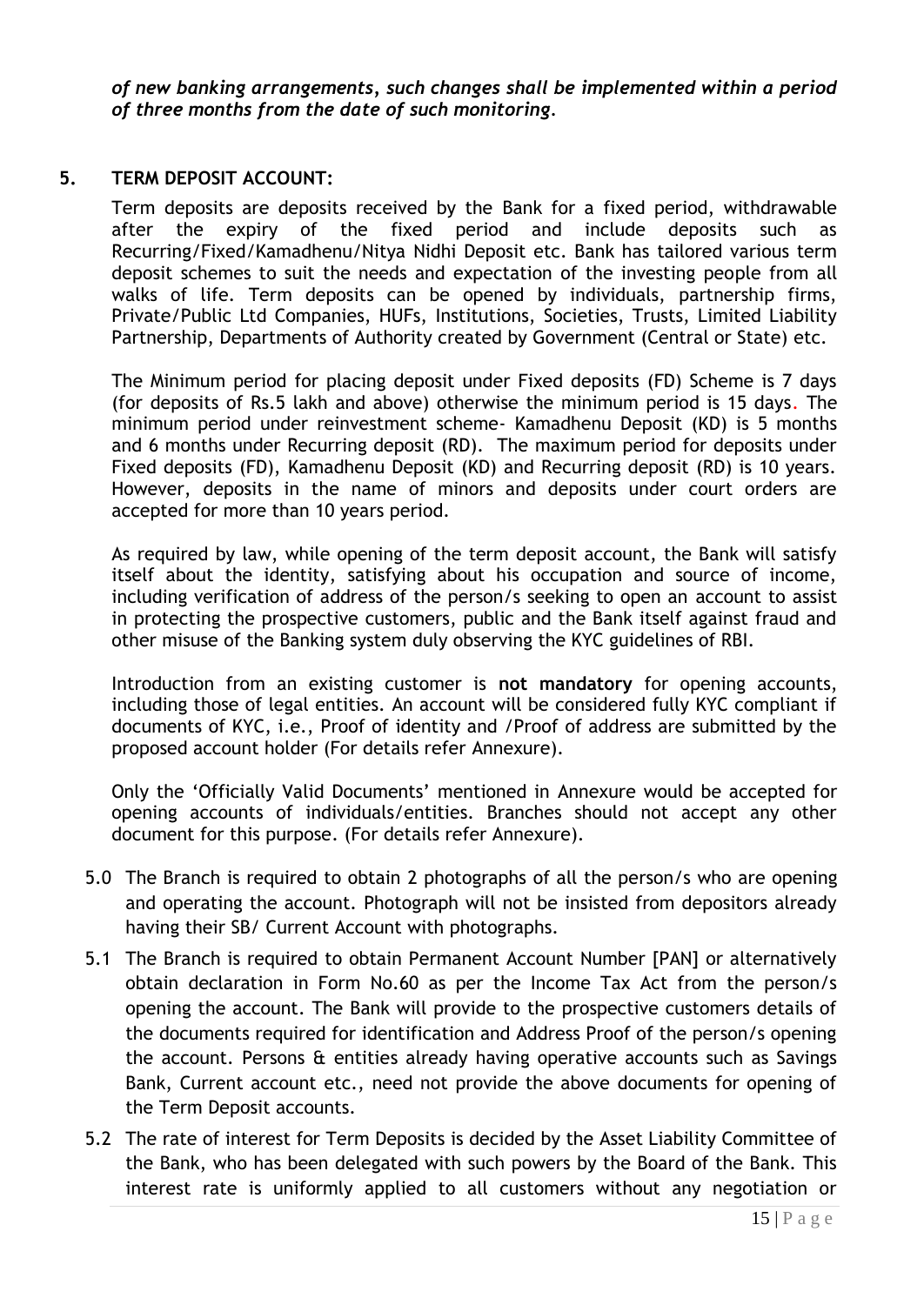discrimination**.** Hitherto Bank has been paying an additional interest of 1.28% above the prevailing rates for Army/Navy/Air force Insurance Groups. But as per RBI Circular dated 06.08.2015, the same has been withdrawn.

- 5.3 Premature withdrawals are allowed.
	- (a) A penalty of 1.00% shall be levied for premature closure/part withdrawal/premature extension of Domestic/NRO term deposits of less than Rs.2 Crore that are accepted /renewed on or after 12.03.2019.
	- (b) A penalty of 1.00% is waived in case of premature closure/part withdrawal/ premature extension of Domestic/NRO CALLABLE term deposit of Rs. 2 Crore & above that are accepted/renewed on or after 12.03.2019. Such prematurely closed/part withdrawn/prematurely extended deposits will earn interest at the rate as applicable for the amount slab of Rs.2 Crore & above as ruling on the date of deposit and as applicable for the period run OR the rate at which the deposit has been accepted, whichever is lower. However, a penalty of 1.00% shall be levied for premature closure/part withdrawal/premature extension of Domestic/NRO term deposits of Rs.1 Crore & above that are accepted /renewed from 04.02.2011 to 12.10.2012. A penalty of 1.00% is applicable on Term Deposits under Capital Gains Account Scheme-1988, which are prematurely converted/withdrawn/closed, irrespective of the size of the deposit amount. **Further,** No interest will be payable on Domestic/NRO term deposits prematurely closed/prematurely extended before completion of  $7<sup>th</sup>$  day. (Including for Sweep in- Sweep out deposits).
- 5.4 Generally loans/overdrafts against deposits are allowed. Such loans are sanctioned by charging interest at rates announced from time to time by the Bank. The Bank may also consider loan against deposit standing in the name of minor. However, a suitable declaration stating that loan is for the benefit of the minor is to be submitted by the guardian.
- 5.5 Deposits shall be automatically renewed by the Bank on due dates for similar periods as per the mandate of the depositor in the original application except in case of encumbered deposits, CGA deposits, Canara Tax Saver deposits, Non-callable deposits, Discontinued products and in case of deposits where alternate instructions are available. The rate of interest prevailing on the date of maturity shall be the rate applicable for the renewed deposit. All other terms and conditions stated in the application will remain valid. The Bank intimates the depositor in advance regarding the date of maturity of the term deposit.
- 5.6 Interest shall be calculated at quarterly intervals on term deposits and paid at the rate decided by the Bank depending upon the period of deposits. Interest on Fixed Deposit is payable either monthly at discounted value or quarterly or half yearly or yearly or on maturity. The interest on Term deposits is calculated by the Bank in accordance with the formulae and conventions advised by Indian Banks' Association. The interest rates for term deposits are decided by the Asset Liability Committee of the Bank (ALCO) and shall be as applicable on the date of issue/renewal of the Term Deposit.
- 5.7 Premature extension/renewal of term deposit: In case the depositor desires to renew the deposit by seeking premature closure of an existing term deposit, the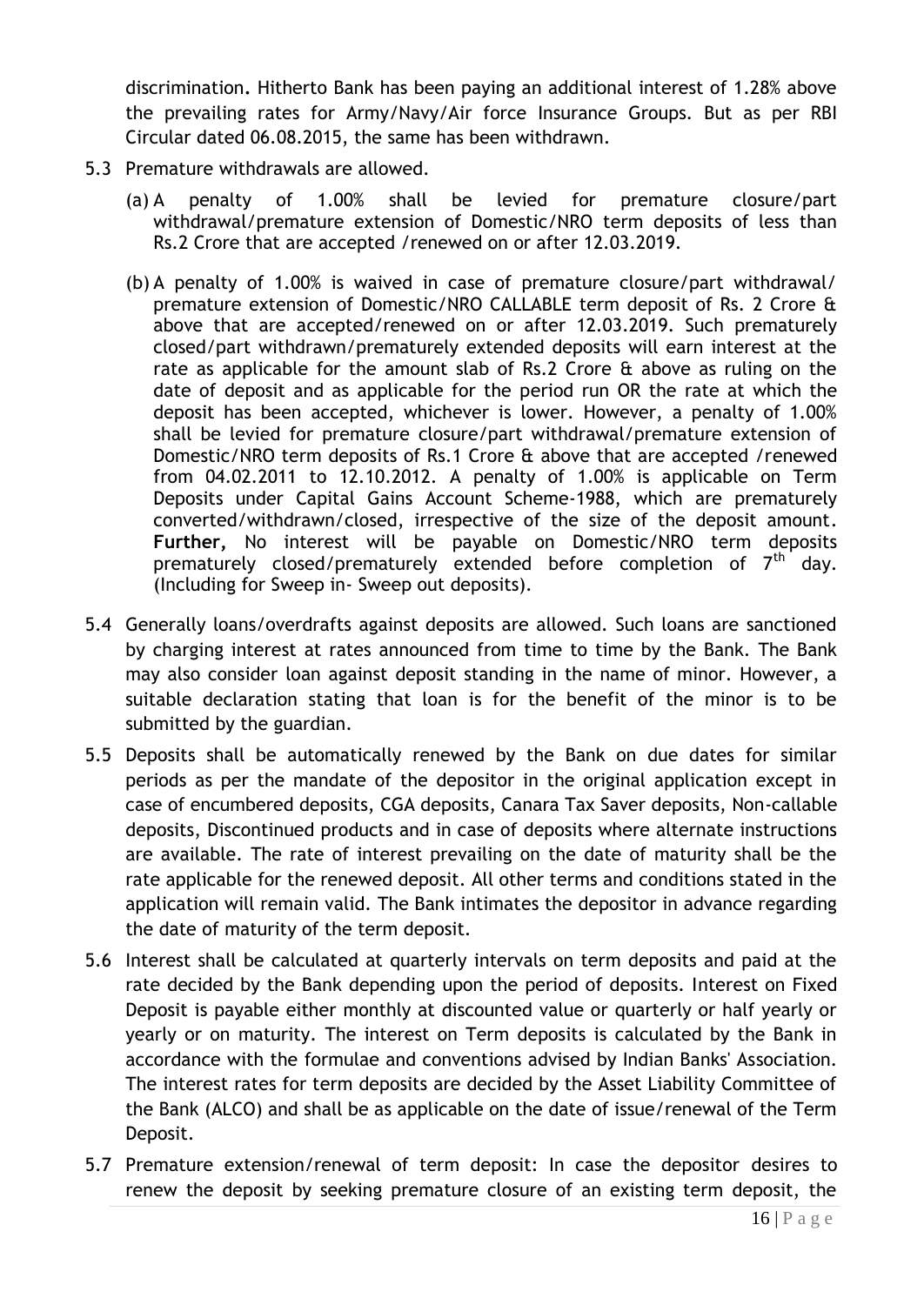Bank will permit the renewal at the applicable rate on the date of renewal, provided the deposit has run for a minimum period of 7 days (for deposits of Rs.5 lakh and above) and the deposit is renewed for a period longer than the balance period of the original deposit. While prematurely closing a deposit for the purpose of renewal, interest on the deposit for the period it has remained with the Bank will be paid at the rate applicable to the period the deposit has remained with the Bank, subject to penalty (if any) and not at the contracted rate.

- 5.8 Renewal of overdue Term Deposit: When a domestic/ Ordinary Non-Resident (NRO) term deposit is renewed on maturity, the interest rate ruling on the date of maturity for the period specified by the depositor would be extended. Facility of Automatic renewal of domestic/NRO term deposits is available for depositors who exercise their option for auto renewal except CGA deposits, Canara Tax Saver deposits and Non-callable deposits.
- *5.9 If a Domestic Term deposits matures and proceeds are unpaid, the amount left unclaimed with the Bank shall attract rate of interest as applicable to saving account or the contracted rate of interest on the matured TD, whichever is lower.*
- *5.10 In case of renewal of an overdue domestic term deposit, the value dating may be permitted by the SP&D Wing Head, based on the recommendations by the Circle Head.*
- *5.11 Deposits maturing on Holiday/non-business working day:*
	- *If a term deposit is maturing for payment on a Holiday/non-business working day, interest shall be paid at the originally contracted rate on the original principal deposit amount for the Holiday/non-business working day, intervening between the date of the maturity of the specified term of the deposit and the date of payment of the proceeds of the deposit on the succeeding working day.*
	- *In case of reinvestment of Term deposits and recurring deposits, interest shall be paid at the originally contracted rate for the intervening Holiday/nonbusiness working day on the maturity value.*

#### <span id="page-16-0"></span>**5.12 BULK DEPOSITS:**

As per RBI Master Direction on Interest Rates on Deposits, "Bulk Deposit" is defined as "Single Rupee term deposit of ₹2 Crore and above" w.e.f 12.03.2019

The rate of interest for Bulk Deposits is decided by the Asset Liability Committee of the Bank, who has been delegated with such powers by the Board of the Bank. This interest rate is uniformly applied to all customers without any negotiation or discrimination.

Presently, there is no penalty for premature closure/part withdrawal/ premature extension of Domestic/NRO term deposit of Rs.2 Crore & above.

The rationalized upper limit for accepting single term deposits at branch level has been fixed to less than Rs.10 Cr with effect from 01.04.2020 at the card rate, without referring to Development Section, SP&D Wing, HO. However, if branches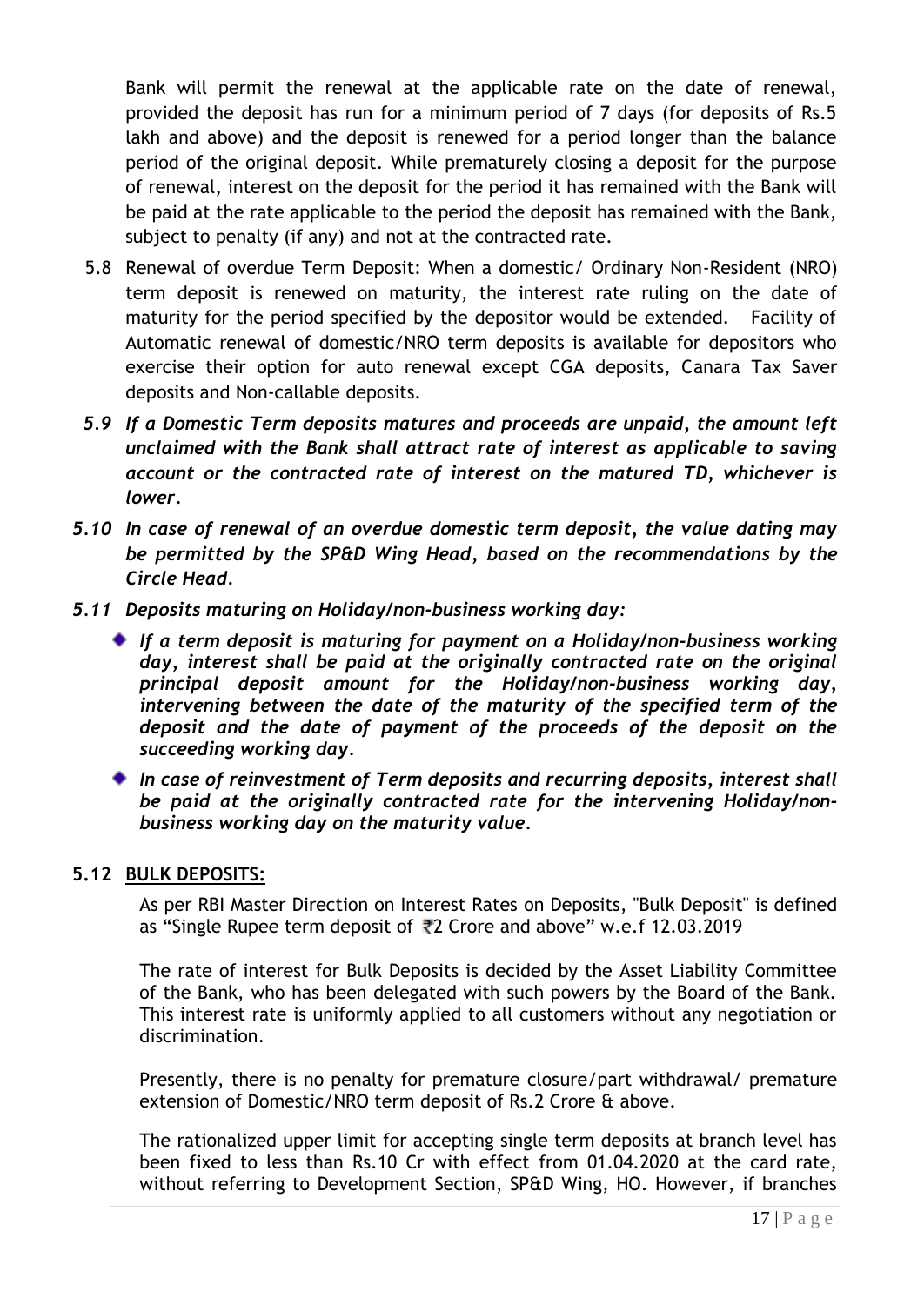are desirous of quoting deposits with validity period/ preferential rate, then permission has to be taken from Development Section, SP&D Wing, HeadOffice through their respective Circle offices.

*For Single Bulk Domestic term deposit of Rs.10 Crore and above, only Designated branches shall take up with T & I Division, Integrated Treasury Wing, Mumbai, HO through MIPD & PP Section of respective Circle office for obtaining permission to accept the deposit. Head of S P & D Wing is permitted to designate any branch (other than Designated branches) to open Single Bulk Term Deposit of "Rs.10 Crore and above" in exceptional circumstances based on business needs and on the recommendation of the Circle Head.*

In case of all Bulk Deposits of Rs.2 Crore & above, a confirmatory letter in the form of a "Thanks giving" letter will be sent by the Bank to the beneficiary by Registered Post/Reputed Courier as well as e-mail and SMS wherever email ID and mobile number are available, giving necessary details**.**

KYC guidelines shall be complied with scrupulously while accepting bulk term deposits. Proper application, documents and resolution of the Board/Governing Body (wherever applicable), etc. have to be obtained and verified for its genuineness.

In respect of bulk term deposits, opening of term deposit account and printing of Deposit Receipt shall be done on the same day of accepting/ clearance of the proceeds.

A Power of Attorney holder from the branch accepting the bulk term deposit/ upcountry branch/Circle (where the depositor is located) shall pay a personal visit to the office of the beneficiary after opening the bulk term deposit. This visit may coincide with the handing over of the Deposit Receipt against due acknowledgement from the depositor/ depositor's authorized representative. The visit of the Bank Official and handing over of the deposit receipt shall be properly recorded. Such record shall be kept in a separate file which may be verified and commented upon by the Overseeing Executive during the interface with the branch/ branch visit. The branch-in-charge shall be responsible for getting the same verified by the Overseeing Executive. Compliance of this aspect shall be ensured by the Inspecting Officers during the regular inspection of the branch.

In case of loan/overdraft facility of Rs.1 Crore and above against the *term deposit*, necessary due diligence shall be ensured by the branches and offsite monitoring should be done at the BS&IC Section, Circle Office (Loans of less than Rs.10 Crore sanctioned against a term deposit) and OTM Cell, Inspection Wing, Head Office (Loans Rs.10 Crore& above).

Branches should not credit the proceeds of loan to third party accounts in case of loans/advances granted on *term deposits*. The loan proceeds should be credited to the account of the depositor/s only.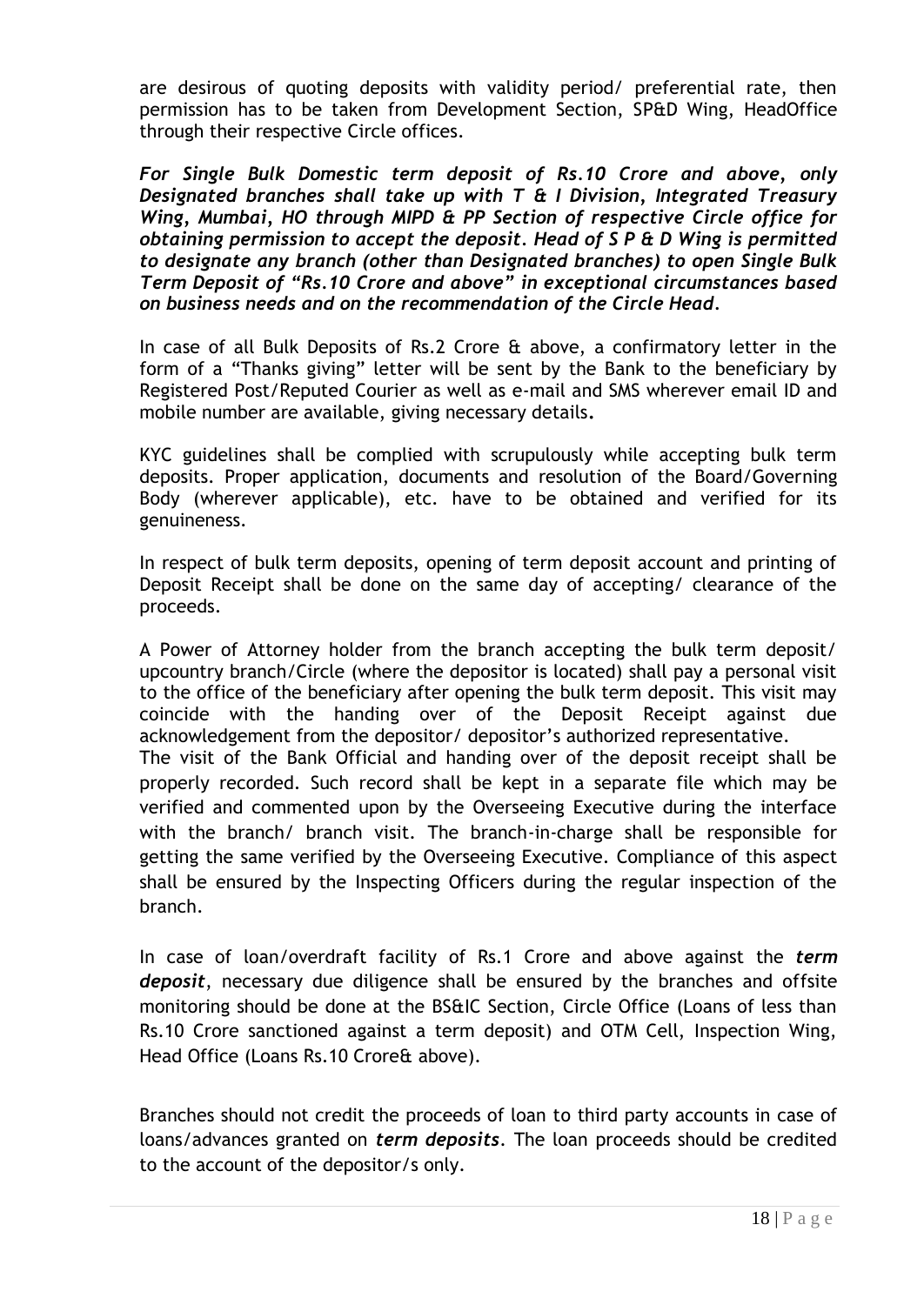Before disbursing the loan proceeds against *term deposits*, independent confirmation regarding request for loans to be obtained from the depositor, in addition to loan application.The extant guidelines on delegation of powers shall be strictly adhered to while sanctioning any Loans/Overdrafts against *term deposits*.

Reports to be generated from CBS on a day to day basis for large value transactions of Rs.1Crore & above in respect of Term Deposits and Loans/Overdrafts granted against Term Deposits and BS&IC Section of the respective Circle Office should monitor these transactions every day.

Staffs are advised to ensure strict compliance of all the cited guidelines and staff accountability shall be fixed for any lapse on part of the staff in following the laid down guidelines either in processing a proposal or sanction/disbursement, or monitoring. BS&IC Section of the respective Circle Office should monitor the same. The statutory/ concurrent auditors may also be assigned in their TOR to monitor this aspect more closely.

Review of all Bulk Deposit Transactions of Rs.2 Crore & above should be done by the respective MIPD&PP Section of Circle Office regularly. Review of loans against Bulk Term Deposits should be done by the respective Credit Review Section of Circle Office regularly.

Domestic/NRO/NRE Term Deposits of Rs.2 Crore & above can be either callable or non-callable, w.e.f.11.02.2015.

A Callable deposit (premature withdrawal permissible) can be closed before maturity at any point of time without penalty and the rate of interest will be payable at the rate prevailing on the date of opening, for the period that the deposit has run.

A Non-callable deposit (premature withdrawal NOT permissible) (for a period of 46 davs and above -other than Individual and HUF) cannot be closed beforematurity and the Bank will offer additional interest rate above the rate as applicable to General Public for callable deposits.

Non-callable deposits will not have auto renewal, part withdrawal and sweep in & sweep out facilities. Option letter has to be obtained from the depositor for Callable or Non-callable deposit.

#### **5.13 Tax on Interest on Bank Deposits:**

*The Bank has statutory obligation to deduct tax at source if the total interest paid/payable in a financial year on all term deposits (including RD) held by a person exceeds the amount specified under the Income Tax Act. In case where*  PAN is not submitted by the customer, TDS will be deducted at higher *prescribed rate or 20% whichever is higher. The Bank will issue a tax deduction certificate (TDS Certificate) for the amount of tax deducted. The*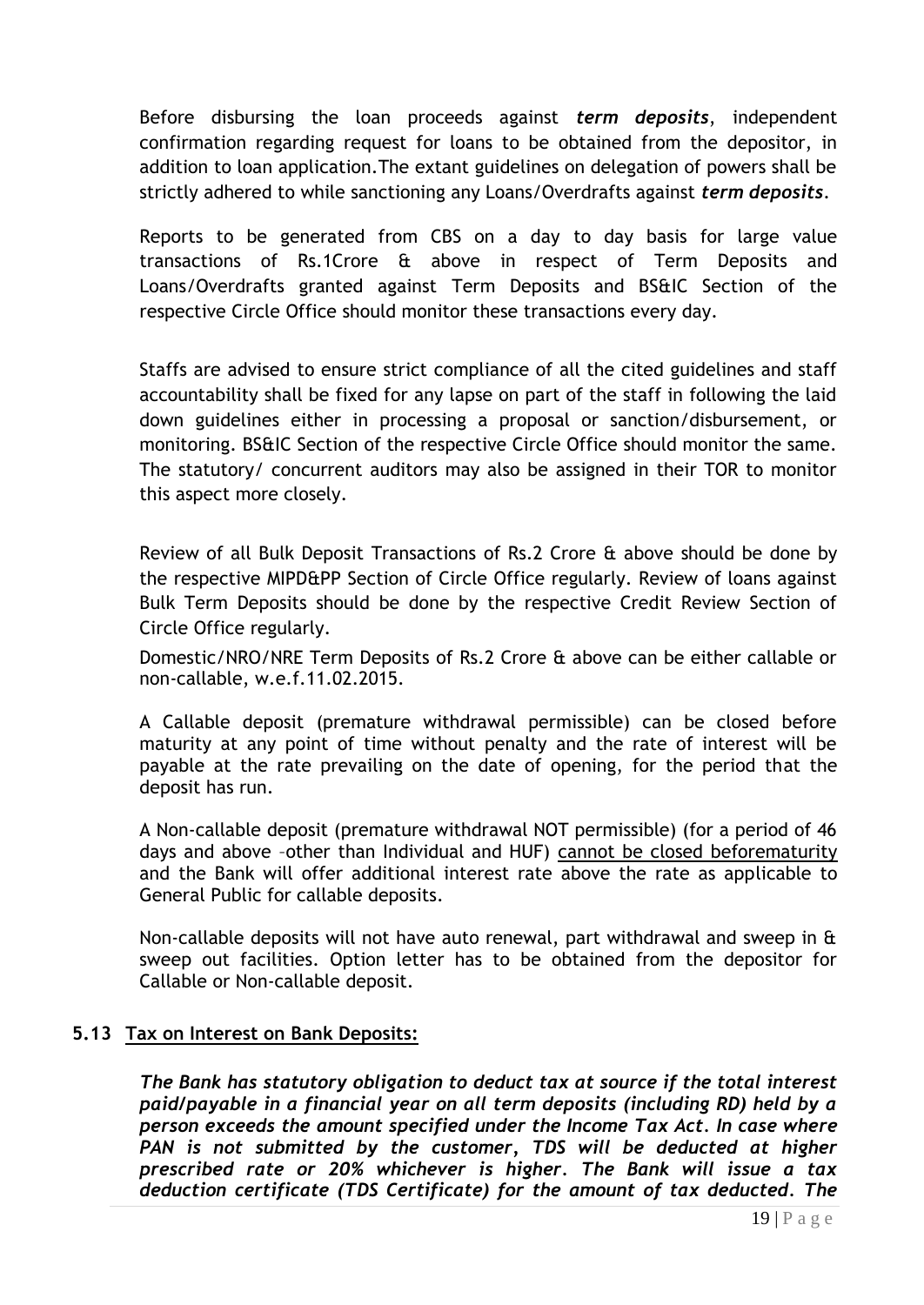*depositor, if entitled for exemption from TDS, can submit declaration in the prescribed format (Form 15G/H) at the beginning of every financial year or at the time of opening of fresh deposit by new customer. TDS on interest of deposit shall be deducted if applicable, at the time of compounding of accrued interest on quarterly basis (anniversary quarter) and on accrual basis as on 31st March.*

# **5.14 Payment of Interest on the domestic Term Deposit of a deceased depositor:**

- 5.14.0 In respect of the deposit of the deceased closed before maturity and repaid to the legal heirs/ representatives of the deceased depositor, interest is payable at the rate applicable for the period for which the deposit actually remained with the bank without penal cut.
- 5.14.1 In the event of the death of the depositor before the date of the maturity of the deposit and the amount of the deposit is claimed after the date of maturity, the bank shall pay interest at the contracted rate till the date of maturity. From the date of maturity till the date of payment, the bank shall pay simple interest at the applicable Savings bank rate prevailing on the date of maturity, for the period for which the deposit remained with the bank beyond the date of maturity.
- 5.14.2 In the case of death of the depositor after the date of maturity the bank shall pay interest at Savings Bank rate prevailing on the date of maturity, from the date of maturity till the date of payment.

# **5.15 Payment of interest on Death Claim settlement in respect of auto renewed deposits:**

- 5.15.0 Payment of interest in the event of the death of the depositor before the date of maturity of the original deposit and the deposit is auto renewed on the date of maturity and the amount of deposit is claimed before or after the subsequent maturity date:
	- $\triangleright$  The bank shall pay interest at contracted rate till the date of maturity of the original deposit and thereafter Savings Bank deposit rate operative on the date of maturity of the original deposit from the date of maturity of the original deposit till the date of payment.
- 5.15.1 Payment of interest in the event of the death of the depositor after the date of maturity of the original deposit and the deposit is auto renewed on the date of maturity and the amount of deposit is claimed during the pendency of the auto renewed deposit (i.e. premature closure of the auto-renewed deposit):
	- $\triangleright$  From the date of auto renewal of the deposit till the date of payment, interest rate applicable for the period run prevailing on the date of auto renewal of the deposit without penal cut.

The above is applicable for the first renewal cycle of auto renewal.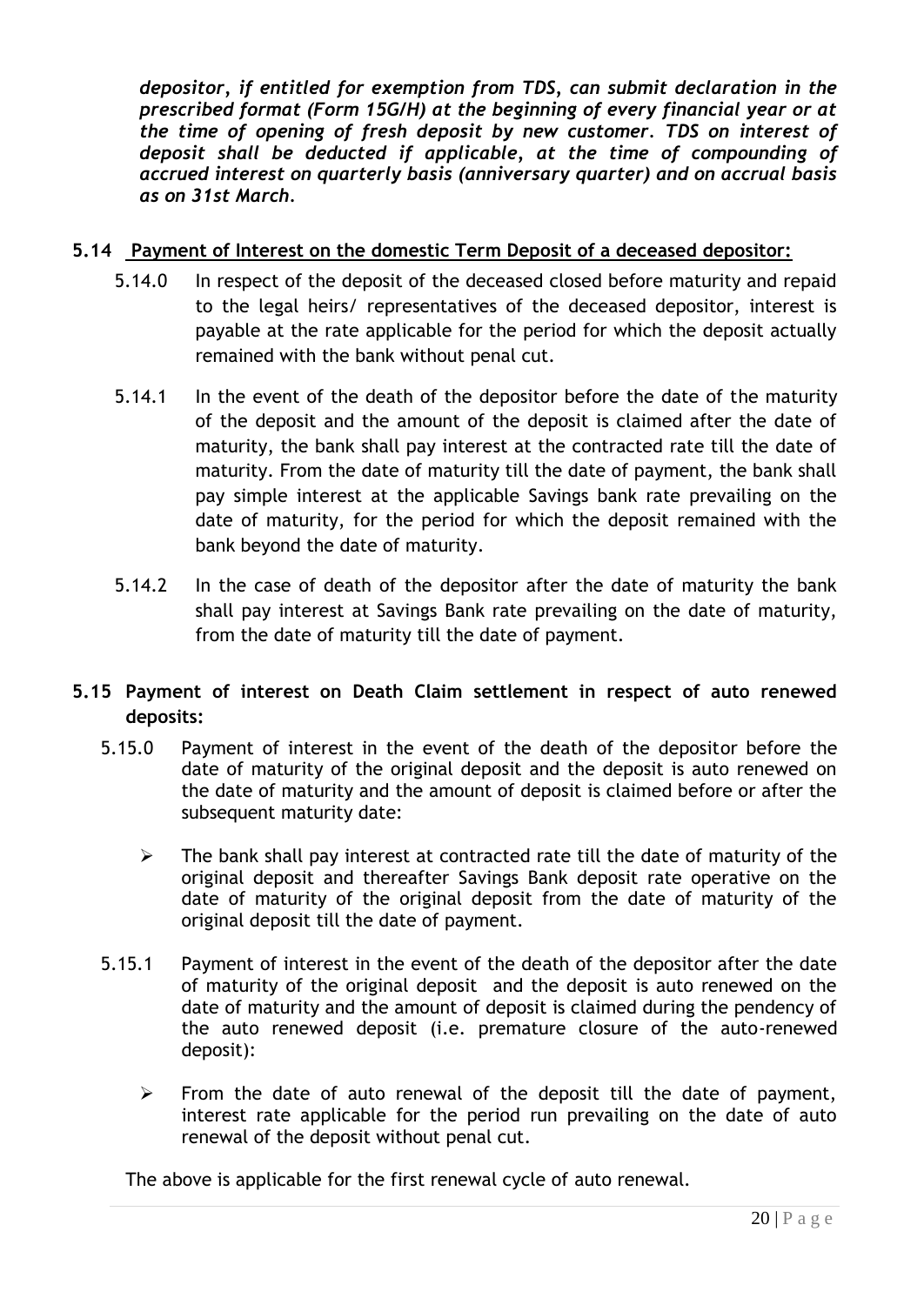- 5.15.2 Payment of interest in the event of the death of the depositor after the date of maturity of the original deposit and the deposit is auto renewed on the date of maturity of the original deposit and the amount of deposit is claimed after the maturity date of the auto renewed deposit :
	- (i) If the death of the depositor occurs after the date of maturity of the original deposit, but before the maturity of auto renewed deposit (i.e., first auto renewal) and the amount of deposit is claimed after the maturity of the auto renewed deposit:
	- $\triangleright$  At the contracted rate till the date of maturity of auto-renewed deposit (i.e., first auto renewal).
	- $\triangleright$  At Savings Bank deposit rate operative on the date of maturity of autorenewed deposit from the date of maturity of the auto-renewed deposit till the date of payment.
		- (ii) If the auto renewal happens for more than once and the death of the depositor occurs during one of these auto renewal cycles, contracted rate shall be payable till the maturity date of the renewal cycle in which the death has occurred. Savings Bank rate shall be payable thereafter till the date of payment.

#### **5.16 Term Deposits of Senior Citizens :**

Additional interest of 0.50% is available to Senior Citizen deposits only in case of Retail Term Deposit (RTD- Less than Rs.2.00 Crore) with tenor of 180 days and above under Domestic term deposits except CGA deposits, NRO/NRE term deposits. Senior Citizen Deposit can be opened by persons who have completed the age of 60 years and above, individually or jointly with other senior citizen or with other persons below the age of 60 years subject to the condition that the Senior Citizen is No. 1 Depositor. The Bank will satisfy about the age through verification of applicable documents and a copy of the same will be obtained along with the application. As per RBI direction, the system will automatically enable preferential ROI (i.e. 0.5 % over and above existing deposit rate) to all existing Domestic Term Deposits and RD deposits with effect from the date of customer becoming Senior Citizen.

For Ex-employee Senior Citizens (60 years and above) additional 1.50% over and above the rate offered for General public is to be extended for all deposit periods (except for term deposits under NRO, and Capital Gains Deposit scheme), irrespective of the size of the deposit. However, under Canara Tax Saver Scheme, the additional interest rate offered to Ex-employee Senior Citizens over and above the rate offered for General Public is 1% only.

#### <span id="page-20-0"></span>**5.17 NRE TERM DEPOSITS :**

Minimum period of NRE deposit is one year and maximum period is 10 years. There is no stipulation on minimum/maximum deposit amount. The period of NRE term deposits can be extended during the tenure of the deposit for a period longer than the balance period (i.e., remaining period of the deposit).The period of the extended deposit shall be minimum of one year and a maximum of 10 years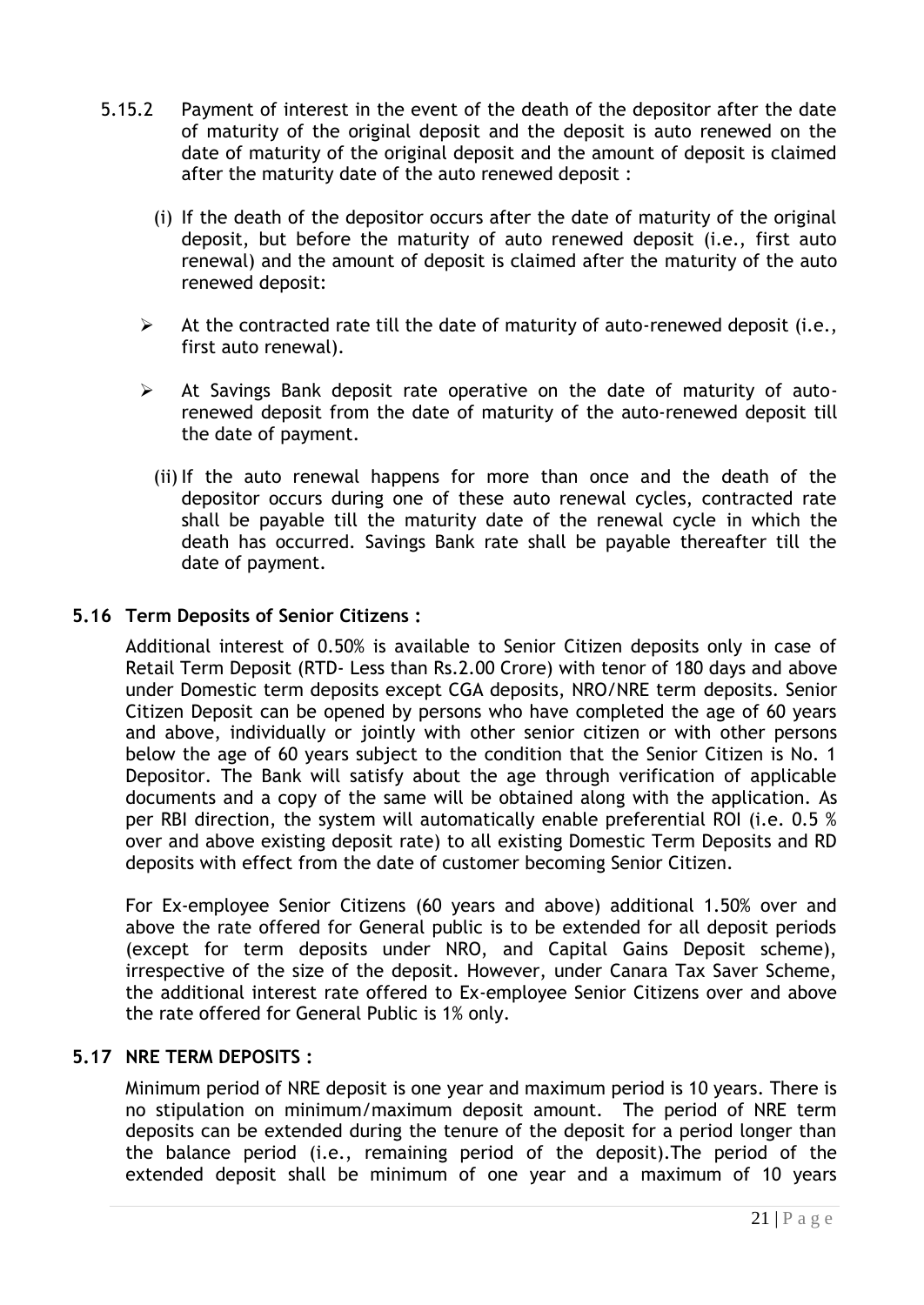effective from the date of extension. At the time of extension, penalty need not be imposed. The depositor should continue to be non-resident at the time of extension of deposit.

Guidelines related to premature closure and renewal of NRE deposit will also be applicable in case of extension of deposit.

#### 5.17.0 **Renewal of overdue NRE Term Deposit :**

- a. The overdue NRE term deposit will be paid interest at prevailing NRE Savings Bank Rate for the overdue period. **Renewal of overdue terms deposit from the date of maturity is prohibited.** If such deposit is continued (entire amount or in part), the same will be treated as a fresh term deposit from the date of presentation, at the rate prevailing on the date of presentation for the period of fresh term deposit.
- b. The entire amount of overdue deposit or a portion can be placed as fresh NRE Term Deposit from the date of presentation. The interest payable for fresh deposit is the rate prevailing as on the day of the fresh deposit, provided the period of the fresh deposit is not less than 1 year from the date of making such fresh deposit.
- c. NRE term Deposit shall be automatically renewed only once by the Bank on due date for an identical period at the applicable rate of interest ruling on the date of maturity based on the mandate of the depositor in the original application form, unless instruction to the contrary is received from the depositor by the Bank. The renewal will be in accordance with the provisions of the relevant RBI scheme in force at the time of renewal. The depositor should continue to be non-resident at the time of renewal deposit.

#### 5.17.1 **Premature withdrawal of NRE term deposits**

- 1) A penalty of 1.00% shall be levied for premature closure/premature extension of NRE term deposit of less than Rs.2 Crore that are accepted /renewed on or after 12.03.2019.
- 2) The penalty of 1.00% is waived in case of premature closure/premature extension of NRE CALLABLE term deposit of Rs. 2 Crore & above that are accepted/renewed on or after 12.03.2019. Such prematurely closed/ prematurely extended deposits will earn interest at the rate as applicable for the amount slab of Rs.2 Crore & above as ruling on the date of deposit and as applicable for the period run OR the rate at which the deposit has been accepted, whichever is lower. However, a penalty of 1.00% shall be levied for premature closure/premature extension of NRE term deposits of Rs.1 Crore & above that are accepted /renewed from 29.12.2011 to 12.10.2012.
	- a. However, no penalty will be charged for premature closure/extension of NRO term deposits that are placed in NRE term deposits.
	- b. NRO deposits can be placed in NRE deposits subject to:
	- $\triangleright$  Such transfer is within the overall limit of USD 1.00 million or its equivalent in other currencies during a financial year and
	- Customer submitting Form 15CA and 15CB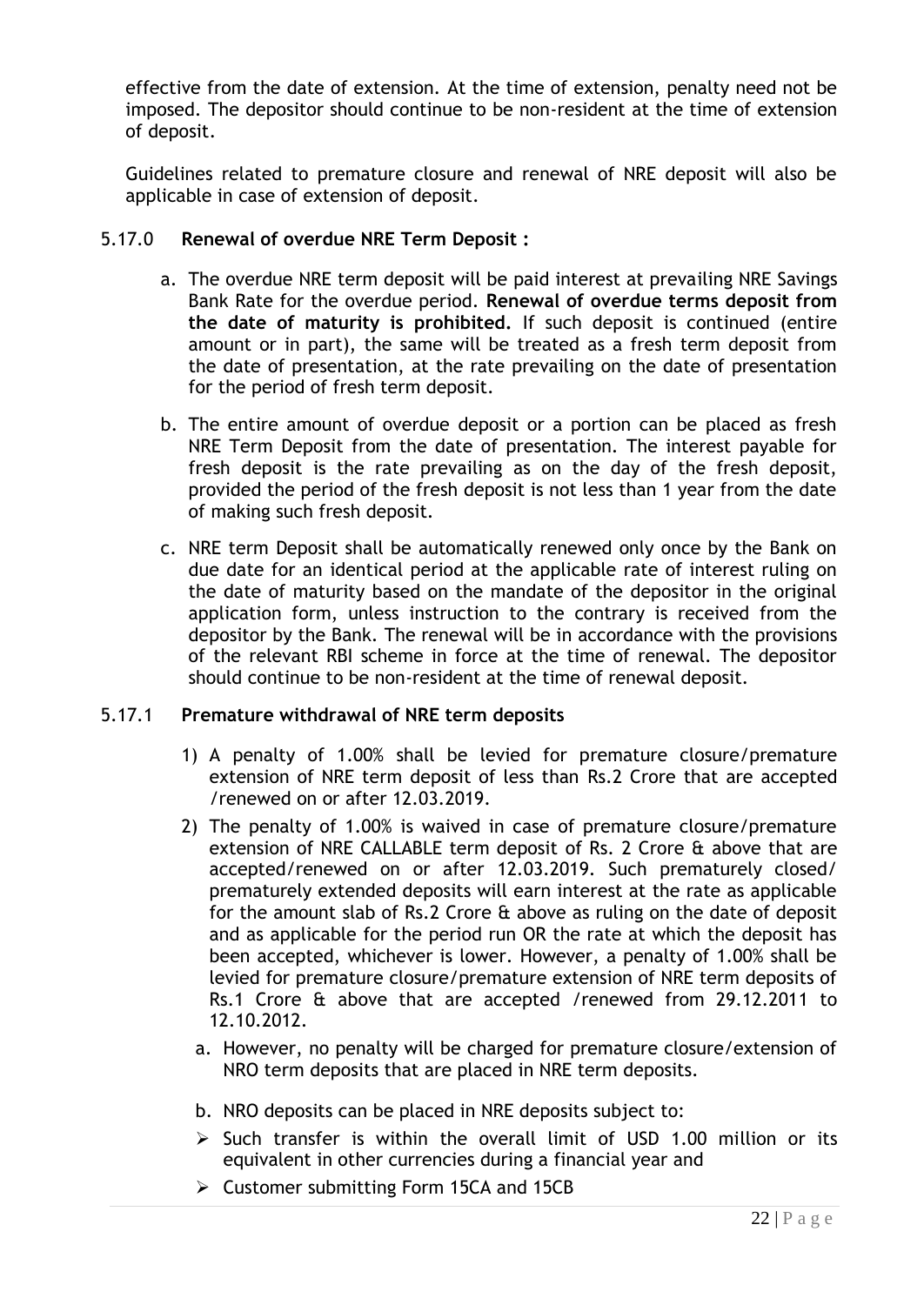- c. Where NRE deposit is to be closed before maturity before completion of one year from the effective date of deposit, no interest shall be payable on such premature closure.
- d. In the case of premature withdrawal of NRE term deposit, for conversion into Resident Foreign Currency [RFC] account, the Bank may not levy any penalty for premature withdrawal. If such a deposit has not run for a minimum period of 1 year, the Bank may, at its discretion, pay interest at a rate not exceeding the rate payable on NRE Savings Bank Deposit, provided request for such a conversion is made by NRE account holder, immediately on return to India.
- e. Where the NRE deposit is closed before maturity on or after completion of one year from the effective date of deposit, the interest payable on such premature closure shall be as per the prevailing Bank guidelines.
- f. Conversion of NRE deposit into Foreign Currency Non-Resident [B] deposit and vice-versa before maturity will be subject to the provision relating to premature withdrawal.

#### 5.17.2 **Payment of Interest on the NRE Term Deposit of a deceased depositor:**

In the case of NRE deposit where the claimant/s are residents, the deposit on maturity will be treated as domestic deposit and interest will be paid for the subsequent period at a rate applicable to the domestic deposit of a similar maturity.

#### <span id="page-22-0"></span>**5.18 DEPOSITS HELD IN FCNR [BANKS] ACCOUNTS:**

# **5.18.1 Definition of the term "Deposit"**

The deposits under the scheme mean "term deposits" received for a fixed period and withdrawable only after the expiry of the said fixed period and shall also include Reinvestment Deposits and Cash Certificates or other deposits of similar nature.

#### **5.18.2 Other important features of the Scheme :**

- a) The scheme covers deposits in US Dollar (USD), Great Britain Pound (GBP), Euro(EUR), Canadian Dollars(CAD) and Australian Dollars(AUD) from nonresident individuals of Indian nationality or origin [NRIs].
- b) Repatriation of funds in foreign currencies is permitted.
- *c) The deposits are accepted only in form of FDR or KDR under the Scheme for the following maturity periods:*

| <b>DETAILS</b> |                 | <b>MINIMUM PERIOD   MAXIMUM PERIOD</b> |
|----------------|-----------------|----------------------------------------|
| FCNR (B) KDR   | <b>ONE YEAR</b> | <b>FIVE YEARS</b>                      |
| FCNR (B) FDR   | <b>ONE YEAR</b> | <b>FIVE YEARS</b>                      |

No Recurring Deposits shall be accepted under FCNR (B) Scheme.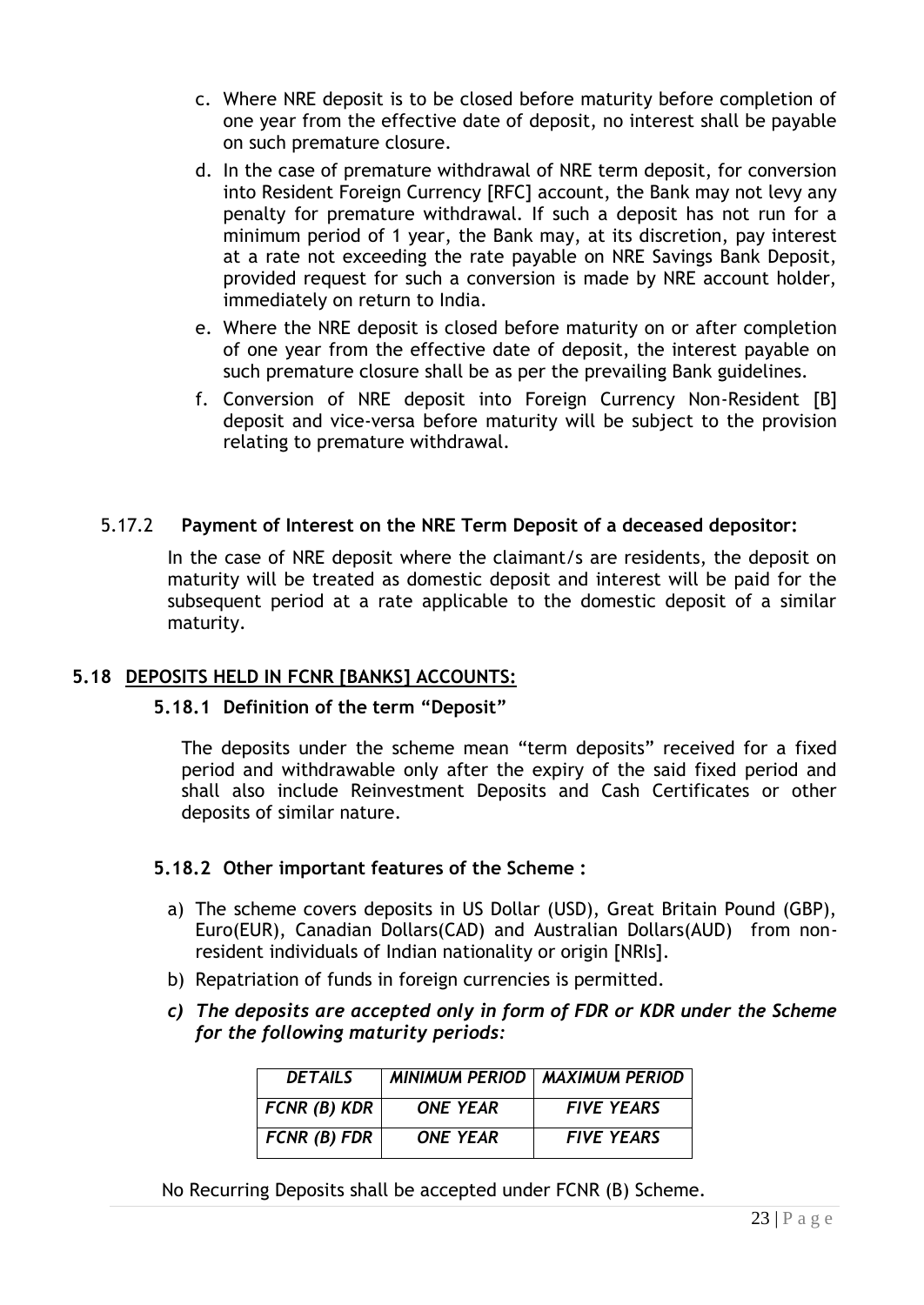d) Transfer of funds from the existing NRE accounts to FCNR (B) accounts and vice versa, of the same account holder, is permissible.

| Currency       | JSD | GBP | <b>EUR</b> | CAD | AUD |
|----------------|-----|-----|------------|-----|-----|
| Minimum Amount | 500 | 500 | 500        | 500 | 500 |

There is no maximum limit.

#### **5.18.3 Manner of payment of interest :**

- *The rate of interests on FCNR (B) deposits are decided on a monthly basis by the Asset Liability Committee (ALCO) of the Bank, who has been delegated with such powers by the Board. The interest rates ceiling on FCNR (B) deposits and calculation of interest is as per RBI guidelines and linked to the Overnight Alternative Reference Rate (Alternative Reference Rate [ARR] refers to any widely accepted ARR for the respective currency) for the respective currency / Swap rates quoted/displayed by Foreign Exchange Dealers Association of India (FEDAI).*
- *Accordingly, interest on FCNR (B) Deposits is intimated on a Monthly basis by Integrated Treasury Wing, Mumbai. Employees/Exemployees/Ex-employees Senior Citizen and Senior Citizens are not eligible for preferential interest.*

Interest on FCNR (B) deposits shall be calculated and paid in the manner indicated below:

- *(a) CBS reckons 360 days as number of days per year while calculating interest on FCNR (B) deposits.*
- (b) In case of FCNR [B] FDRs accepted for a period of exactly one year, simple interest is payable only on the date of maturity. In other words, in case of such FCNR [B] FDRs accepted for a period of one year, interest for the entire year [365 or 366 days, as the case may be] should be computed without any compounding effect and no payment of interest should be made before completion of one year from the date of investment.
- (c) In case of FCNR [B] Fixed Deposits accepted for more than one year, simple interest can be paid at intervals of 180 days each and thereafter for remaining number of days. Hence depositors intending to draw interest at half yearly rests [i.e. at intervals of 180 days] by way of credit to NRE / FCNR[B] / other accounts or remittance abroad, should be advised to keep the deposit in FCNR [B] FDR at least for a minimum period of 1 year + 1 day.
- (d) In the case of FCNR (B) Fixed Deposits where the depositor wishes to get monthly / quarterly interest, the same should be paid at discounted value basis as per the existing norms.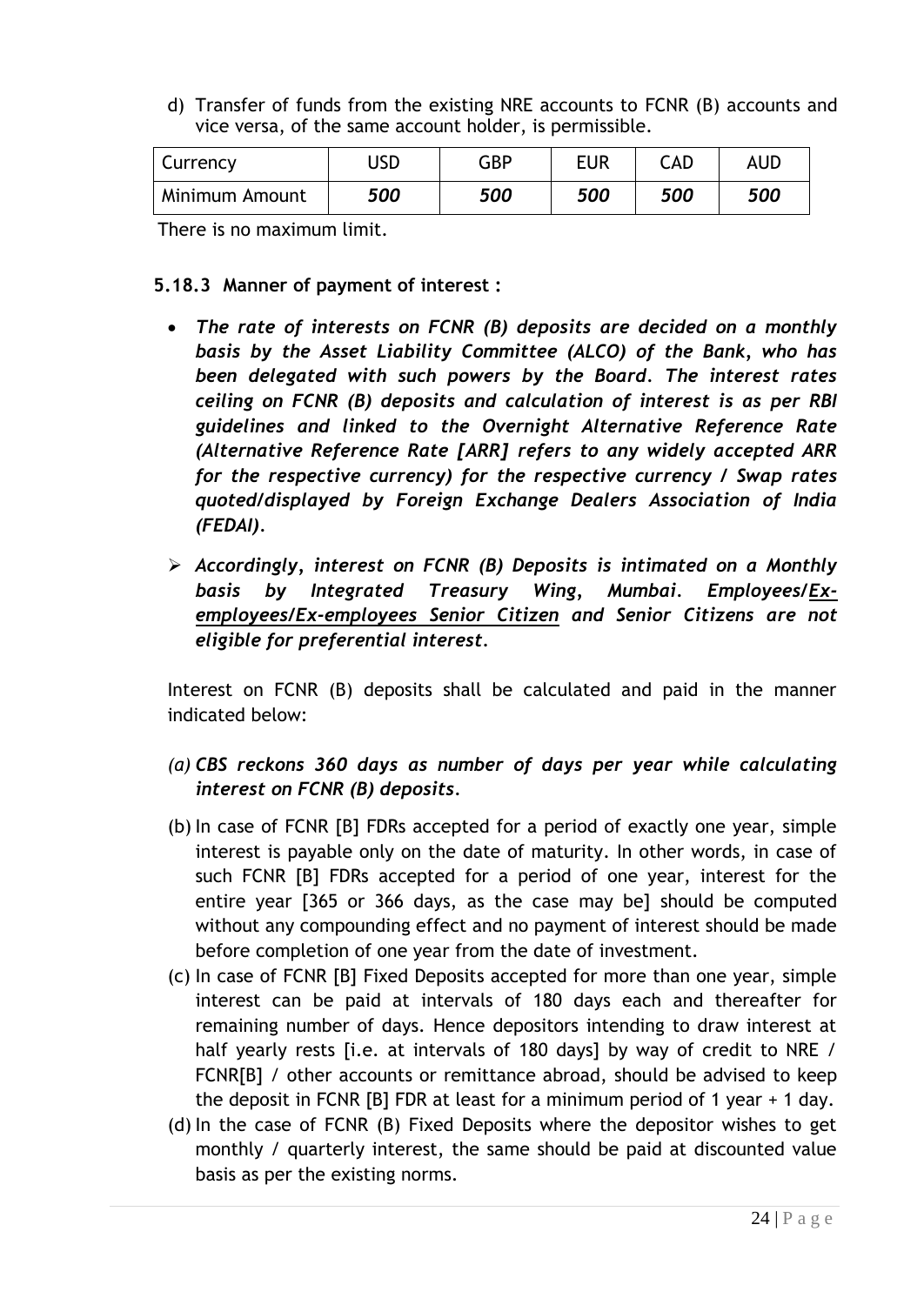(e) In case of FCNR (B) KDR accounts, interest will be paid on maturity with compounding effect at the interval of 180 days**.** 

# *5.18.4 Automatic Renewal of FCNR (B) Deposits:*

- *(a) Auto renewal facility is enabled for FCNR (B) deposits with effect from 03.03.2021.Deposits falling due on or after this date will be renewed automatically only once on the date of maturity for the similar tenure, unless instruction to the contrary is provided by the term depositor on or before the due date.*
- *(b) The facility of auto-renewal of FCNR (B) deposits is restricted to single renewal only (i.e., auto renewal shall happen only once), as the Non-resident status of the depositor is to be confirmed periodically. For subsequent renewals, if any, branches to obtain the express authority in writing from the depositor or fresh account opening form.*

| Overdue period (from the date of<br>maturity till the date of renewal, both<br>days inclusive) | FCNR (B) Deposit                                                                                                                                                                                                                             |
|------------------------------------------------------------------------------------------------|----------------------------------------------------------------------------------------------------------------------------------------------------------------------------------------------------------------------------------------------|
|                                                                                                | Branches may renew an overdue deposit<br>or a portion thereof from the date of<br>maturity.                                                                                                                                                  |
| Less than 14 days                                                                              | The rate of interest payable on the<br>amount of the deposit so renewed shall<br>be the appropriate rate of interest for the<br>period of renewal as prevailing on the<br>date of maturity or on the date of<br>renewal, whichever is lower. |
| More than 14 days to less than one year*                                                       | Simple interest at par with RFC SB rate<br>prevailing on the date of maturity of<br>earlier deposit or on the date of renewal,<br>whichever is lower.                                                                                        |
| More than one year*                                                                            | Simple interest at one year FEDAI<br>reference rate (Benchmark rate for FCNR<br>(B) Deposits) for the respective currency<br>prevailing on the date of maturity or on<br>the date of renewal whichever is lower.                             |

# **5.18.5 Payment of interest on overdue FCNR (B) Deposits:**

\*Where deposit is overdue for more than 14 days, renewal from date of maturity is not permitted. If customer requests the Bank for renewal of such overdue deposit, the same shall be acceded to by treating it as a fresh term deposit at the interest rate prevailing on the date of renewal for the period of fresh term deposit.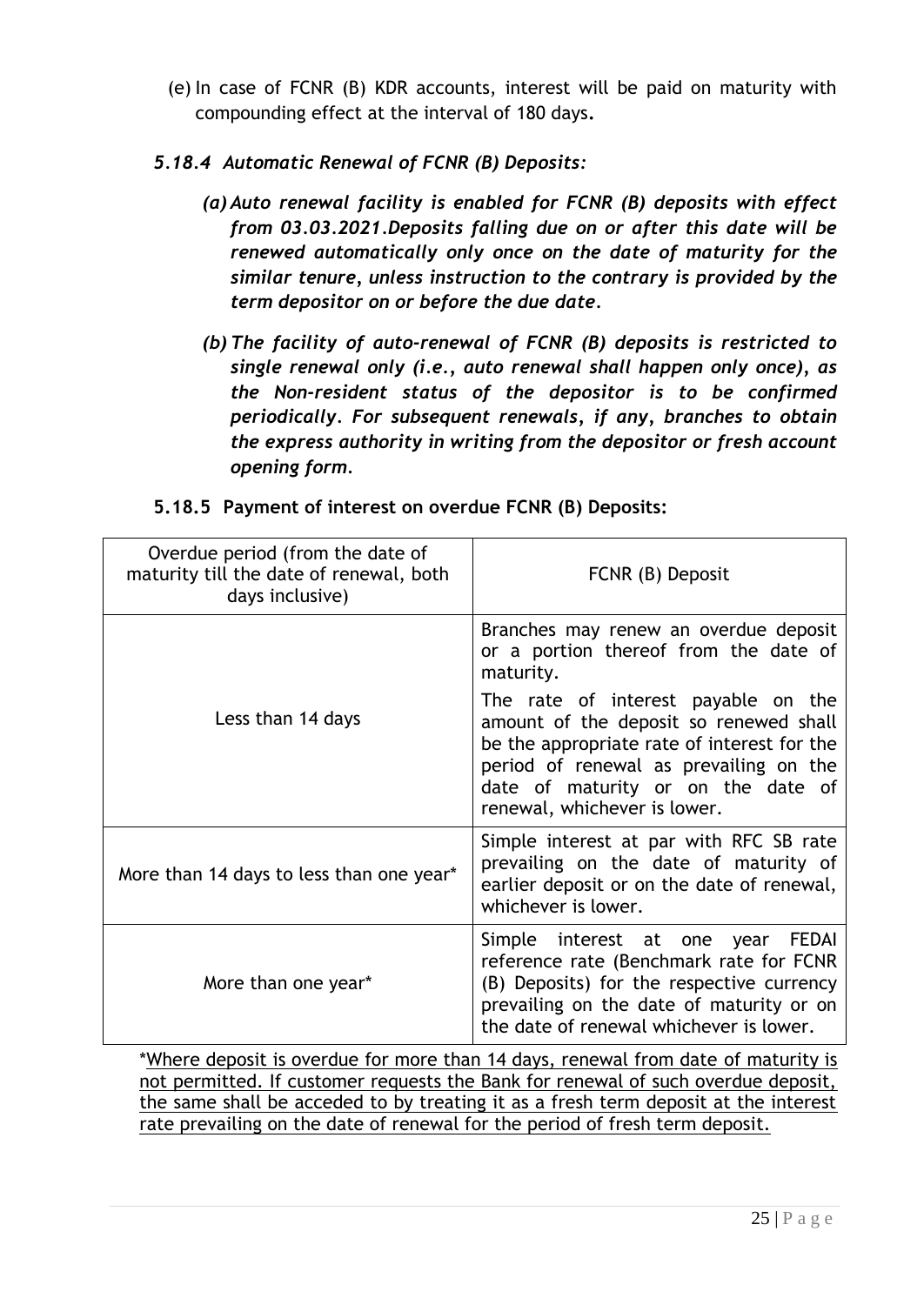*5.18.6 Consequence of transfer of branch of one bank to another bank:*

*Deposits accounts transferred from one bank branch to another bank branch on account of takeover of bank branches in rural and semi-urban centres shall adhere to the following conditions:*

*(i) Deposit accounts shall deemed to be transferred to the new bank and will continue to be governed by the terms of contract agreed to between the customer and the bank branch that is being taken over.*

*(ii) The same rate of interest shall be payable till maturity on such transferred deposits, as was payable at the time of takeover of the branch.*

- *5.18.7 Premature withdrawal of deposits:*
- *1. Where the FCNR(B) deposit is to be closed before maturity before completion of the minimum period of deposit i.e., one year from the effective date of deposit, no interest is payable on such prematurely closed deposit.*

*Penalty on Premature withdrawal of deposits:*

*a. For FCNR (B) deposits opened or renewed prior to 19.11.2021:*

*If FCNR (B) deposit is closed before maturity on or after completion of the stipulated minimum period of deposit of 1 year, the rate of interest payable on such prematurely closed deposit shall be 1% less than the stipulated rate of interest applicable to FCNR (B) deposit for the period run, as ruling on the date of deposit.*

*If the applicable rate of interest for the period run is less than 1%, No interest should be paid for premature withdrawal.* 

*b. For FCNR (B) deposits opened/renewed on or after 19.11.2021:*

*If FCNR (B) deposit is closed before maturity on or after completion of the stipulated minimum period of deposit of 1 year, the rate of interest payable on such prematurely closed deposit shall be the rate of interest applicable to FCNR (B) deposit for the period run, ruling as on the date of deposit or on the date of seeking premature withdrawal, whichever is lower.*

*2. If on request from the heir/s, legal representative/s or nominee/s, bank agrees to split the amount of term deposit and issues two or more receipts individually in the name of the heir/s legal representative/s or nominees, before maturity of deposit, it shall not be construed as premature withdrawal of the term deposit provided the period and aggregate amount of the deposit do not undergo any change.*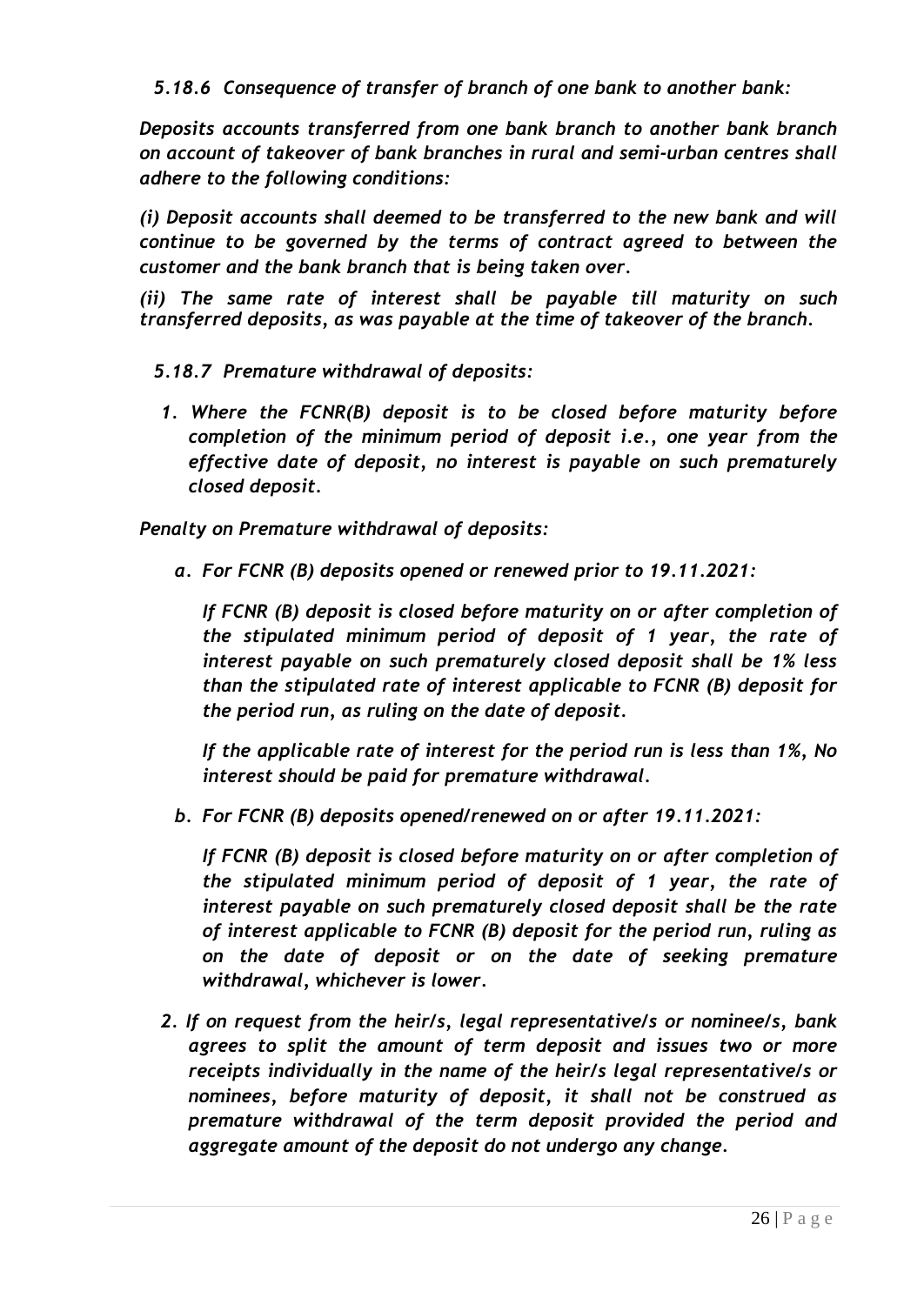- *3. No penalty for premature withdrawal shall be levied, where depositors of the branch as mentioned in section 5.18.6 of this policy desires premature withdrawal of deposit consequent to the transfer of business to another bank.*
- *5.18.8 Payment of interest on FCNR (B) deposits of NRIs on return to India:*
- *When the FCNR (B) account holder returns to India for permanent settlement, he/she shall immediately inform the branch about the change in the status. Branches should obtain a declaration from the account holder to the effect that he/she has come back to India for permanent settlement and the same is to be kept along with the account opening form. Persons of Indian nationality/origin, who return to India for permanent settlement, are having the following two options, as regards their FCNR (B) deposits:*
	- *a. To continue the FCNR (B) deposit till maturity at the contracted rate of interest.*

# *NOTES:*

- *i) Under this option, the deposit will continue as FCNR (B) with regards to provisions relating to rate of interest and reserve requirements. For all other purposes, such deposits would be treated as resident deposits from the date of return of the account holder to India.*
- *ii) In case the depositor requests for premature closure of such FCNR(B) deposits subsequent to his/her return to India for permanent settlement, the request can be acceded to as advised in para 5.18.7, including instructions regarding levy of penal cut of interest.*
- *iii) On maturity of such continued FCNR (B) deposit, branches should convert the same into either resident rupee deposit or RFC account, at the option of the account holder.*
	- *b) To close the existing FCNR(B) deposit before maturity [without penal cut] and convert the proceeds i.e., principal and interest accrued for the actual period run (without penal cut) into Resident Foreign Currency (RFC) account.*
- *FCNR (B) accounts cannot be re-designated as RFC accounts with retrospective effect. The interest payable on FCNR(B) accounts in foreign currency is applicable until the date of re-designation of FCNR(B) to RFC account. Thereafter, interest will be paid as applicable to RFC account. In other words, the rate of interest as applicable to RFC deposit will be payable from the date of opening of RFC deposit.*
- *In cases where the FCNR (B) deposits have not completed the minimum period of deposit i.e., 1 year, as on the date of conversion into RFC account as per option [b] above or conversion into resident rupee*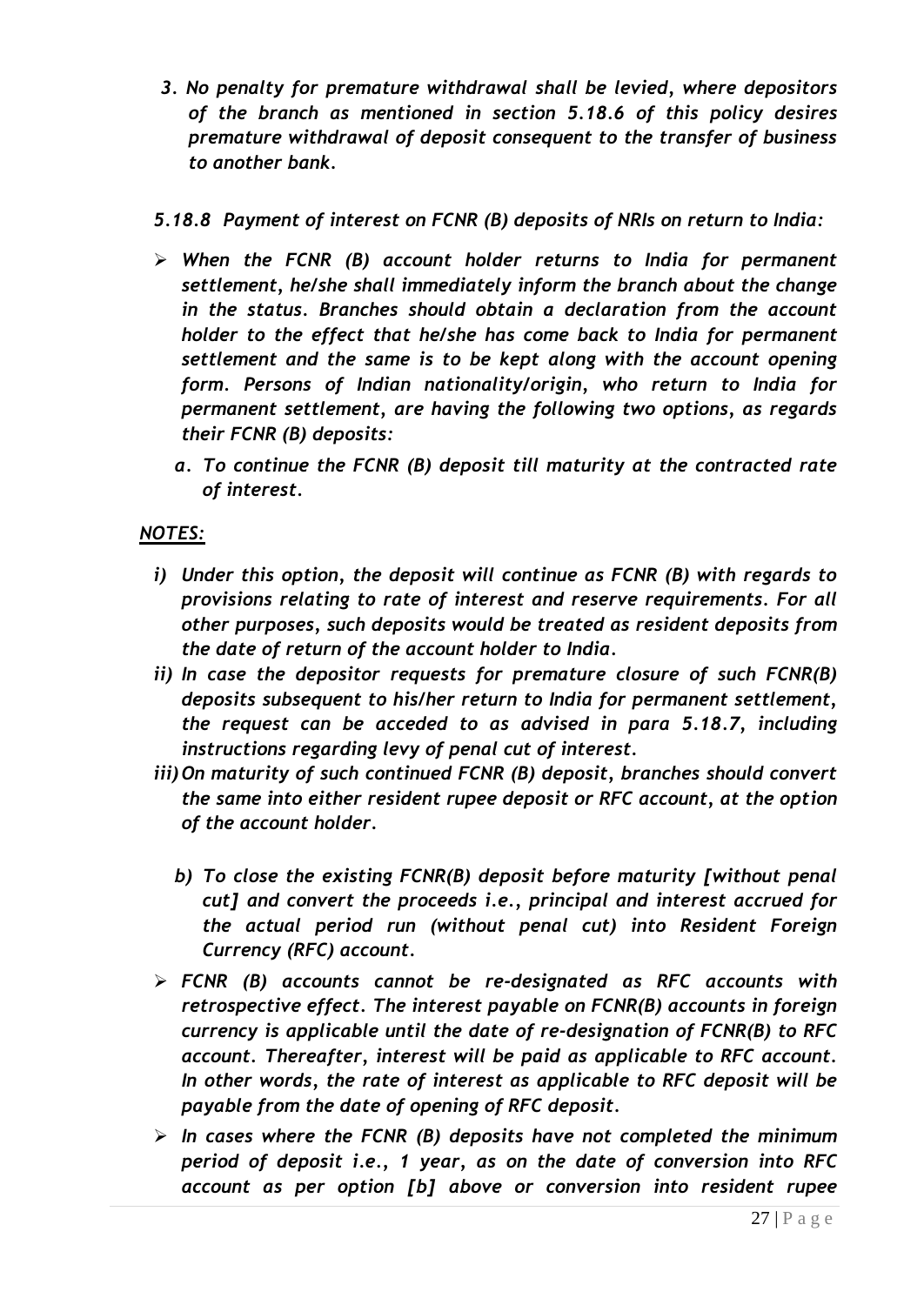*deposit by premature closure of the FCNR(B) deposit, if so desired by the depositor, interest may be paid on such FCNR(B) deposits at EITHER the RFC SB deposit interest rate prevailing on the date of conversion OR the contracted rate of interest of the FCNR(B) deposit, WHICHEVER IS LOWER* 

- *If the FCNR (B) deposit held in one designated currency is sought to be converted into another designated currency under RFC account, specific authority should be obtained from the depositor.*
- *If the account holders become non-residents again subsequent to conversion of FCNR (B) deposits into RFC account, they would be free either to transfer the balances in RFC account to accounts outside India or to convert such balances into NRE/FCNR (B) accounts in India.*
- **5.18.9 Interest payable on the deposit of a deceased depositor (FCNR-B Deposit):**
	- A. Where the amount of deposit is claimed before maturity by premature closure:
		- (i) Where the claimant is non-resident:
			- a) Where the deposit has not completed the minimum period of deposit, i.e 1 year, no interest is payable.
			- b) Where the deposit has completed the minimum period of deposit, interest is payable at the rate of interest applicable for the period run as prevailing on the effective date of deposit, WITHOUT PENAL CUT.
		- (ii) Where the claimant is resident:

As in (i) above.

- B. Where the amount of deposit is claimed during the tenure of the deposit, but settlement is made after the maturity date :
	- (i) Where the claimant is non-resident:

Interest is payable at the contracted rate till the date of maturity. For the period from the date of maturity till the date of payment, simple interest is payable at the applicable interest rate for FCNR(B) deposits as prevailing on the date of maturity for the period for which the deposit remained with the bank beyond the date of maturity.

(ii) Where the claimant is resident:

Bank will convert the maturity proceeds into Indian Rupees on the maturity date. Interest on such Rupee amount is payable for the subsequent period from the date of maturity till the date of payment at a rate as applicable to domestic deposit of similar maturity.

- C. Where the amount of deposit is claimed after maturity date.
	- Where the claimant is non-resident:

As in A (i) (b) above

Where the claimant is resident:

The foreign currency deposit proceeds will be first notionally converted into Rupees as on the date of maturity and on such Rupee amount, interest is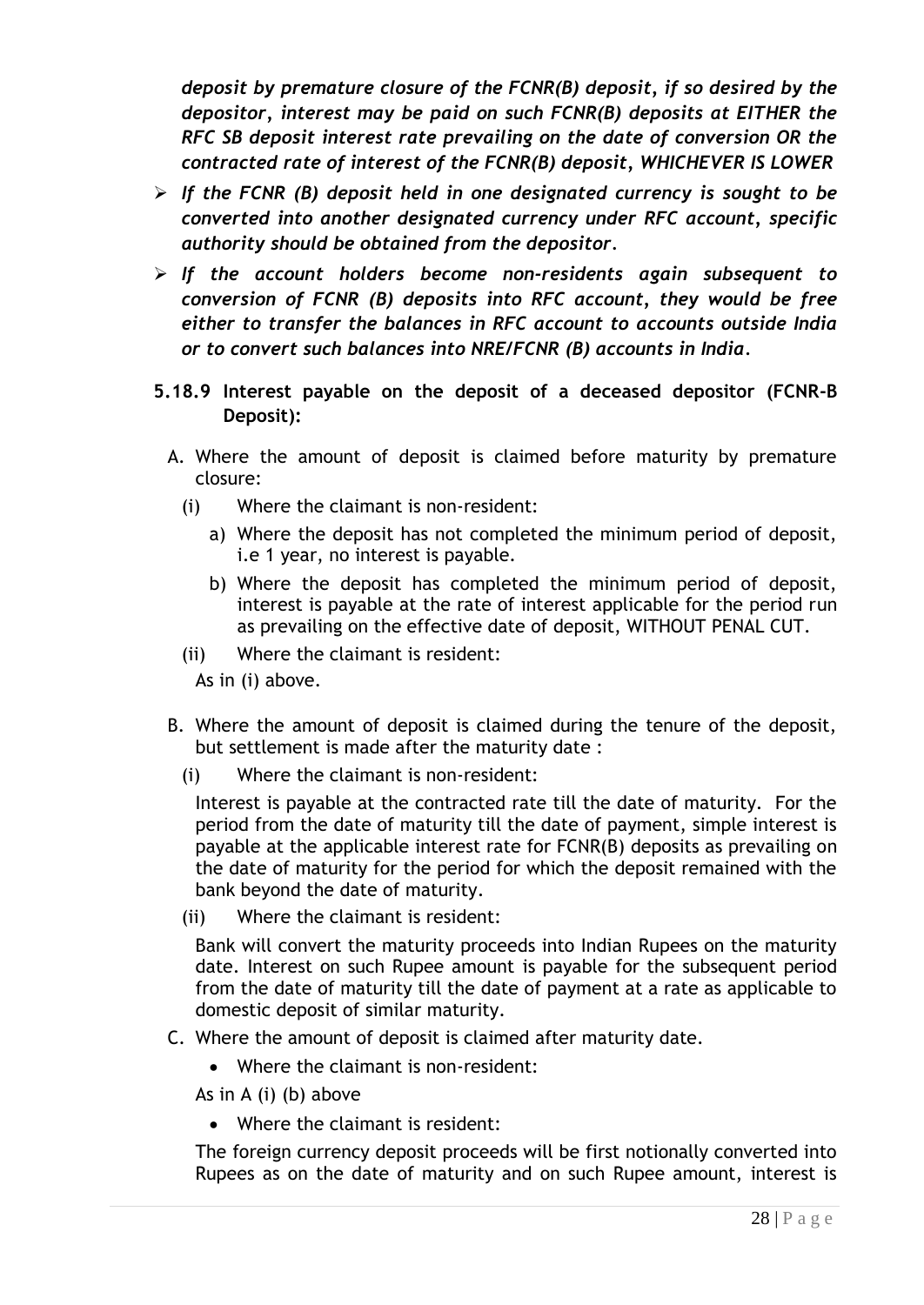payable for the subsequent period from the date of maturity till the date of payment at a rate as applicable to domestic deposit of similar maturity.

- **5.18.10**While opening NRE/NRO/FCNR account, NRI customer has to submit proof of his NRI status by submitting any of the following documents or any other suitable document to establish the status of NRI, in addition to Identity & Address proof:
	- a) Copy of Valid Work/Study Visa
	- b) Copy of Appointment Letter
	- c) Copy of Job Card
	- d) I-20 (student admission letter) etc.
	- **Note:** The above list is illustrative and not exhaustive.

While converting existing Domestic Saving Bank A/c into NRO A/c, NRI customer should submit NRI status proof as mentioned above.

Further, in all cases of renewal of existing NRE/NRO/FCNR Term deposits, necessary proof as mentioned above should be obtained to establish the fact that customer continues to hold NRI status.

The verification of status of NRI to be done to ensure that the customer continues to hold NRI status and eligible to maintain NRI account.

#### **5.18.11Joint accounts:**

- a. NRE SB, NRE Term Deposits and FCNR Accounts can be opened in Joint Name with Resident Close Relative (as defined U/S 2(77) of Indian Companies Act, 2013) on "Former or Survivor" basis. Money belonging to Resident Joint Account Holder cannot be credited into such Joint Account. Resident Joint Account Holder should not operate the account, unless authorized through a Letter of Authority or Power of Attorney.
- b. NRI OPENING JOINT ACCOUNT:
- $\checkmark$  NRI can open joint account with other NRIs or Resident Indian Close relative as defined under Section 2 (77) of Indian Companies Act, 2013).
	- c. RESIDENT INDIAN OPENING JOINT ACCOUNT:
- $\checkmark$  Resident Indian can open account with Non-Resident Indian close relative, as defined in Section U/S 2(77) of Indian Companies Act, 2013. Operation condition is either or Survivor.
- $\checkmark$  In such Joint account funds belonging to Non Resident Indian should not be credited.
- $\checkmark$  Such account shall be treated as Resident Account for all purposes.
- d. Addition/Deletion

Subject to complying with the FEMA regulations noted in **b) and c**) above, addition and deletion can be permitted, subject to condition that total number of Joint Account Holders does not exceed 4 (four).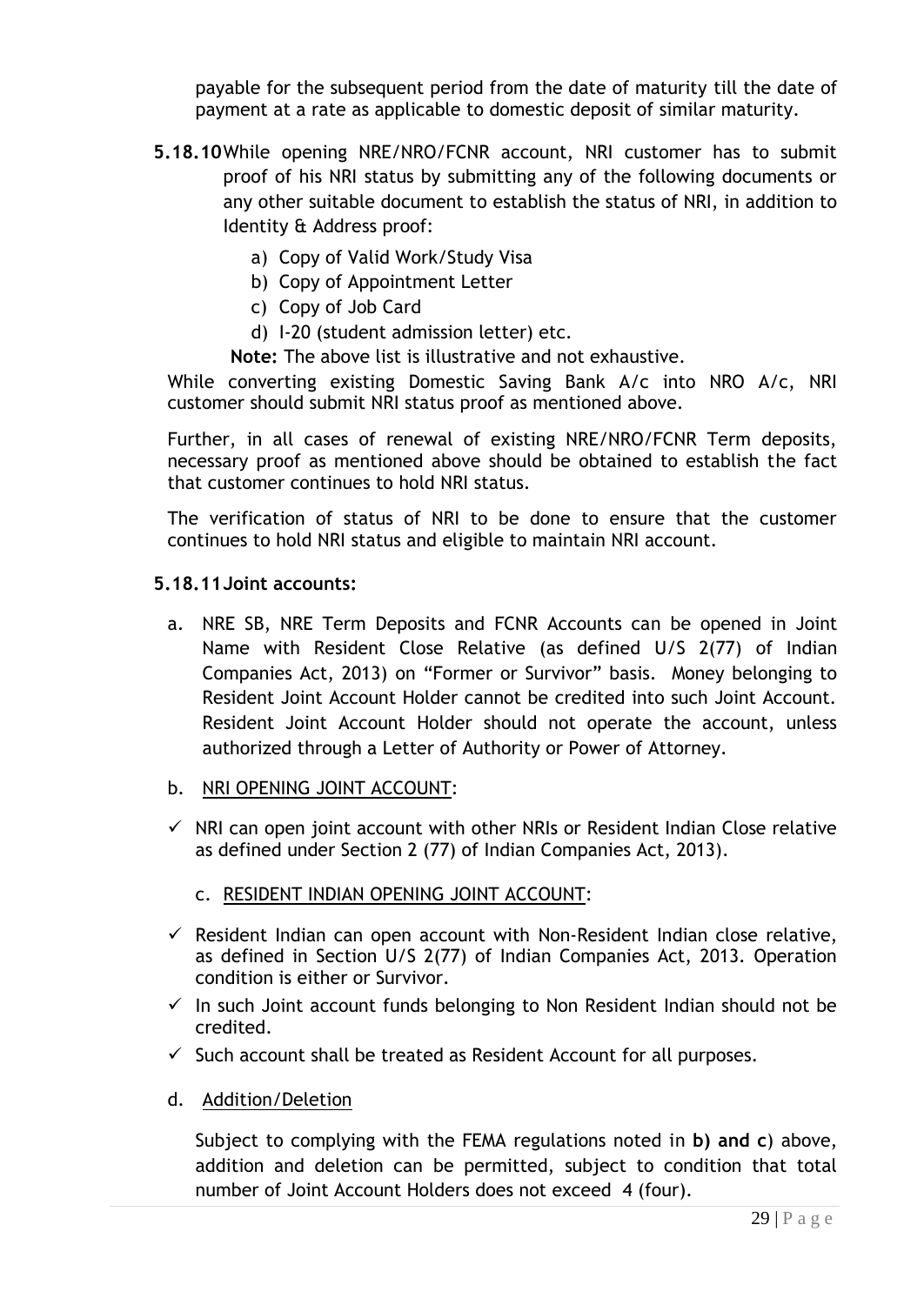# <span id="page-29-0"></span>**5.19 RESIDENT FOREIGN CURRENCY ACCOUNTS (RFC):**

Returning Indians, i.e. those Indians, who were non-residents earlier and are returning now for permanent stay, are permitted to open, hold and maintain with an Authorized Dealer in India a Foreign Currency Account, to be known as a Resident Foreign Currency (RFC) Account, out of permitted credits as per norms.

Branches should verify the original passport and certify on the application that the details mentioned therein are correct after being satisfied that the applicant is eligible to open RFC account and that the funds being credited to the account represents eligible remittance/ proceeds.

#### DESIGNATED CURRENCIES:

RFC Accounts will be maintained in US Dollars [USD], Sterling Pounds [GBP], Euro [EUR], Canadian Dollars [CAD] and Australian Dollars [AUD].

Minimum Amount for *Opening RFC Term Deposit (FD/KD) Account*:

| Currency                                          | USD   GBP   EUR   CAD   AUD |  |  |
|---------------------------------------------------|-----------------------------|--|--|
| Minimum Amount   1000   1000   1000   1000   1000 |                             |  |  |

There is no maximum limit.

*Minimum Amount for Opening RFC Savings Bank/Current Account:*

| <b>Currency</b>    | <b>USD</b> | $\overline{GBP}$ | $ EUR $ $CAD$ $ AUD$   |  |
|--------------------|------------|------------------|------------------------|--|
| Minimum Amount 100 |            | 100              | $100$ 100 $\sqrt{100}$ |  |

*The minimum amounts of deposit in the different designated currencies for being eligible for payment of interest in Savings Bank account are as follows: USD: 1000, GBP: 1000, EUR: 1000, CAD: 1000 and AUD: 1000.*

# **TYPES** OF **RFC ACCOUNTS:**

RFC Accounts can be maintained in the form of Current/Savings Bank [without cheque book facility] and Term Deposits other than Recurring Deposit accounts. Savings Bank accounts cannot be opened for trade and commercial purposes. The RFC Fixed Deposit can be opened for a minimum period of one month and a maximum period of three years. In exceptional cases, where deposit is for a minimum amount of USD 250,000 or its equivalent in other currencies, RFC FDR may also be accepted for short period of one week to less than one month.

# **RATE OF INTEREST**:

*The rate of interest on RFC deposits are decided on a monthly basis by the Asset Liability Committee (ALCO) of the Bank, who has been delegated with such powers by the Board.*

*Accordingly, interest on RFC Deposits is intimated on a Monthly basis by Integrated Treasury Wing, Mumbai.*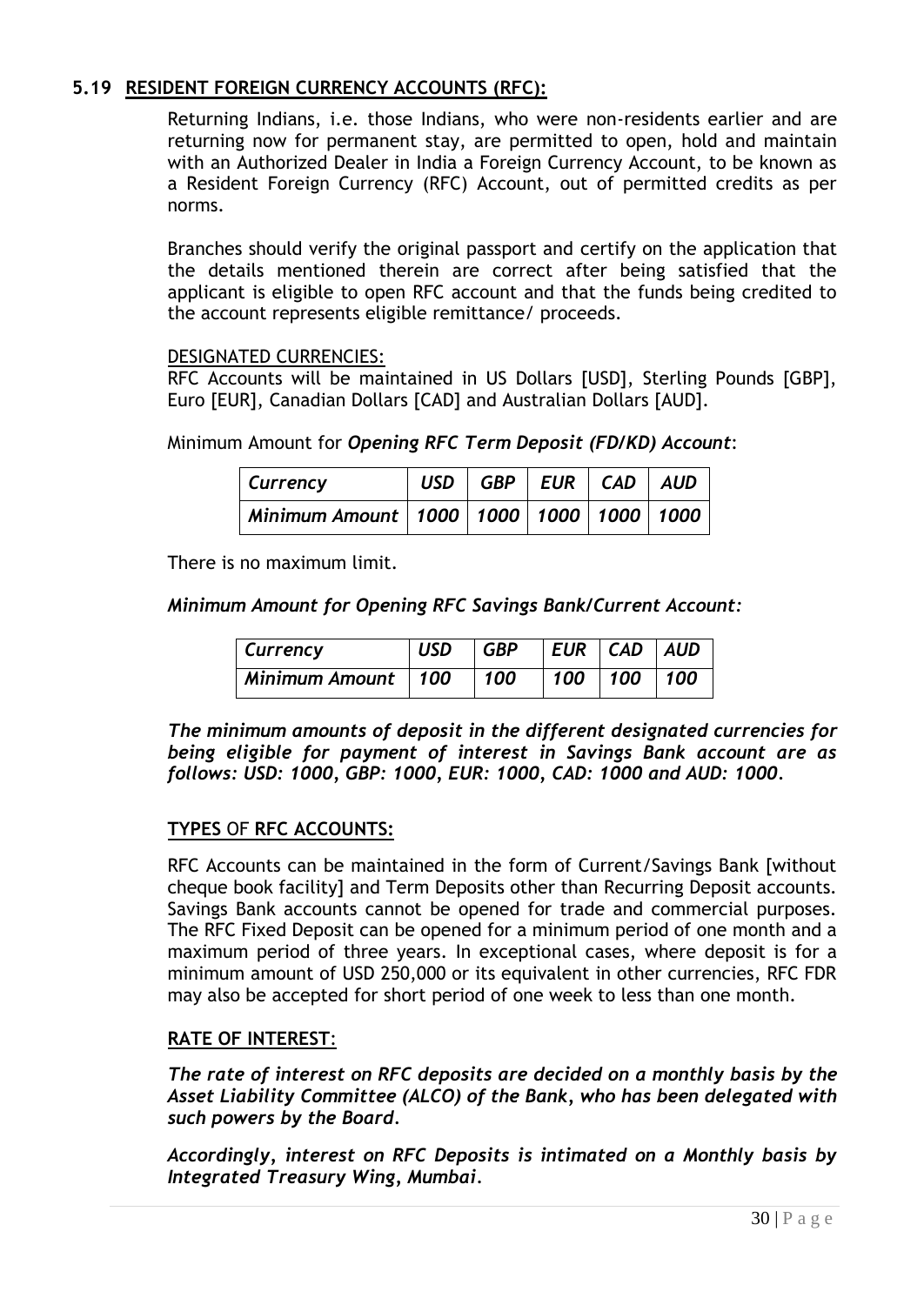Interests on RFC SB, RFC Term Deposits from 1 week to less than 1 year are linked to London Inter-Bank Bid (LIBID) Rate. Interests on RFC Term Deposits for 1 year and above upto 3 years only are same as applicable to FCNR Deposits. The rate of interest is subject to change at periodical intervals from time to time (at present on a monthly basis).

Employees/Ex-employees/EX-employees senior citizen of the bank and Senior Citizens are not eligible for preferential rate of interest of 1% on RFC deposits.

**The guidelines for calculation and payment of interest for the overdue period on RFC term deposits are as under:**

| Overdue period (from the date of<br>maturity till the date of renewal, both<br>days inclusive) | <b>RFC Term Deposit</b>                                                                                                                                                                                                                                                                                    |  |  |
|------------------------------------------------------------------------------------------------|------------------------------------------------------------------------------------------------------------------------------------------------------------------------------------------------------------------------------------------------------------------------------------------------------------|--|--|
|                                                                                                | Overdue RFC Term Deposit can be<br>renewed from the date of maturity at<br>the interest rate prevailing on the<br>of maturity, provided<br>date<br>the<br>deposit is renewed to fall due after a<br>period of not less than one month<br>from the date of renewal.<br>In case of renewal of individual RFC |  |  |
| Less than 14 days                                                                              | Term Deposits of value USD 250,000<br>and above or equivalent in other<br>minimum<br>currencies,<br>period<br>οf<br>renewal can be one week beyond<br>date of renewal.                                                                                                                                     |  |  |
|                                                                                                | Wherever the depositor opts to renew<br>deposit from the<br>date<br>the<br>οf<br>presentation to take advantage of<br>enhanced interest rate prevailing on<br>the date of presentation, same can be<br>acceded to without payment<br>0f<br>interest for the overdue period.                                |  |  |
| More than 14 days to less than one year*                                                       | Simple interest at par with RFC SB rate<br>prevailing on the date of maturity of<br>earlier deposit or on the date of renewal,<br>whichever is lower.                                                                                                                                                      |  |  |
| More than one year*                                                                            | Simple<br>interest at one<br><b>FEDAI</b><br>year<br>reference rate (Benchmark rate for FCNR<br>(B) Deposits) for the respective currency<br>prevailing on the date of maturity or on<br>the date of renewal whichever is lower.                                                                           |  |  |
| *Where deposit is overdue for more than 14 days, renewal from date of maturity is              |                                                                                                                                                                                                                                                                                                            |  |  |

not permitted. If customer requests the Bank for renewal of such overdue deposit, the same shall be acceded to by treating it as a fresh term deposit at the interest rate prevailing on the date of renewal for the period of fresh term deposit.]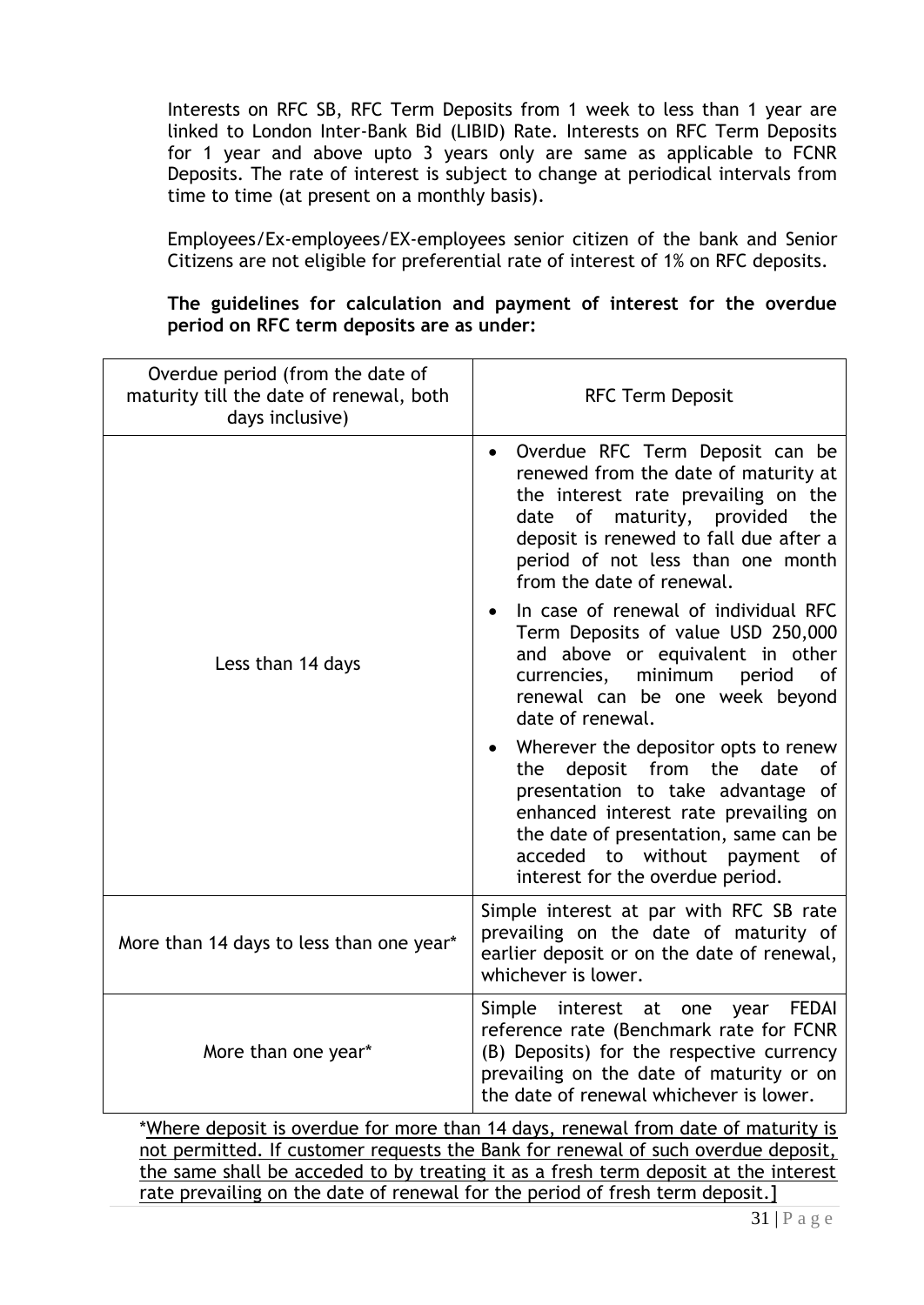# *Premature Closure of RFC Term Deposit:*

*a) In the case of premature closure of the deposit, penal cut of 1% is to be levied on the applicable rate of interest for the period for which the deposit has actually run, as ruling on the date of deposit.* 

*If the applicable rate of interest for the period run is less than 1%, No interest should be paid for closure before maturity.* 

*b) Extension of period of RFC Term Deposits during the tenure of the deposit for a period longer than the balance period is permitted without applying penal cut of 1%. The minimum/maximum period of the extended deposit from the date of extension, shall be minimum period of one month and a maximum period of 3 years.*

*If the extended deposit is closed before the original due date, levy of 1% penalty is to be applied from the date of opening of the deposit itself.*

# **5.20 RESIDENT FOREIGN CURRENCY (DOMESTIC) ACCOUNT [RFCD]:**

A person Resident in India is permitted to open, hold and maintain a RFC – Domestic (RFCD) account, out of foreign exchange acquired in the form of currency notes, bank notes and travelers cheques subject to the conditions like acquired while on visit to any place outside India by way of payment for services not arising from any business in or anything done in India etc., as permitted under extant FEMA guidelines.

As per extant FEMA guidelines, balances received in RFCD Current Account during a calendar month shall be converted into INR on the last working day of next monthafter adjusting for utilization of the balances for approved **purposes or forward commitments**.

#### **TYPE OF ACCOUNT:**

Current Account only. Operation by authority letter and no cheque book shall be issued.

While accepting Foreign Currency Notes for the credit to RFC/RFCD, Bank shall collect from the Customer the difference between the rupee equivalent of the foreign currency amount of the FC notes at FC Note Buying rate and TT selling Rate.

RFC Accounts can be held singly or jointly in the names of eligible persons. However, resident Indian close relative/s (as defined U/S 2(77) of Indian Companies Act, 2013) is/are now being made eligible to become joint holder/s in RFC bank accounts on 'former or survivor' basis. Such accounts shall attain the status of an ordinary resident account if the resident close relative becomes the sole account holder at a later date

# **5.21 TREATMENT OF OVERDUE FCNR (B)/RFC TERM DEPOSIT**

a. If FCNR/RFC term deposits remain overdue for a period of three years from the date of maturity of the deposit, at the end of the third year, branches shall convert the balances lying in the foreign currency into Indian Rupee at the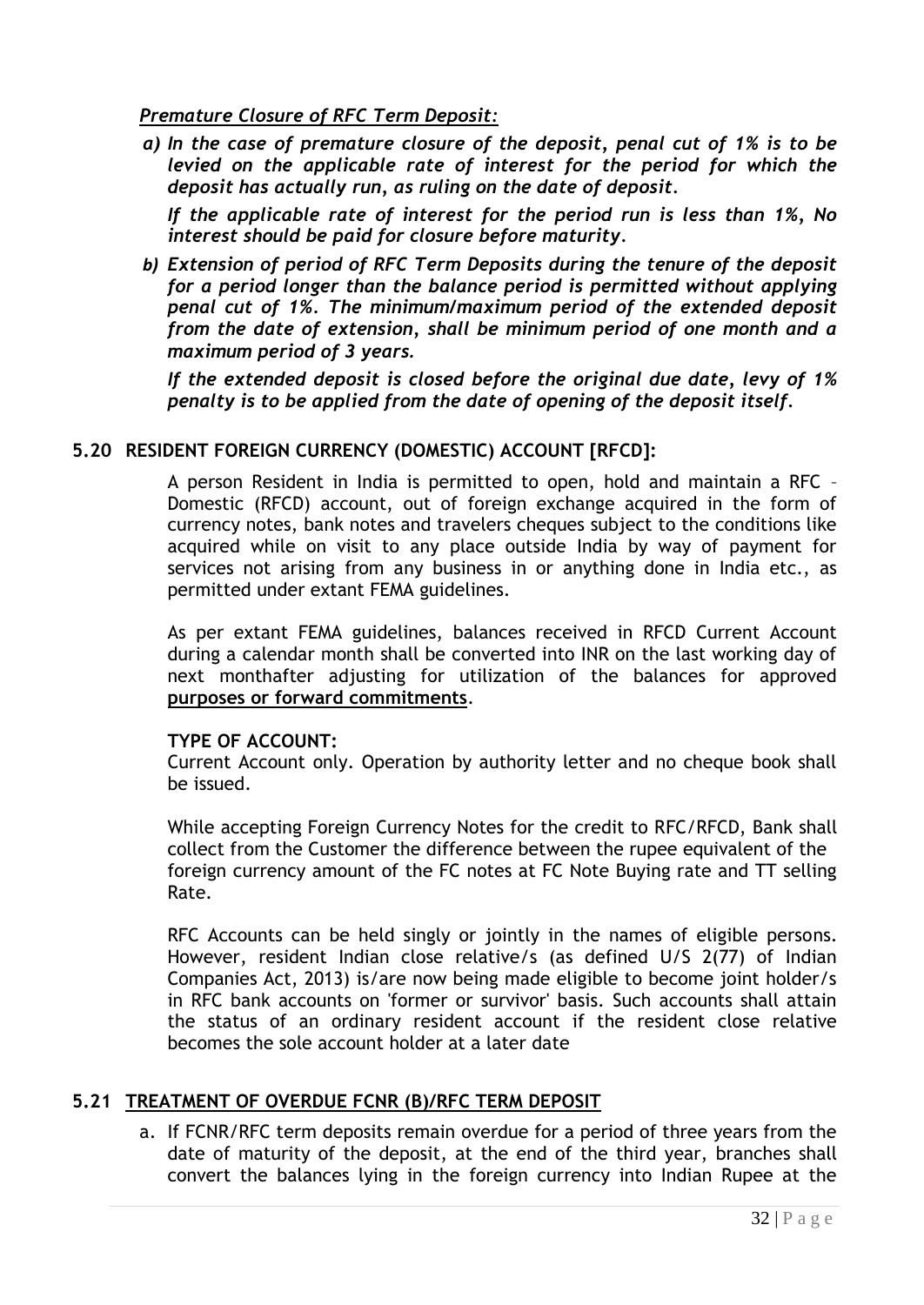exchange rate (TT Buying) prevailing as on that date and place the converted amount in overdue INR deposit.

- b. Thereafter, depositor shall be entitled to claim either the said overdue deposit proceeds in INR along with interest thereon, or the foreign currency equivalent (calculated at the rate prevalent (TT Selling) as on the date of payment) of the Indian Rupee proceeds of the original deposit along with interest.
- c. In respect of foreign currency denominated deposits like RFC-SB, RFC-CA, or any other FC deposit with no fixed maturity period, if the deposit remains inoperative for a period of three years (debit of bank charges not to be reckoned as operation), branches shall give three months' notice to the depositor at his last known address and convert the deposit from the foreign currency into Indian Rupees, at the end of the notice period at the prevailing exchange rate.
- d. Thereafter, depositor shall be entitled to claim either the said deposit proceeds in INR along with interest thereon, or the foreign currency equivalent (calculated at the rate prevalent (TT Selling) as on the date of payment) of the Indian Rupee proceeds of the original deposit along with interest.( As stated in item b above).

# **5.22 OPENING OF ACCOUNTS BY BANK'S UNITS ABROAD (BRANCHES ABROAD AND EXCHANGE COMPANIES MANAGED BY OUR BANK AND REPRESENTATIVE OFFICE:**

- a) Applications for opening of NRE accounts are accepted in our Bank"s branches abroad and three Exchange Companies viz. Al Razouki International Exchange Company, Eastern Exchange Est. and Musandam Exchange"
- b) After scrutiny of AOF including KYC documents and satisfying that the AOF is complete in all aspects and NRE SB/NRO SB account can be opened, the Official (who should be an Officer of the Canara Bank not less than Scale II on deputation to the Exchange Company, Branch/Representative Office abroad) should sign in full "Accepted to open the Account" column in the AOF; duly mentioning his/her Signing Power Number.
- c) Account opening forms can be downloaded from our Bank"s Website.

# **5.23 ACCOUNT OPENING FORM FOR ALL NRE ACCOUNTS**

For opening of NRE SB accounts, our Branches abroad and Exchange Companies abroad can also be approached. The required application, KYC/AML documents, Identity/Address proof and photo are to be submitted and on satisfactory processing of the application and enclosures, a Welcome Kit shall be issued to the customer containing Cheque Book and Non-Personalized ATM/Debit Card.

# *5.24* **SPECIAL NON RESIDENT RUPEE (SNRR) ACCOUNT***:-*

- <span id="page-32-0"></span>a) Any person resident outside India, having a business interest in India, may open an SNRR account in Indian Rupee with Authorized Dealers for the purpose of putting through bonafide transactions in rupees, subject to the conditions specified in Schedule 4 of the Deposit Regulations.
- b) The business interest, apart from generic business interest, shall include the following INR transactions, namely:-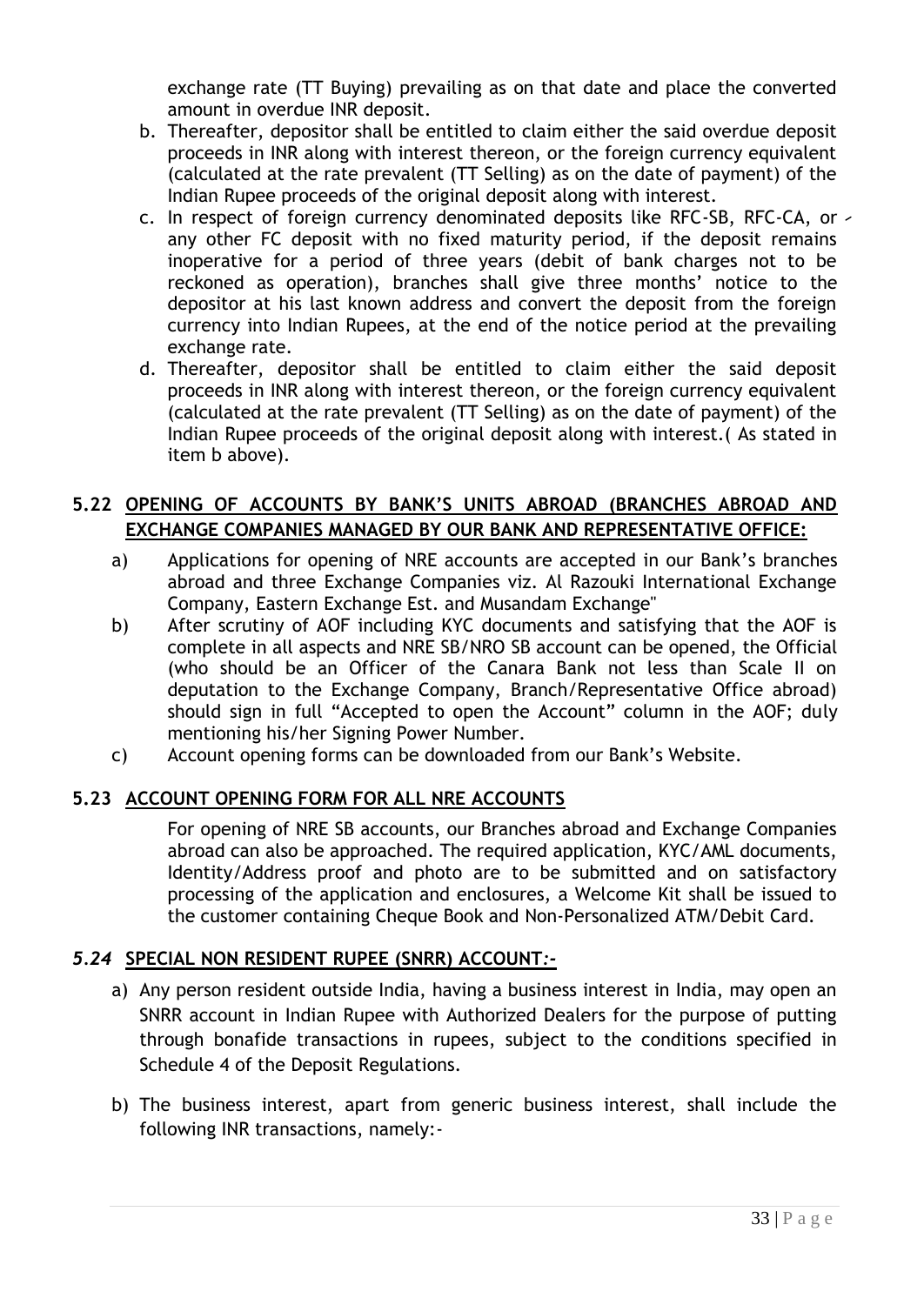- i. Investments made in India in accordance with Foreign Exchange Management (Non-debt Instruments) Rules, 2019 dated October 17, 2019 and Foreign Exchange Management (Debt Instruments) Regulations, 2019 notified vide notification no. FEMA 396/2019-RB dated October 17, 2019, as applicable, as amended from time to time;
- ii. Import of goods and services in accordance with Section 5 of the Foreign Exchange Management Act 1999 (42 of 1999), read with Notification No. G.S.R. 381(E) dated May 3, 2000, viz., Foreign Exchange Management (Current Account Transaction) Rules, 2000, as amended from time to time;
- iii. Export of goods and services in accordance with Section 7 of the Foreign Exchange Management Act 1999 (42 of 1999), read with Notification No. G.S.R. 381(E) dated May 3, 2000, viz., Foreign Exchange Management (Current Account Transactions) Rules, 2000, as amended from time to time, and further read with FEMA Notification No.23(R)/2015-RB dated January 12, 2016, as amended from time to time;
- iv. Trade credit transactions and lending under External Commercial Borrowings (ECB) framework in accordance with Foreign Exchange Management (Borrowing and Lending) Regulations, 2018, as amended from time to time; and
- v. Business related transactions outside International Financial Service Centre (IFSC) by IFSC units at GIFT city like administrative expenses in INR outside IFSC, INR amount from sale of scrap, government incentives in INR, etc. The account will be maintained with bank in India (outside IFSC).
- c) The SNRR account shall carry the nomenclature of the specific business for which it is opened and shall not earn any interest.
- d) The operations in the SNRR account shall not result in the account holder making available foreign exchange to any person resident in India against reimbursement in rupees or in any other manner.
- e) The debits/ credits and the balances in the account shall be incidental and commensurate with the business operations of the account holder.
- f) All the operations in the SNRR account should be in accordance with the provisions of the Act, rules and regulations made there-under.
- g) The tenure of the SNRR account shall be concurrent to the tenure of the contract / period of operation / the business of the account holder and in no case shall exceed seven years without prior approval of the Reserve Bank of India except in cases, where SNRR account is opened for the purposes stated at sub-paragraphs i to v of paragraph b) mentioned above.
- h) The balances in the SNRR account shall be eligible for repatriation.
- i) Transfers from any NRO account to the SNRR account are prohibited.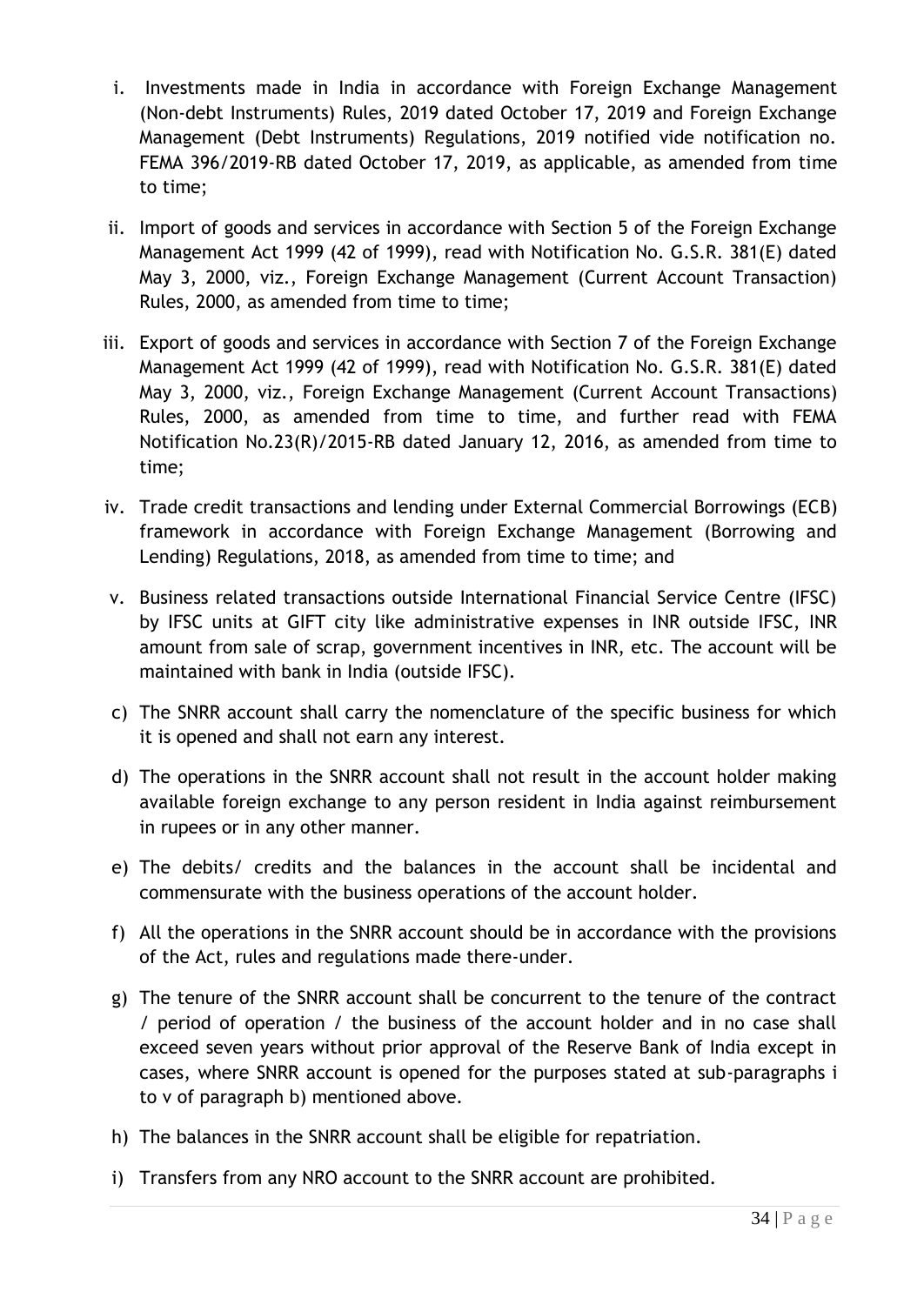- j) All transactions in the SNRR account will be subject to payment of applicable taxes in India.
- k) SNRR account may be designated as resident rupee account on the account holder becoming a resident.
- l) Opening of account by individual/ entities of Pakistan/ Bangladesh nationality/ownership will require prior approval of the Reserve Bank of India.

# <span id="page-34-0"></span>*6. GENERAL GUIDELINES*

#### **6.0 JOINT ACCOUNTS:**

Deposit accounts can be opened by an individual in his own name or by more than one individual in their joint names. *There is no restriction in number of persons to open joint account.*Any person competent to contract /who need not necessarily be the parent of the minor may deposit the money belonging to him in his name jointly with a minor. However, the minor in such cases should be duly represented by his/her natural guardian or in the absence, a guardian appointed by a competent court only.

#### **6.1 OPERATIONS OF JOINT ACCOUNT:**

The mandate for operating the account can be modified with the consent of all the joint account holders. In case of SB account opened by minor jointly with the natural guardian, the operations are allowed by the natural guardian only.

#### **6.2 TRANSFER OF ACCOUNTS:**

Current Account, SB, Term Deposits may be transferred from one branch to another branch within the Bank at the request of the account holders subject to certain conditions.

KYC once done by one branch of a Bank is valid for transfer of the account within the Bank as long as full KYC has been complied for the concerned account. The Customer is allowed to transfer his/her account from one branch to another branch without restrictions. Along with the fresh address proof, the customer is required to submit 2 latest photographs (for accounts opened prior to 01.01.1994) to the transferee branch.

A customer is required to submit only one Officially Valid Document (OVD) for both proof of identity and for proof of address as part of KYC procedure. If the OVD submitted for proof of identity does not have the proof of address (for e.g., PAN Card), then the customer is required to submit another OVD for proof of address.

In case, Officially Valid Documents (OVDs) furnished by the customer does not contain updated address, the documents (mentioned in point no.3.0.3 shall be deemed to the OVDs for the limited purpose of proof of address.

The updated Officially Valid Document with current address is to be submitted within a period of three months of submitting the above document.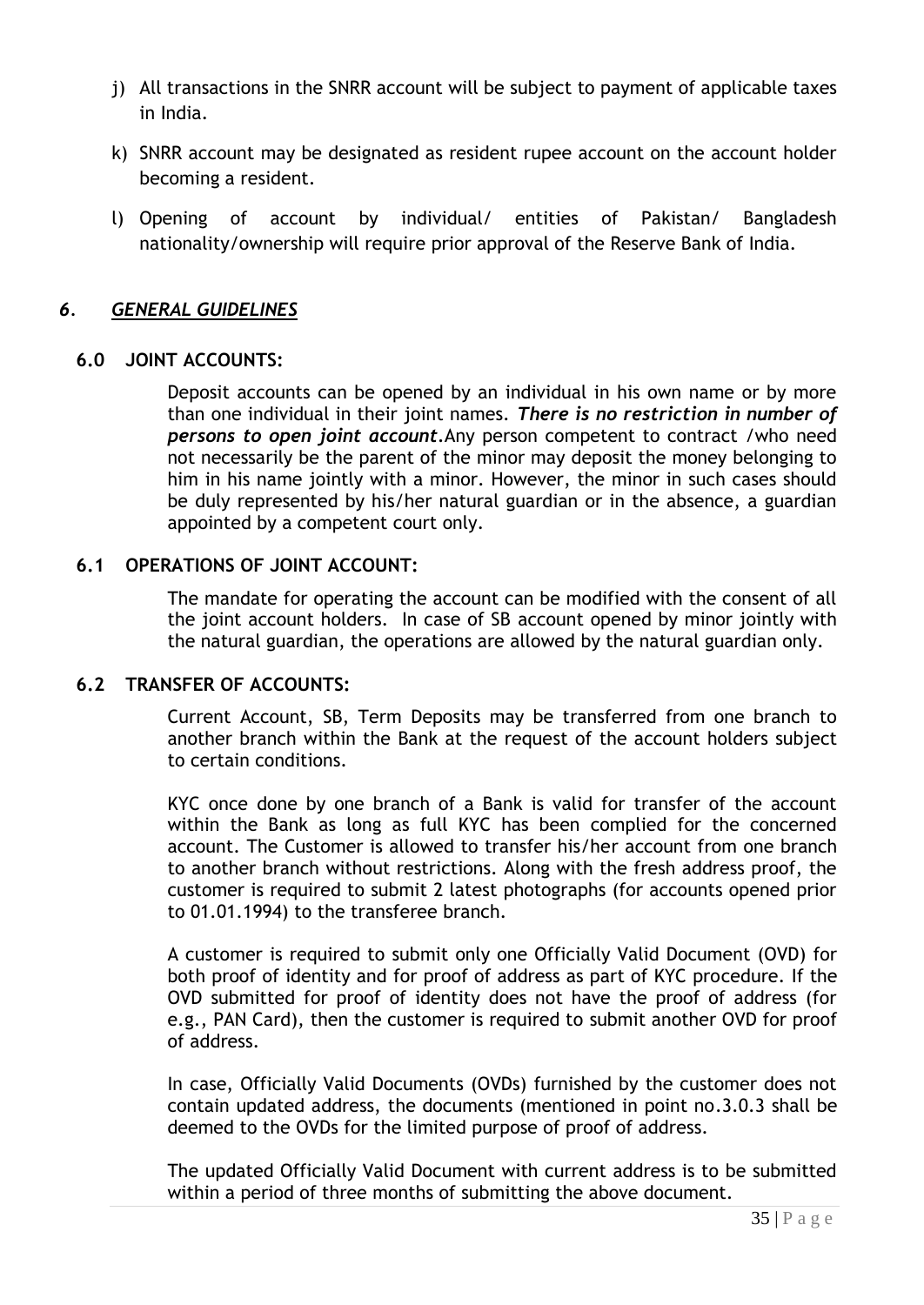#### **6.3 ADDITION OF NAMES:**

The Bank may at the request of the depositor/s allow addition of name/s in Savings Bank, Current Account & Term deposits. Deletion in name/s of depositor/s is also permitted, subject to the condition that one of the original depositors should continue to be a depositor.

#### **6.4 CHANGE IN RATE OF INTEREST:**

The rate of interest on deposits will be prominently displayed in the branch premises apart from placing the same on our Bank"s website.

The changes, if any, with regard to the deposit schemes and other related services shall also be communicated upfront and shall be prominently displayed. The same may also be published in newspaper.

#### **6.5 WITHDRAWAL OF CASH :**

Payment of cash upto Rs.50,000/- per occasion in Savings Bank and Current Account is to be extended only to the drawer against self cheques, at all host branches (i.e. other than the base branch). Cash payment to third parties will be extended at base branch only.

#### **6.6 VALIDITY OF CHEQUES/DRAFTS/PAY ORDERS/BANKER'S CHEQUES:**

As per RBI guidelines, w.e.f. April 1, 2012, Banks should not make payment of Cheques/Drafts/Pay Orders/Banker's Cheques bearing that date or any subsequent date, if they are presented beyond the period of three months from the date of such instrument.

#### **6.7 PROHIBITION IN ALTERATIONS/CORRECTIONS ON CHEQUES:**

As per RBI guidelines, no changes/corrections should be carried out on the cheques (other than for date validation purposes, if required). For any change in the payee's name, courtesy amount (amount in figures), or legal amount (amount in words) etc., fresh cheque forms should be used by the customers.

#### **6.8 PAYMENT OF DIVIDEND WARRANTS/INTEREST WARRANTS :**

Signature of the payee on the reverse of the Dividend warrant/Interest Warrant is not needed where such instruments have special crossing "Not Negotiable/Not Transferable/Account Payee/Beneficiary Banks" name and the Account Number" etc.

#### **6.9 CUSTOMER INFORMATION:**

The customer information collected from the customers shall not be used for cross selling of services/products by the Bank, subsidiaries & affiliates. If the Bank proposes to use such information, it shall be with the consent of the account holder/s.

#### **6.10 SECRECY OF THE CUSTOMER ACCOUNTS:**

The Bank shall not disclose details/ particulars of the customer's accounts to a third person or party without the expressed or implied consent from the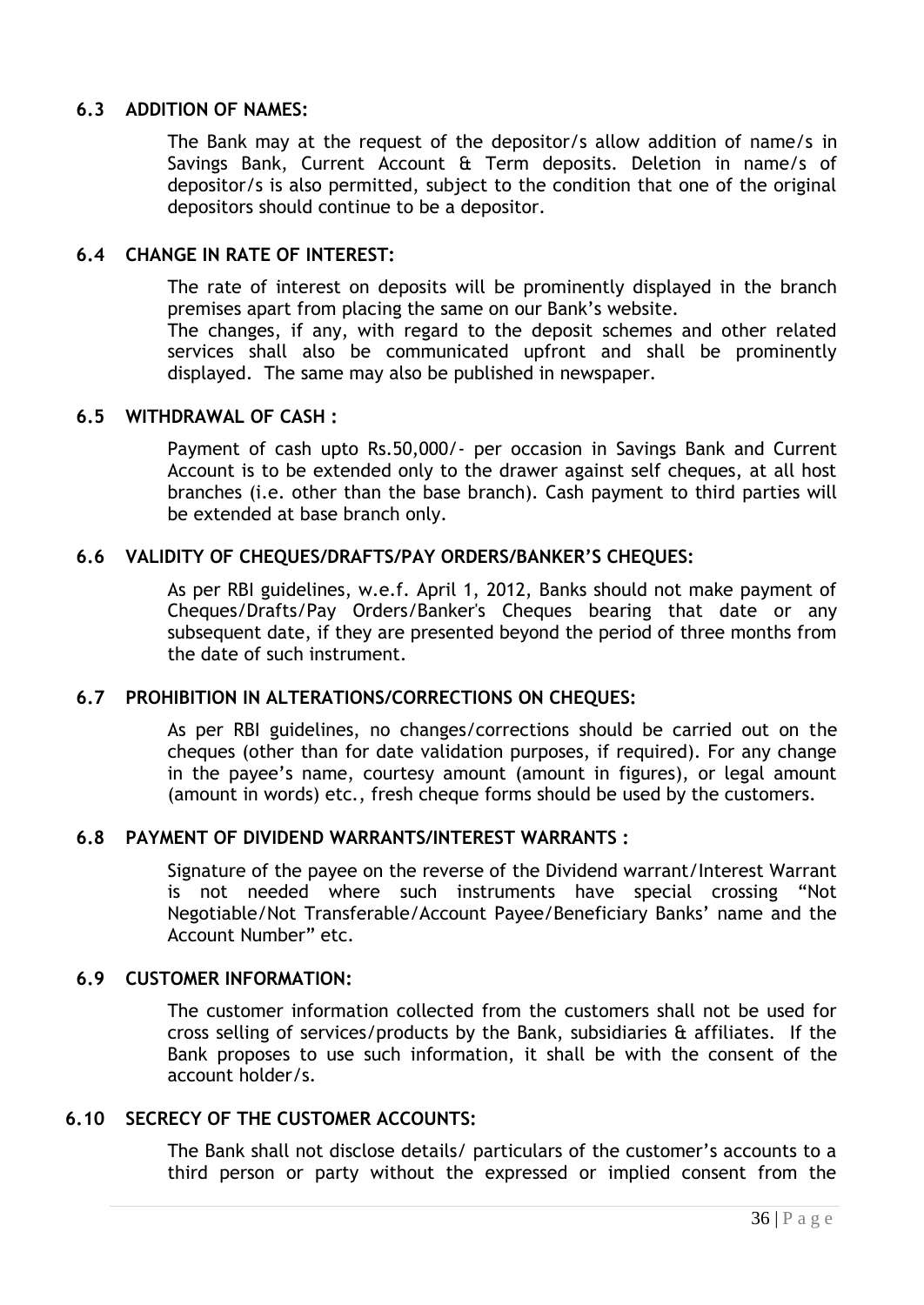customer. However, there are some exceptions viz. Disclosure of information under compulsion of law, where there is a duty towards the public to disclose and where interest of the Bank requires disclosure.

#### **6.11 INOPERATIVE ACCOUNTS:**

Accounts which are not operated for a period of two years will be transferred to dormant / inoperative account status in the interest of the depositor as well as the Bank. The depositor will be informed of charges, if any, which the Bank will levy on dormant/ inoperative accounts. The depositors can request the Bank to activate the account for operating it after complying with the conditions as per KYC norms.

A Savings as well as Current account will be treated as 'inoperative'/ dormant if there are no transactions in the account for a period over two years. For the purpose of classifying an account as 'inoperative', only transactions that are induced at the instance of customers as well as third party will be considered. However, the service charges levied by the Bank or interest credited by the Bank will not be considered.

*In case any reply is given by the account holder giving the reasons for not operating the account, branches should continue classifying the same as an operative account for one more year within which period the account holder may be requested to operate the account. However, in case the account holder still does not operate the same during the extended period, branches should classify the same as inoperative account after the expiry of the extended period.*

All credits are permissible in inoperative/dormant accounts without changing the account status. However while allowing withdrawals due diligence should be ensured by the branches by ensuring the genuineness of transactions, verification of signature and identity etc. While allowing withdrawals branches are required to obtain request letter from the account holders and ensure KYC compliance etc. as per extant guidelines.In case the balance is less than Rs 20/-, account will be closed if there is no account revival from the depositor to the notice sent by the Bank.

In case of Operative Accounts, an account shall be classified as "Unclaimed Deposits" if the same is not operated (other than interest credits and service charge debits) for 10 years and more from the date of last operation. In case of term deposit account, it shall be classified as unclaimed deposit if the same is not renewed/withdrawn after 10 years or more from the date of maturity.

Pursuant to the amendment of the Banking Regulation Act, 1949, section 26A has been inserted in the Act, empowering Reserve Bank to establish The Depositor Education and Awareness Fund (DEAF Fund). Under the provisions of this section the amount to the credit of any account in India with any bank which has not been operated upon for a period of ten years or any deposit or any amount remaining unclaimed for more than ten years shall be credited to the fund, with in a period of three months from the expiry of the said period of ten years.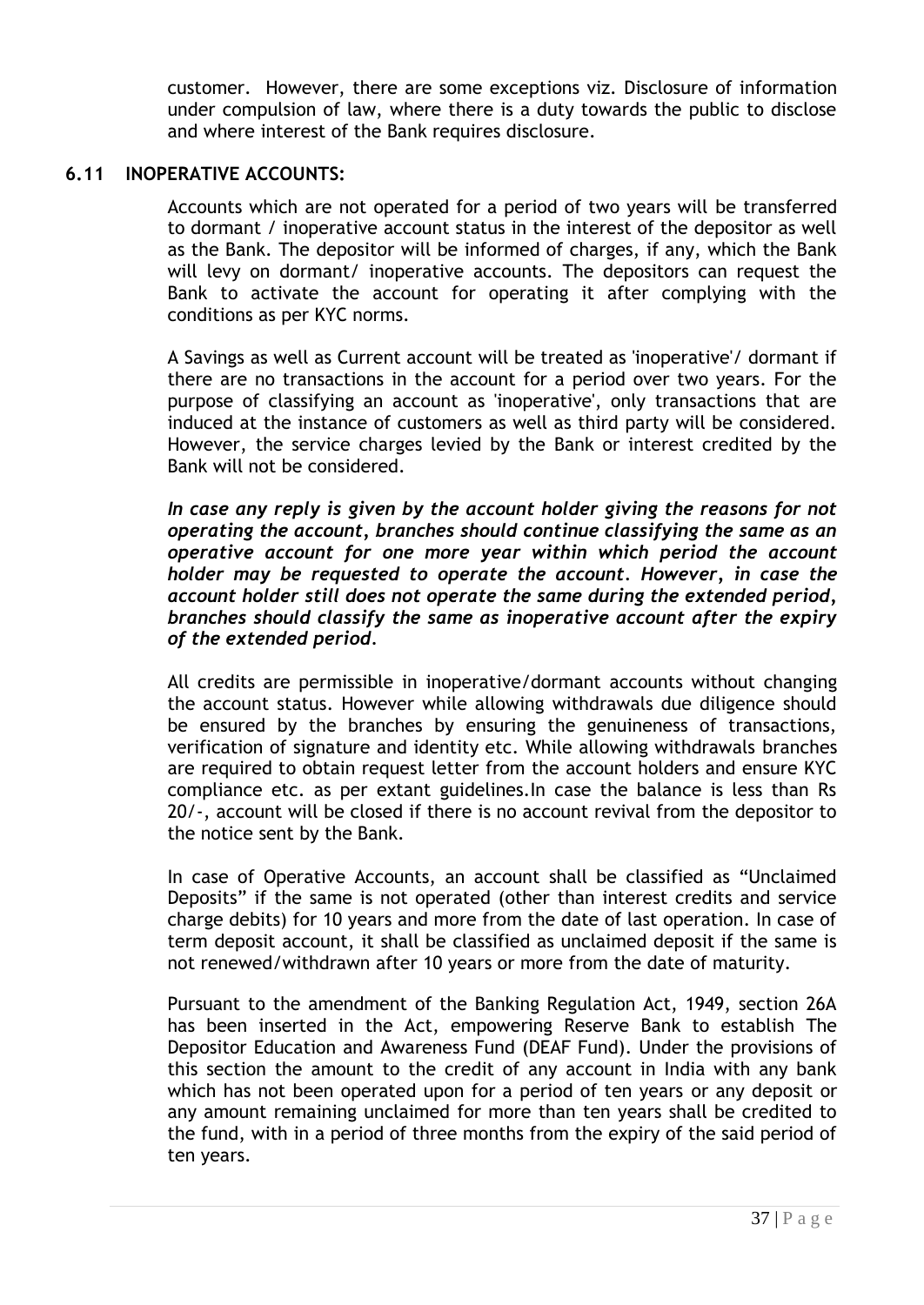#### **6.12 STOP PAYMENT FACILITY:**

The Bank will accept stop payment instructions from the depositors in respect of cheques issued by them. Charges as specified will be recovered.

#### **6.13 MANDATE / POWER OF ATTORNEY**

At the request of the depositor, the Bank will register mandate/ power of attorney given by him authorizing another person to operate the account on his behalf.

#### **6.14 DISHONOUR OF CHEQUES**

Cheques drawn on a branch is passed if everything is in order and there are sufficient funds. Payment of cheques drawn on a branch is refused in the following Circumstances:

- 6.14.1 A cheque is presented for payment before its ostensible date.
- 6.14.2 Cheque which is drawn is in irregular or ambiguous manner or in a form of doubtful legality.
- 6.14.3 If the amount standing in credit is not sufficient to cover the whole amount of the cheque or if the overdraft limit is exceeded.
- 6.14.4 Cheques are drawn beyond the arranged limit.
- 6.14.5 If the funds of the customer are not properly applicable to the payment of the cheque.
- 6.14.6 Where there is a legal bar on payment.
- 6.14.7 Where payment of cheque has been stopped by the drawer.
- 6.14.8 Where there is notice of customer's death.
- 6.14.9 Where a customer becomes insolvent and an order of adjudication is made.
- 6.14.10 A cheque presented through post by an unknown payee other than bank.
- 6.14.11 If the cheque is not duly presented i.e., has not been presented within banking hours.
- 6.14.12 If the cheque is not presented within the validity period of the cheque.
- 6.14.13 If the Bank has not been given reasonable time to have the funds placed into the credit of the customer's account before they can be drawn against.
- 6.14.14 Where endorsements are not in order in the case of 'Order' cheques.
- 6.14.15 Where there is no endorsement of the payee in an Order Cheque, or the collecting Banker's confirmation.
- 6.14.16 When the signature of the drawer differs from the specimen lodged.
- 6.14.17 Where the drawer signs on behalf of a firm or a company and the name of the company is not mentioned.
- 6.14.18 Where the cheque form used is not from among the cheque leaves issued to the party.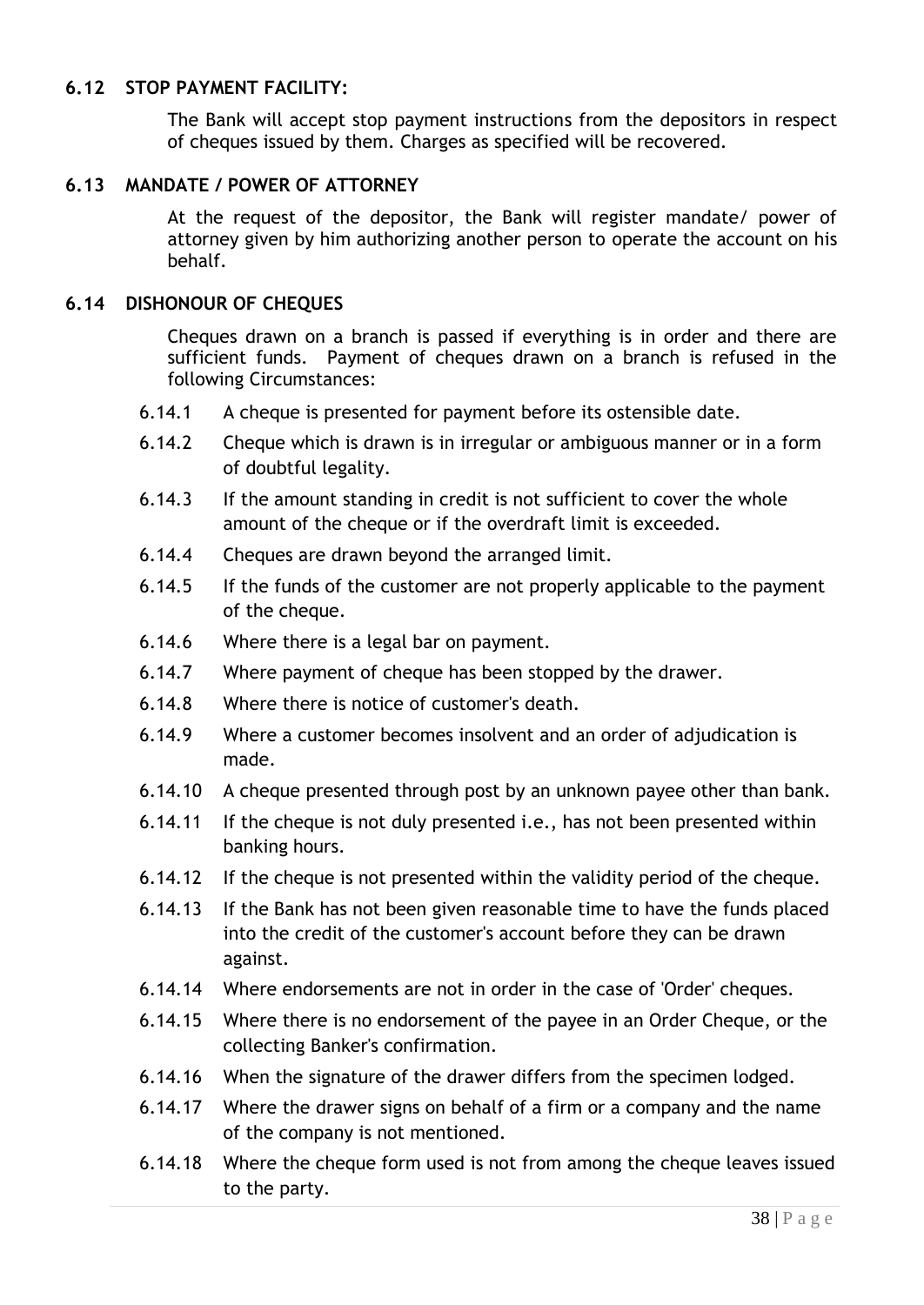- 6.14.19 When a crossed cheque is presented by a party other than a banker.
- 6.14.20 Where there are material alterations in the cheque unauthorized by the drawer. RBI has directed that the drawer can authorize material alteration only for the date of the cheque.
- 6.14.21 Where the cheque contains extraneous matter.
- <span id="page-38-0"></span>6.14.22 Any other reason for which Bank deem fit to refuse the payment.

#### **7. NOMINATION**

- 7.1 Nomination facility is available for all deposits held by individuals in their own capacity, singly or jointly.
- 7.2 Nomination facility is also available to a sole proprietorship account.
- 7.3 Nomination can be made in favour of one individual only.
- 7.4 Nomination so made can be cancelled or changed by the account holder/s anytime during which the deposit is held by the Bank to the credit of the depositor.
- 7.5 Fresh nomination shall not be asked if the fixed deposits are renewed.
- 7.6 Nomination can be made in favour of minor also, for which date of birth of the minor and full details of the guardian is to be furnished.
- 7.7 Bank recommends that all the depositors avail nomination facility. The nominee in the event of death of the depositor/s could receive the balance outstanding in the account as a trustee of legal heirs.
- 7.8 Our Bank has introduced e-sign facility for updation of nominee online. Individuals having Aadhaar seeded with bank can utilize this facility.
- 7.9 Nomination through Internet Banking is available for Saving Bank accounts, Recurring and Term deposits.

In order to serve the purpose of the bereaved family members, who are forced to go through long drawn proceedings in the court for claiming the amount, which lawfully belongs to them, RBI has directed the Banks generally to insist that the person opening a deposit account makes a nomination.

In case the person opening an account declines to nominate any other persons, the branch shall explain the advantages of nomination facility. If the person opening the account still does not want to nominate, the branch shall obtain a specific letter to the effect that he/she does not want to make a nomination. In case the depositor declines to give such a letter, the branch shall record the fact on the account opening form and proceed with opening of the account if otherwise the depositor satisfies all other eligibility criteria.

#### **8. INSURANCE COVER FOR DEPOSITS**

All bank deposits are covered under the Insurance Scheme of Deposit and Credit Guarantee Corporation of India (DICGC) subject to certain limits and conditions. The details of insurance cover in force will be made available to the depositor.

# <span id="page-38-1"></span>**9. SPECIAL TYPES OF ACCOUNTS**

#### 9.0 **MINOR ACCOUNTS:**

Minor account represented by guardian may be opened in the name of a minor by the guardian. The account may be opened by natural guardian or with mother as the guardian.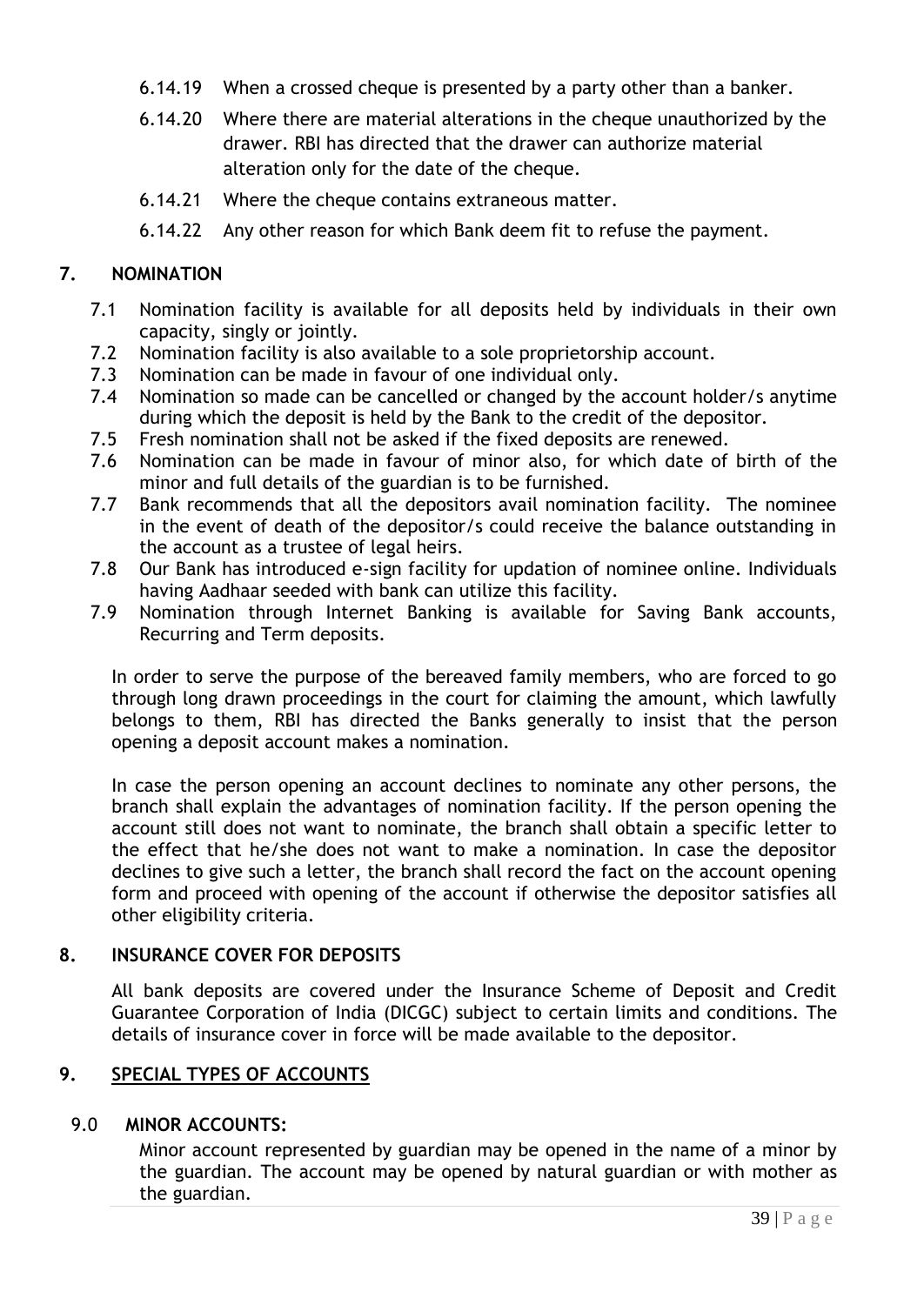According to the Indian majority act, a minor is one who has not completed 18 years of age. In terms of Indian contract Act, the contracting parties should be necessarily major, for the validity of the contracts. Hence, any contract with the minor is void ab-initio. Since the opening of the account forms contractual obligation between banker & customer, savings bank account in the individual capacity of the minor will not be opened. However, there are exceptions to this rule.

Cheques issued by the guardian prior to the date on which the minor attains majority, but presented after the above date, are to be treated as invalid.

#### **9.1 ACCOUNTS IN THE NAME OF MINOR WHO IS ABOVE THE AGE OF 10 YEARS:**

SB account can be opened in the name of a minor who is above the age of 10 years. A declaration-cum-no objection letter is to be given by the natural guardian of the minor to the effect that the minor has acquired sufficient knowledge about opening/operating the Bank account. Such accounts are to be opened for a reasonable amount and the Minor has to come in person for withdrawal. No cheque book will be issued in such accounts and no overdrawings will be allowed.

On attaining majority, fresh set of application form with the specimen signature card and photograph of the erstwhile minor, duly countersigned by the guardian, would be obtained as in the case of new accounts.

#### **9.2 ACCOUNTS OF ILLITERATE PERSONS:**

The Bank shall open accounts of illiterate persons, after observing formalities for opening such accounts. No cheque book facility is provided for such accounts. The Bank will explain the need for proper care and safe keeping of the passbook etc., given to the account holder. The bank official shall explain the terms and conditions governing the account to the illiterate person.

#### 9.3 **ACCOUNTS OF BLIND PERSONS:**

The Bank shall open deposit account in the name of blind person after observing all the formalities of the Bank for opening and operation of such accounts.

Branches are advised to offer all the banking facilities such as cheque book facility including cheques to third party/ies, to the visually challenged persons without any discrimination. Branches are also advised to render all possible assistance to the visually challenged persons for availing the various banking facilities.

In case a visually impaired customer makes cash withdrawals at the Bank then the payment must be made in the presence of another bank employee/ officer. No outside witnesses are required unless the visually impaired customer requests that such witnesses be present.

#### **9.4 ACCOUNTS OF PRISONERS:**

The Bank shall open bank account of prisoners under Canara Small Saving Bank Deposit Account under (Product code 127) in the absence of document for identity and residential proof.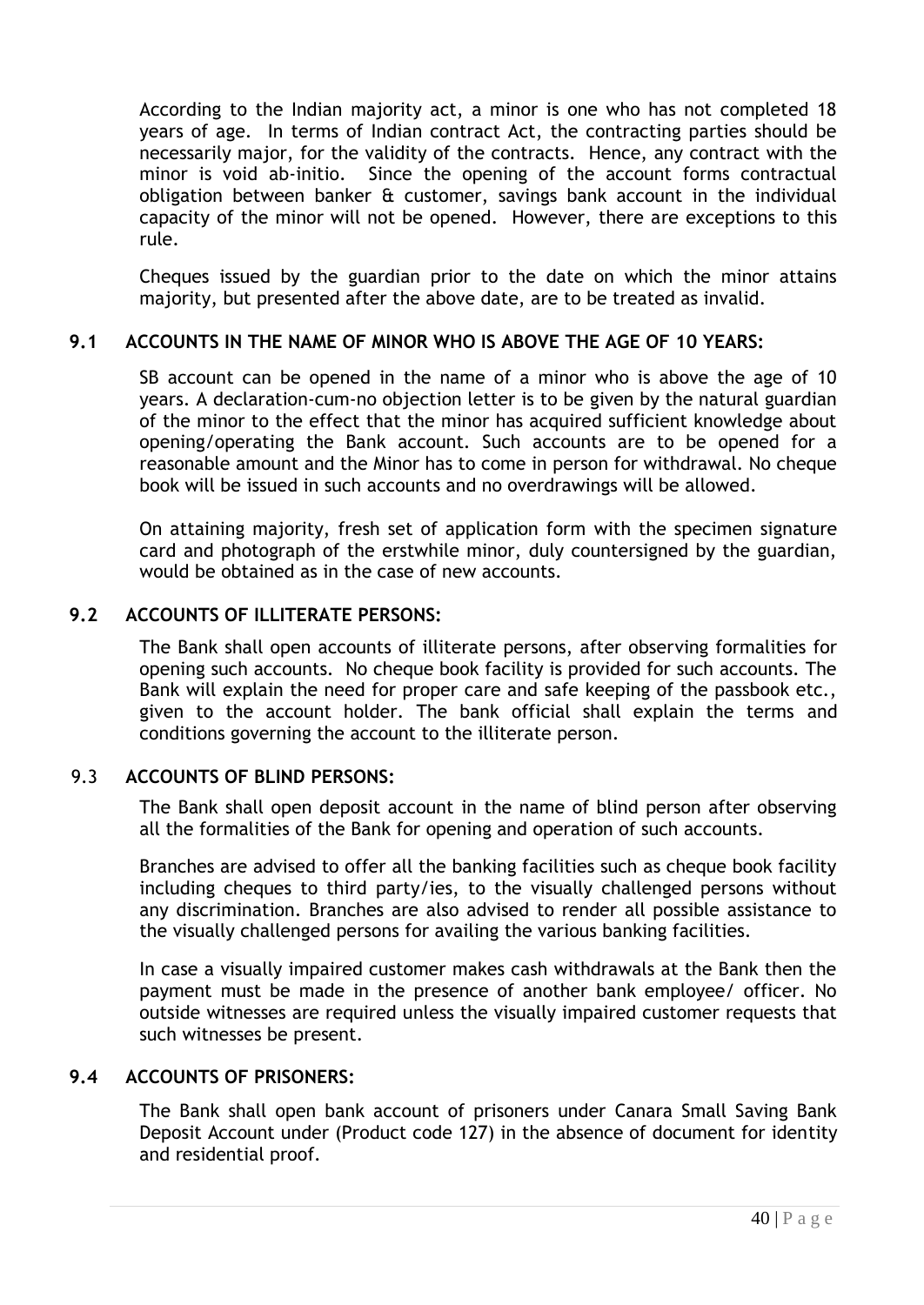The signature or thumb impression shall be affixed in presence of the officer in charge of the jail and the said officer shall certify the same under his signature.

The account shall remain operational on annual submission of certificate of proof of address issued by the officer-in-charge of the jail.

#### **9.5 HINDU JOINT FAMILY (HINDU UNDIVIDED FAMILY-HUF) :**

A Bank account may be opened in the name of a Hindu Joint Family (i.e., Hindu Undivided Family-HUF) provided the HUF is not engaged in trading/business activity. The operation of the account of HUF must be by Kartha only as he alone has the capacity in law to enter into contracts etc., on behalf of HUF.

#### 9.6 **ACCOUNTS OF MENTALLY ILL/RETARDED PERSONS:**

The Mental Health Act 1987 accords that "mentally ill person" mean a person who is in need of treatment by reason of any mental disorder other than mental retardation. Sections 53  $\&$  54 of this Act provide for the appointment of guardians and in certain cases, Managers in respect of the property. The prescribed appointing authorities are the District Courts and Collectors of Districts under the Mental Health Act 1987.

The National Trust for Welfare of Persons with Autism, Cerebral Palsy, Mental Retardation and Multiple Disabilities Act, 1999 provides for a law relating to certain specified disabilities. Clause (j) of Section 2 of that Act defines a "person with disability" to mean a person suffering from any of the conditions relating to autism, cerebral palsy, mental retardation or a combination of any two or more of such conditions and includes a person suffering from severe multiple disabilities. This Act empowers a Local Level Committee to appoint a guardian, to a person with disabilities, who shall have the care of the person and property of the disabled person.

Branches are advised to take note of the legal position stated above and may rely on and be guided by the orders/certificates issued by the competent authority, under the respective Acts, appointing guardians/managers for the purposes of opening/operating bank accounts.

#### *10.* **REPAYMENT** *UNDER JOINT DEPOSITS:*

The joint account holder can give any of the following mandates for disposal of balance in the account.

- 1) Either or survivor.
- 2) No. 1 or survivor.
- 3) Jointly.
- *10.0* **Either or Survivor:** When all depositors are alive, Bank will be making payment to any one or more of the depositors presenting the deposit receipt. The Bank will be making payment of the maturity proceeds to the surviving depositor who presents the deposit receipt and furnishes the proper discharge without reference to the other depositor as well as to the legal heirs of the deceased depositor. Example:- if the account is in the name of two individuals say,  $A \& B$ , the final balance along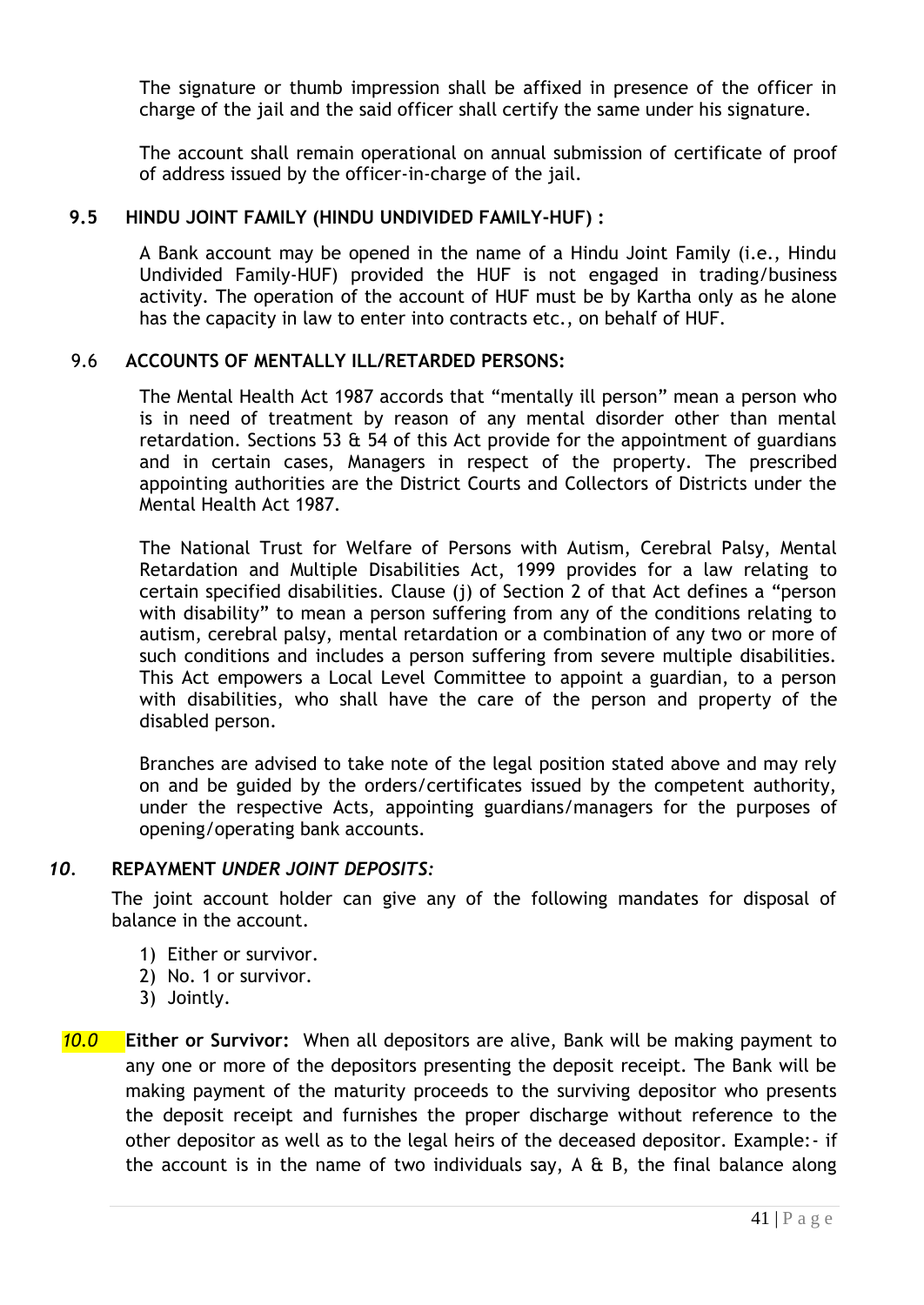with interest, if applicable, will be paid to either of account holders i.e. A or B, on date of maturity or to the survivor on death of any one of the account holders.

10.1 **No. 1 or survivor**: If the specified depositor is alive, payment will be made on request of the specified depositor. If the specified depositor is not alive on the date of maturity, the bank will be making payment to the survivor without reference to the legal heirs of the specified depositor. If specified depositor dies on or after maturity, the claim will be settled in favour of the survivor subject to production of a notarized indemnity for indemnifying the Bank in case of the claim from legal heirs of the specified depositor.

The above mandates will be applicable to or become operational only on or after the date of maturity of term deposits. This mandate can be modified by the consent of all the account holders. In case of premature repayment of term deposits by one of the joint depositors on the death of the other with operation/repayment clause "Either or survivor" and Former or Survivor/s / No.1 or survivor/s", the surviving joint depositor may be permitted premature withdrawal of the term deposit, only if there is joint mandate from the joint depositors to this effect.

This mandate is provided as a "Declaration" in the term deposit account opening form of the Bank.

10.2 **Payable jointly**: When all depositors are alive, the deposit receipt should be discharged by all depositors for receiving payment. If one or more of the depositor dies on or after maturity, the amount will be paid jointly to the surviving depositors along with the legal heirs of the deceased depositor.

# <span id="page-41-0"></span>**11. SETTLEMENT OF DUES IN THE DECEASED DEPOSITOR'S ACCOUNT**

- 11.0 If the depositor has registered nomination with the Bank, the balance outstanding in the account of the deceased depositor will be settled in favour of the nominee after the Bank is satisfied about the identity of the nominee.
- 11.1 In the absence of nomination and where there are no disputes among the claimants, the Bank will settle the claim in respect of the deceased person to his/her legal heirs after observing all the formalities. The settlement of claims will be as per the delegated powers conferred from time to time.
- 11.2 The Bank may not insist on succession certificate from the Legal heirs irrespective of the amount involved. However, the Bank may adopt such safeguards in considering settlement of claims as appropriate including obtention of indemnity.
- 11.3 If the survivorship clause as available in the Account opening form is opted while opening a joint account, then in the event of death of any of the joint depositor(s) prior to the maturity of the deposit, the Bank will at the written request of the surviving depositor(s) be at liberty though not bound and its absolute discretion to pay interest till the date of settlement, to repay the deposit before maturity or to grant any advance against the security thereof to any one or more of the surviving depositor/s with the consent of other surviving depositor/s, on such terms as the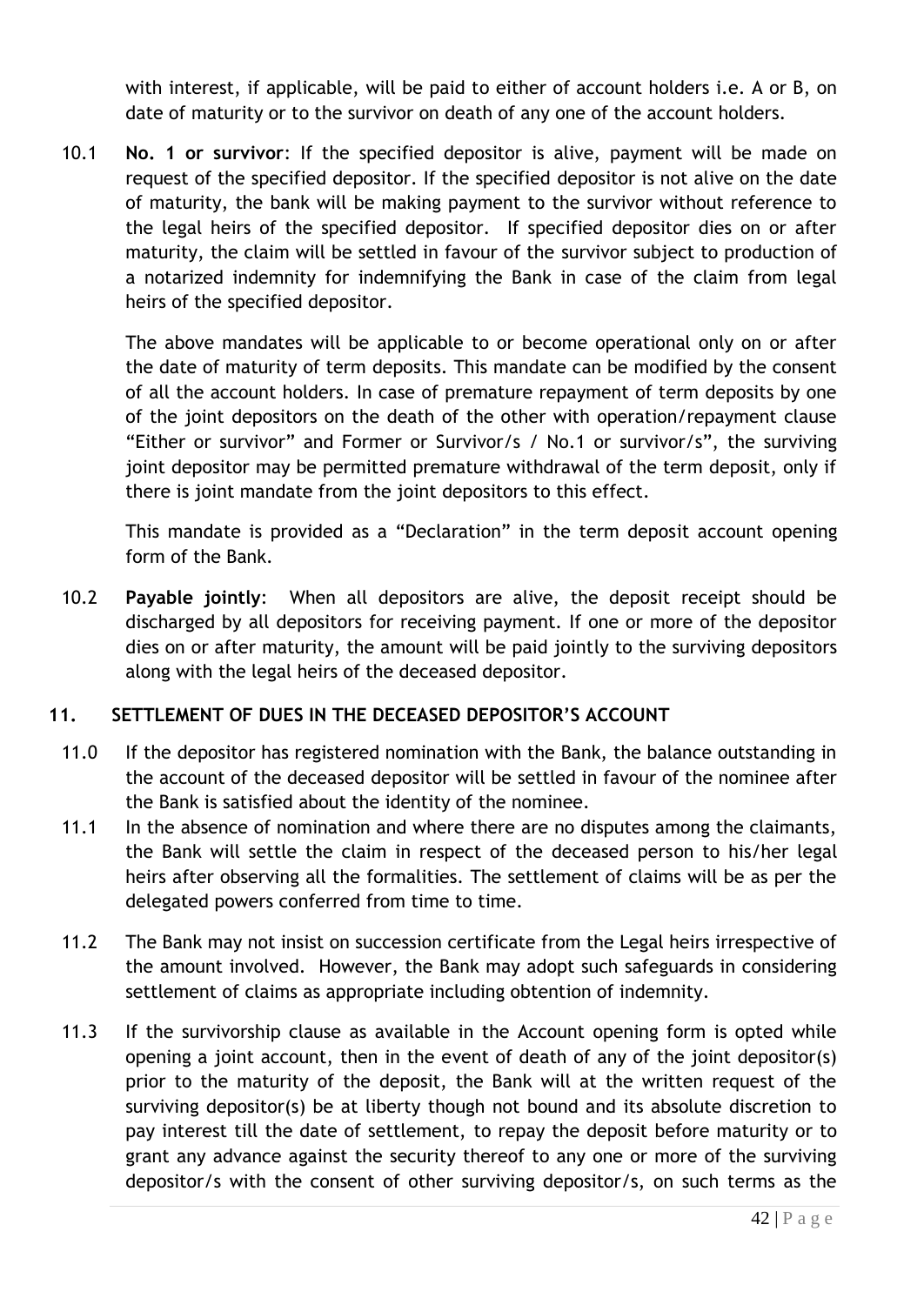Bank may decide and to add/delete/substitute any names therein. The discharge given by such surviving depositor(s) / any of the surviving depositor(s) shall give the Bank a valid discharge.

# **12. SAFE DEPOSIT LOCKERS**

<span id="page-42-0"></span>The facility available at select branches and wherever it is available, allotment of safe deposit locker will be subject to availability and compliance with other terms  $\hat{a}$ conditions attached to the services. Compliance to KYC guidelines will be ensured before the lockers are hired out. Safe deposit lockers may be hired by an individual (singly or jointly with another individual/s), HUFs, Firms, Ltd. Co., Associates, Societies, Trusts etc. Safe Deposit Locker can be opened by the minor individually duly represented by the natural guardian or jointly with natural guardian. Nomination facility is available to individual/s holding the locker singly or jointly. Joint locker holders can give mandate for access to the locker in the event of death of one of the holders as similar to those for deposit accounts. In the absence of nomination or mandate for disposal of contents of lockers, with a view to avoid hardship to common persons, the Bank will release the contents of locker to the legal heirs against indemnity on the lines as applicable to deposit accounts.

# **13. REDRESSAL OF COMPLAINTS**

<span id="page-42-1"></span>To enable the customers to voice their grievances or offer suggestions for improvement in customer service, "Customer Day" is observed at all the offices of the Bank, across the organization, covering branches, Regional Offices, Circle Offices and Head Office, on 15<sup>th</sup> of every month (next working day, if 15<sup>th</sup> is a holiday). During specified hours on this day any customer can meet senior/ top executives of the Bank including Managing Director & Chief Executive Officer without prior appointment.

In case of any complaint, the matter may be first brought to the notice of concerned Branch Manager for immediate redressal. If the complaint is not redressed to the satisfaction of the customer, the matter may be taken up with the concerned Executive-in Charge of the Regional Office/Circle Office. If customer is not satisfied with reply given by Regional Office he can escalate to Executive-in-Charge of Circle Office.

If the complainant still feels unsatisfied with the responses received, he can address his complaint to the Bank"s Principal Nodal Officer at Head Office (*General Manager, SP&D Wing, HO, Bengaluru)* designated to deal with customers" complaints/grievances giving full details of the case.

After exhausting the above machinery/channels, if the customer is not satisfied, he may write to Managing Director and CEO of the Bank and even after this, if not satisfied he is free to take recourse to the following::

- (A) The dedicated Internal Ombudsman of the Bank.
- (B) Directorate of Public Grievances, Government of India, Cabinet Secretariat, SansadMarg, New Delhi.
- (C) The District Consumer Forum or State/National Commission under Consumer Protection Act, 1986.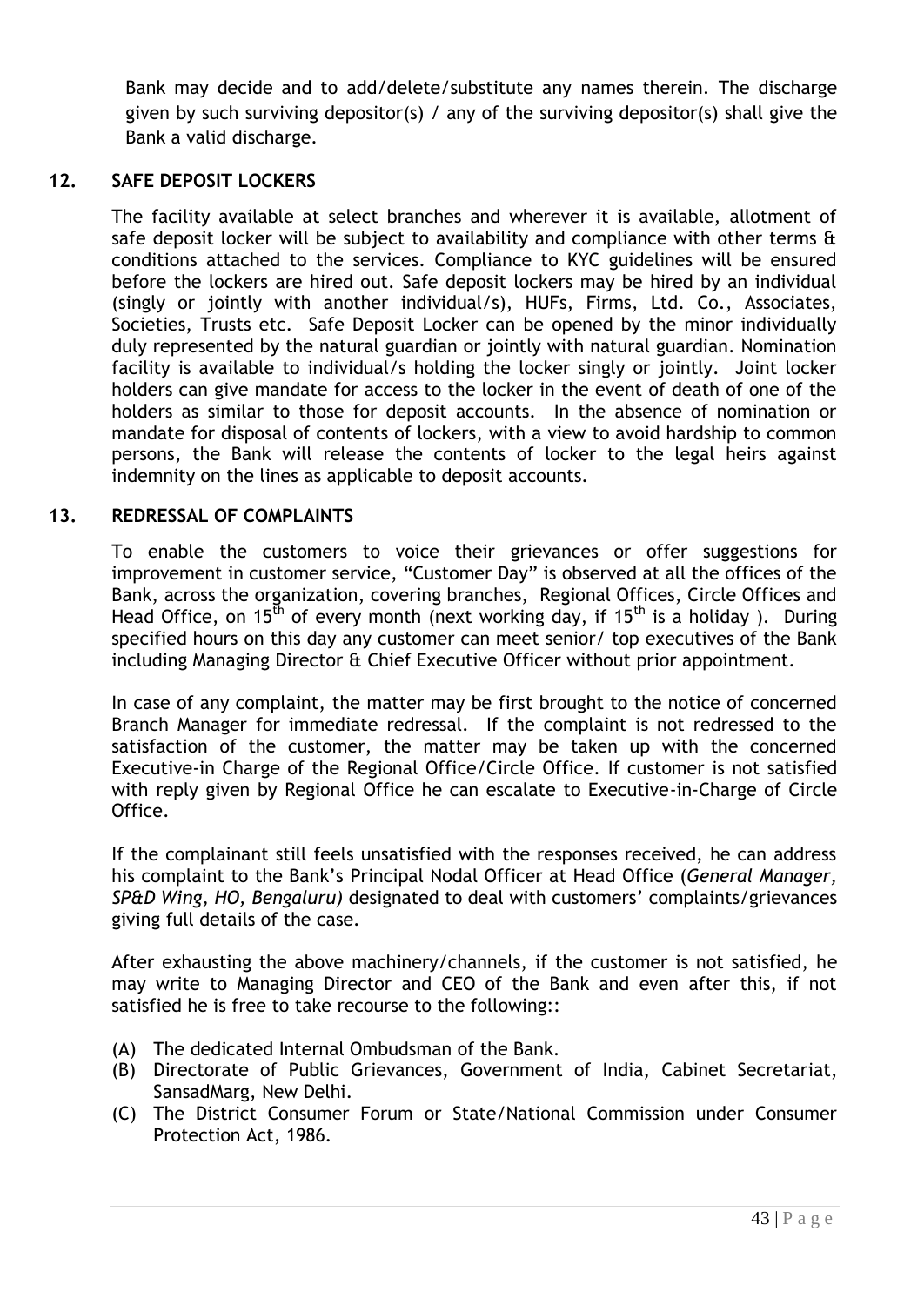The details of internal set up for redressal of complaints/grievances will be displayed in the branch premises. The branch officials shall provide all required information regarding procedure for lodging the compliant.

The customer can also approach the Banking Ombudsman *and lodge a complaint under THE RESERVE BANK - INTEGRATED OMBUDSMAN SCHEME, 2021. The complaint may be lodged online through the portal designed for the purpose (https://cms.rbi.org.in). The complaint may also be submitted through electronic or physical mode to the Centralized Receipt and Processing Centre, Chandigarh,*  if the customer, in case of grievance, had made a written complaint to the Bank and the Bank has rejected the compliant or the complainant had not received any reply within a period of one month after the Bank received his representation or the complainant is not satisfied with the reply given to him by the Bank.

#### **14. BANKS' CODE OF CONDUCT WITH RESPECT TO DEPOSITORS**

<span id="page-43-0"></span>The "Banks' Code of Conduct" in respect of Depositors culminates from the Bankers' Fair Practice Code of the Indian Banks" Association. This Code is aimed at achieving higher operating standards for the benefit of the Depositors. In this Code, 'you' denotes the Depositor and 'we' the Bank.

#### *Our Commitment to You:*

We promise to:

- 14.0 Act fairly and reasonably in all our dealings with you by
	- $\triangleright$  Meeting the commitments and standards in this Code.
	- $\triangleright$  Making sure our products and services meet relevant laws and regulations.
	- $\triangleright$  Adhering to ethical principles of integrity and transparency.
- 14.1 Deal with speed and concern in respect of errors/mistakes by
	- $\triangleright$  Correcting mistakes quickly.
	- $\triangleright$  Handling your complaints quickly.
	- $\triangleright$  Reversing any Bank charges that we apply by mistake/oversight.
- 14.2 Publicize this Code by hosting it on our website and have copies available for you on request.
- 14.3 Before you become a depositor, we will:
	- $\triangleright$  Give you clear information explaining the key features of the services and products you tell us you are interested in.
	- $\triangleright$  Give you information on any type of account facility which we offer and may suit your needs.
	- $\triangleright$  Tell you what information we need from you to prove your identity and address and to comply with legal and regulatory requirements, and
	- $\triangleright$  Request for additional information about you and your family to build a database but such information can be furnished by you only if you wish and we will not compel you to give these information for opening your account.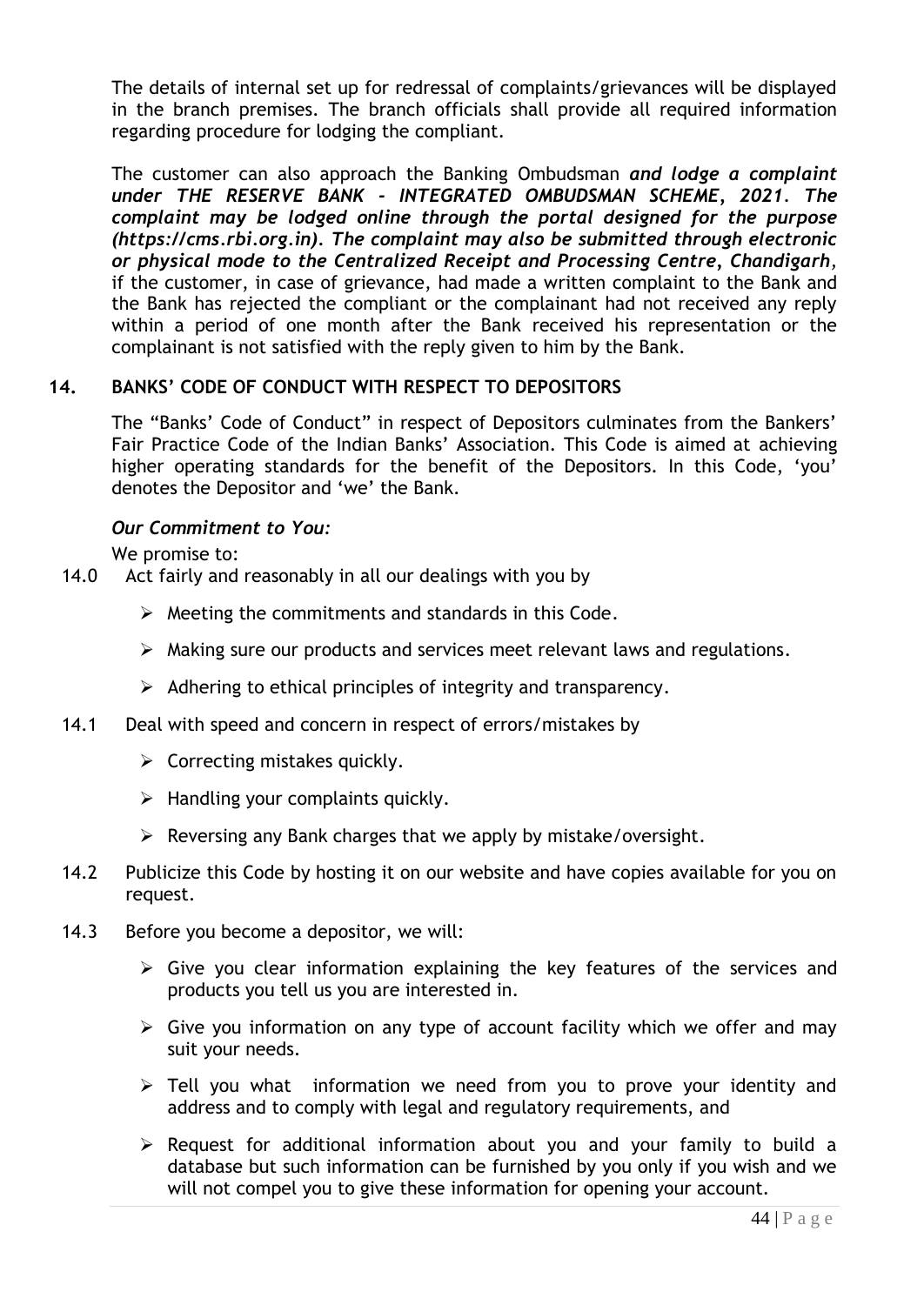- 14.4 We will tell you if we offer products and services in more than one way [for example, through ATMs/internet, over the phone, in branches and so on] and tell you how to find out more about them.
- 14.5 Once you have chosen an account or service, we will tell you how it works.
- 14.6 When you open a single account or a joint account, we will give you information on your rights and responsibilities.
- 14.7 We recommend that you avail nomination facility offered on all deposit accounts, articles in safe custody and safe deposit vaults.
- 14.8 We will guide you how we will deal with deposits and other assets held with us in the name of a deceased person in the absence of nomination.
- 14.9 You can find out about our interest rates by:
	- $\triangleright$  Looking at the notices in our branches.
	- $\triangleright$  Calling our branches/ Call centres.
	- Looking on our website; or
- 14.10 When you become a Depositor, we will give you information on the interest rates which apply to your accounts and when we will pay interest on your deposits. We will also tell you our website address and the other ways in which you can find out about changes in the interest rates.
- 14.11 At the time of opening of the account, we will inform you of the rate at which interest is paid on your savings deposits.
- 14.12 Upon your becoming a depositor, we will give you upfront details of any charges applicable to the products chosen by you.
- 14.13 To help you manage your account and check entries on it, we will give you account statements at regular intervals except in cases where Pass Books have been provided.
- 14.14 We will normally provide you with a statement periodically as per our policy. You can ask us to provide you with account statements more often than is normally available on your type of account, but there may be a charge for this service.
- 14.15 You will also be able to see your last few transactions on ATM or through your internet account wherever such facilities are available with us and opted by you.
- 14.16 We will tell you about the clearing cycle, including when you can withdraw money after lodging collection instruments and when you will start to earn interest.
- 14.17 We will pay interest on funds involved if collection is delayed beyond the normal period as stipulated by RBI.
- 14.18 We will act upon mandates given by you for direct debits [say ECS] and other standing instructions.
- 14.19 If, within a reasonable period after the entry has been made on your statement there is a dispute about a cheque paid from your account, we will give you the cheque copy as evidence.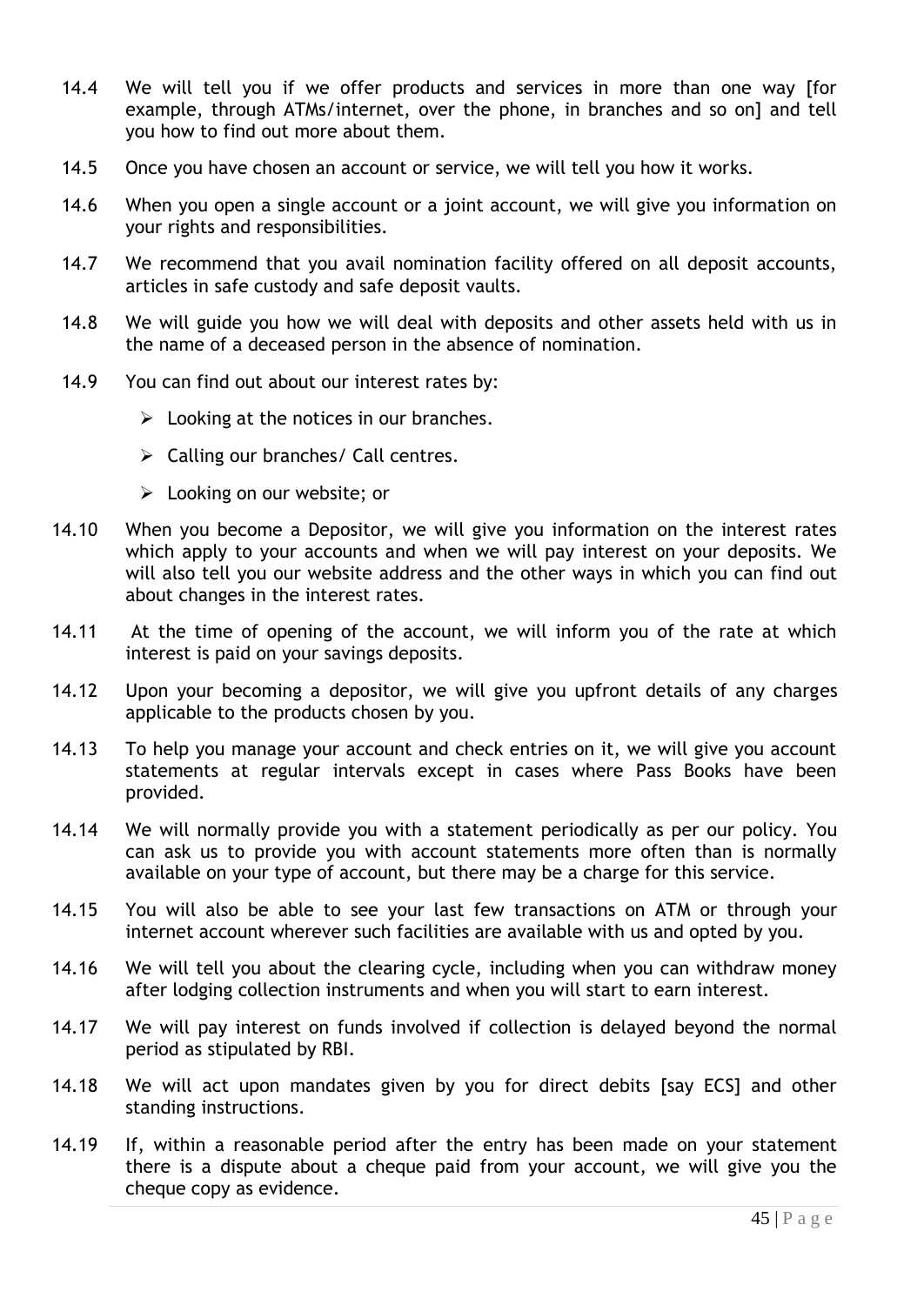- 14.20 We will provide you details of the service, exchange rates and charges that apply to foreign exchange transactions, which you are about to make. If this is not possible, we will tell you how these will be worked out.
- 14.21 If you want to transfer money abroad, we will tell you how to do this and will give you:
	- $\triangleright$  A description of the services and how to use them.
	- $\triangleright$  Details of when the money you have sent abroad should get there and the reasons for possible delays.
	- $\triangleright$  The exchange rate applied when converting to the foreign currency; and
	- $\triangleright$  Details of any commission or charges which you will have to pay.
- 14.22 In case of money transfer from abroad, the original amount received and charges deducted, if any, will be informed.
- 14.23 We will guide you about regulatory requirements or conditions relating to foreign exchange services offered by you as and when required by you.
- 14.24 In the event your cheque book, pass book or ATM/debit card has been lost or stolen, or that someone else knows your PIN or other security information, we will, on your notifying us, take immediate steps to try to prevent these from being misused.
- 14.25 We will treat all your personal information as private and confidential [even when you are no longer a customer]. We will not reveal transaction details of your accounts to a third party, including entities in our group, other than in the following four exceptional cases when we are allowed to do :
	- $\triangleright$  If we have to give the information by law
	- $\triangleright$  If there is duty to the public to reveal the information
	- $\triangleright$  If our interests require us to give the information [for example, to prevent fraud] but we will not use this as a reason for giving information about you or your accounts [including your name and address] to anyone else, including other companies in our group, for marketing purpose.
	- $\triangleright$  If you ask us to reveal the information, or if we have your permission to provide such information to our group/associate/entities or companies when we have tie-up arrangements for providing other financial service products.

# **15. DEPOSITORS' RIGHTS**

<span id="page-45-0"></span>Deposits being the basic financial raw material, depositors form the core for banking business. There is now an awakening on depositors' rights, rightly so, in the Banks, as it is fulfillment of such rights which can enable an effective resource management mechanism in Banks. Further, the depositor, being a consumer of various products and services offered by the Bank, is entitled to the following rights:

#### *15.0 Right to Information:*

 A depositor will have right to information about price, quality, quantity and standard of the products/services offered by the Bank to enable him/her to take an independent decision.

#### *15.1 Right to choose:*

 A depositor will have the absolute freedom to choose among the various products and services offered by the Bank to suit his/her requirements.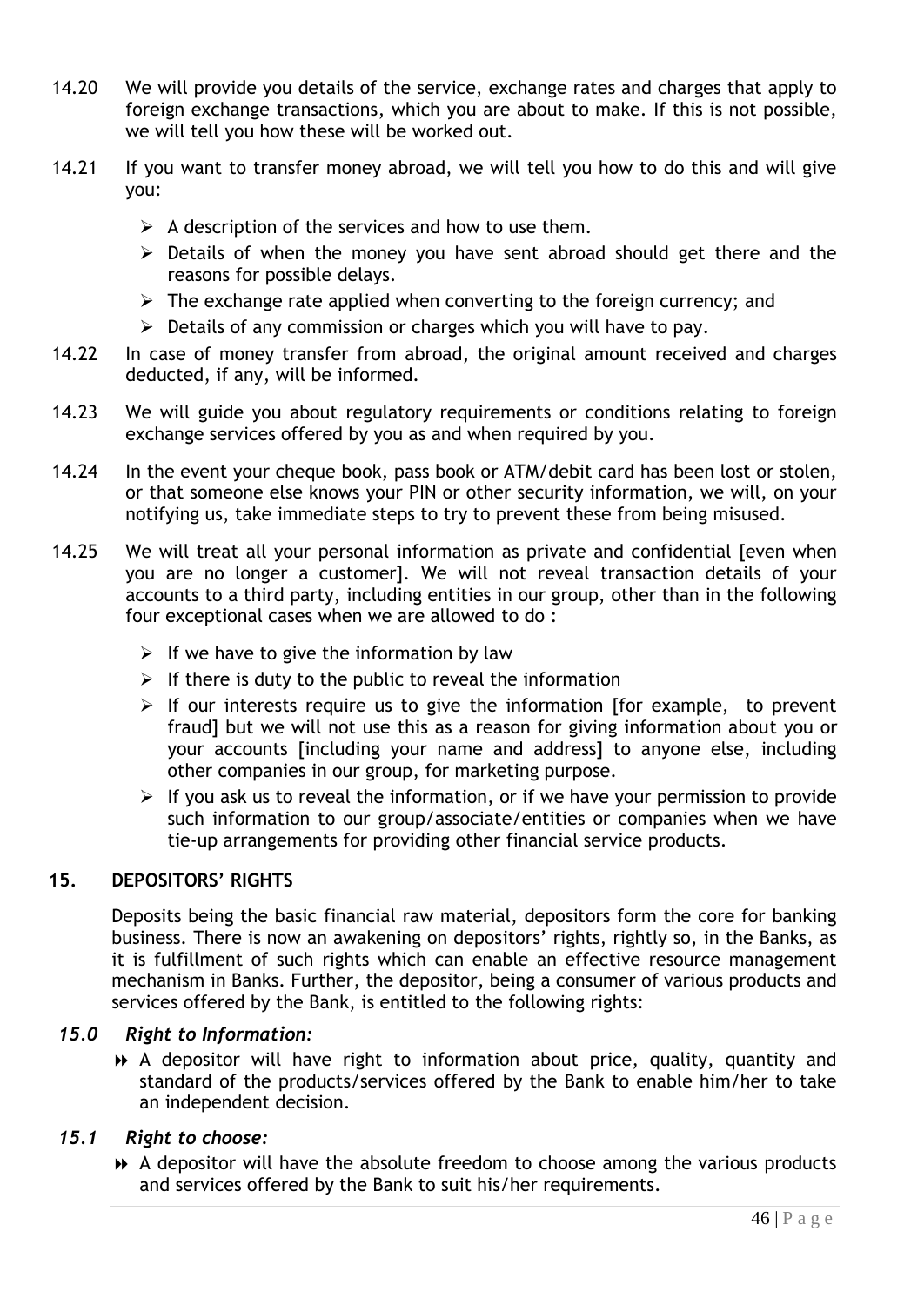### *15.2 Right to avail/utilize the products and services:*

 A depositor will have the right to avail/utilize the products/services chosen by him/her without any intervention/obstacle.

# *15.3 Right to be heard and redressal of grievances:*

 A depositor will have the right to be heard and seek redressal against deficient service/poor quality of products and services, unfair Trade practices and unscrupulous exploitation. This includes his/her right to fair redressal of any genuine grievance relating to products/services which he/she has chosen to utilize.

**\*\*\*\*\*\*\***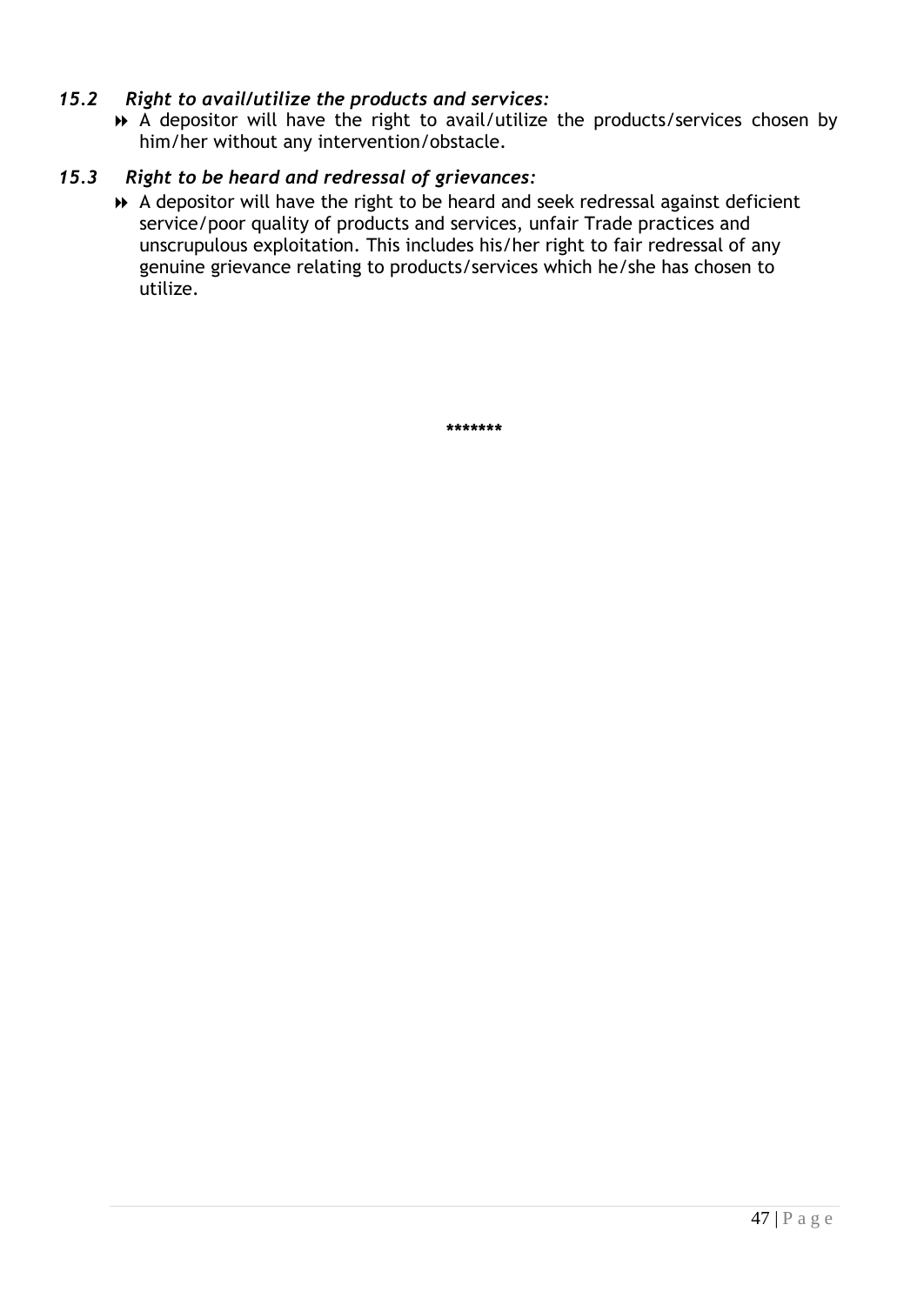# **ANNEXURE**

## **Customer Identification Procedure-Features to be verified and Documents that may be obtained from Customers:**

| <b>Features</b>                         | <b>Documents</b>                                                                                                                                                                                                                                                                                                   |  |  |  |  |  |
|-----------------------------------------|--------------------------------------------------------------------------------------------------------------------------------------------------------------------------------------------------------------------------------------------------------------------------------------------------------------------|--|--|--|--|--|
| <b>Accounts of individuals</b>          |                                                                                                                                                                                                                                                                                                                    |  |  |  |  |  |
| Proof of Identity and<br><b>Address</b> | For undertaking Customer Due Diligence (CDD), Bank<br>shall obtain the following from an individual while<br>establishing an account-based relationship or while<br>dealing with the individual who is a beneficial owner,<br>authorized signatory or the power of attorney holder<br>related to any legal entity: |  |  |  |  |  |
|                                         | (A) The Aadhaar number where,                                                                                                                                                                                                                                                                                      |  |  |  |  |  |
|                                         | (i) he is desirous of receiving any benefit or subsidy<br>under any scheme notified under section 7 of<br>the Aadhaar (Targeted Delivery of Financial and<br>Other subsidies, Benefits and Services) Act, 2016<br>(18 of 2016); or                                                                                 |  |  |  |  |  |
|                                         | (ii) he decides to submit his Aadhaar number<br>voluntarily to a bank; or                                                                                                                                                                                                                                          |  |  |  |  |  |
|                                         | (B) The proof of possession of Aadhaar number where<br>offline verification can be carried out; or                                                                                                                                                                                                                 |  |  |  |  |  |
|                                         | (C) The proof of possession of Aadhaar number where<br>offline verification cannot be carried out or any<br>OVD or the equivalent e-document thereof<br>containing the details of his identity and address;<br>and                                                                                                 |  |  |  |  |  |
|                                         | (D) The Permanent Account Number or the equivalent<br>e-document thereof or Form No. 60 as defined in<br>Income-tax Rules, 1962; and                                                                                                                                                                               |  |  |  |  |  |
|                                         | (E) Such other documents including in respect of the<br>nature of business and financial status of the<br>customer, or the equivalent e-documents thereof<br>as may be required by the bank.                                                                                                                       |  |  |  |  |  |
|                                         | Provided that where the customer has submitted,                                                                                                                                                                                                                                                                    |  |  |  |  |  |
|                                         | i) Aadhaar number under clause (A) above to a bank,<br>such bank shall carry out authentication of the<br>Aadhaar<br>customer's<br>number<br>using<br>e-KYC<br>authentication facility provided by the<br>Unique                                                                                                   |  |  |  |  |  |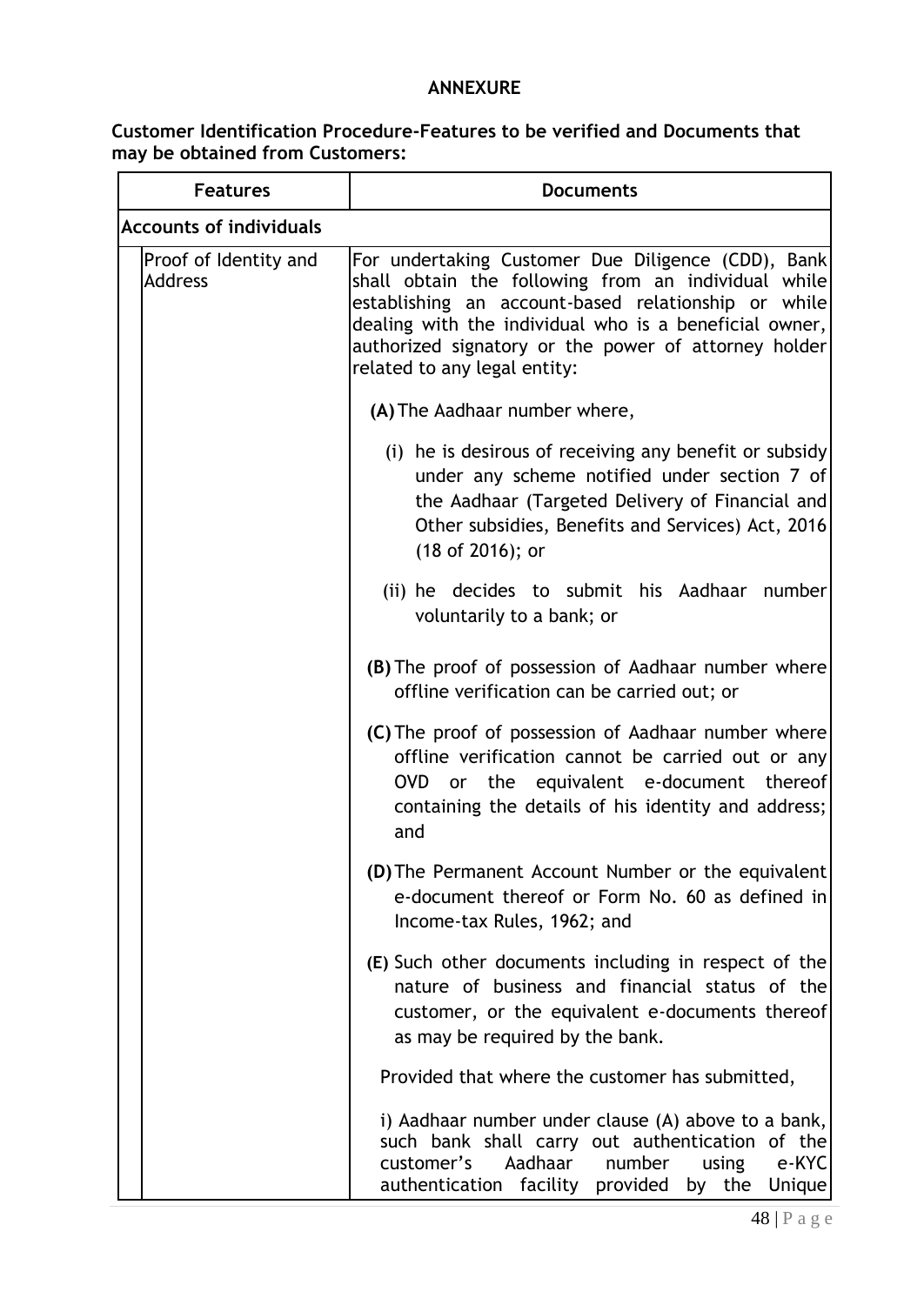| Identification Authority of India.                                                                                                                                                                                                                                                                                                                                                                                                                                                                                                                                                                                                                                                                                                                                                                                                                                                                                                                                                                                                                                                                                                                        |
|-----------------------------------------------------------------------------------------------------------------------------------------------------------------------------------------------------------------------------------------------------------------------------------------------------------------------------------------------------------------------------------------------------------------------------------------------------------------------------------------------------------------------------------------------------------------------------------------------------------------------------------------------------------------------------------------------------------------------------------------------------------------------------------------------------------------------------------------------------------------------------------------------------------------------------------------------------------------------------------------------------------------------------------------------------------------------------------------------------------------------------------------------------------|
| Further, in such a case, if customer wants to provide<br>a current address, different from the address as per<br>the identity information available in the Central<br>Identities Data Repository, he may give a self-<br>declaration to that effect to the Bank.                                                                                                                                                                                                                                                                                                                                                                                                                                                                                                                                                                                                                                                                                                                                                                                                                                                                                          |
| ii) Proof of possession of Aadhaar under clause (B)<br>above where offline verification can be carried out,<br>the bank shall carry out offline verification.<br>iii) An equivalent e-document of any OVD, the bank<br>shall verify the digital signature as per the provisions<br>of the Information Technology Act, 2000 (21 of 2000)<br>and any rules issues thereunder and take a live photo<br>as per digital KYC process.                                                                                                                                                                                                                                                                                                                                                                                                                                                                                                                                                                                                                                                                                                                           |
| iv) Any OVD or proof of possession of Aadhaar<br>number under clause (C) above where offline<br>verification cannot be carried out, the bank shall<br>carry out verification through digital KYC.                                                                                                                                                                                                                                                                                                                                                                                                                                                                                                                                                                                                                                                                                                                                                                                                                                                                                                                                                         |
| Provided that for a period not beyond such date as<br>may be notified by the Government for a class of<br>Regulated entities, instead of carrying out digital<br>KYC, the Regulated entity pertaining to such class<br>may obtain a certified copy of the proof of<br>possession of Aadhaar number or the OVD and a<br>recent photograph where an equivalent e-document<br>is not submitted.                                                                                                                                                                                                                                                                                                                                                                                                                                                                                                                                                                                                                                                                                                                                                              |
| e-KYC<br>Provided further<br>that<br>in i<br>case<br>authentication cannot be performed for an individual<br>desirous of receiving any benefit or subsidy under any<br>scheme notified under section 7 of the Aadhaar<br>(Targeted Delivery of Financial and Other subsidies,<br>Benefits and Services) Act, 2016 owing to injury, illness<br>or infirmity on account of old age or otherwise, and<br>similar causes, Bank shall, apart from obtaining the<br>Aadhaar number, perform identification preferably by<br>carrying out offline verification or alternatively by<br>obtaining the certified copy of any other OVD or the<br>equivalent e-document thereof from the customer.<br>Customer Due Diligence done in this manner shall<br>invariably be carried out by an official of the Bank and<br>such exception handling shall also be a part of the<br>concurrent audit as mandated in Section 8. Bank shall<br>ensure to duly record the cases of exception handling in<br>a centralised exception database. The database shall<br>contain the details of grounds of granting exception,<br>customer details, name of the designated official |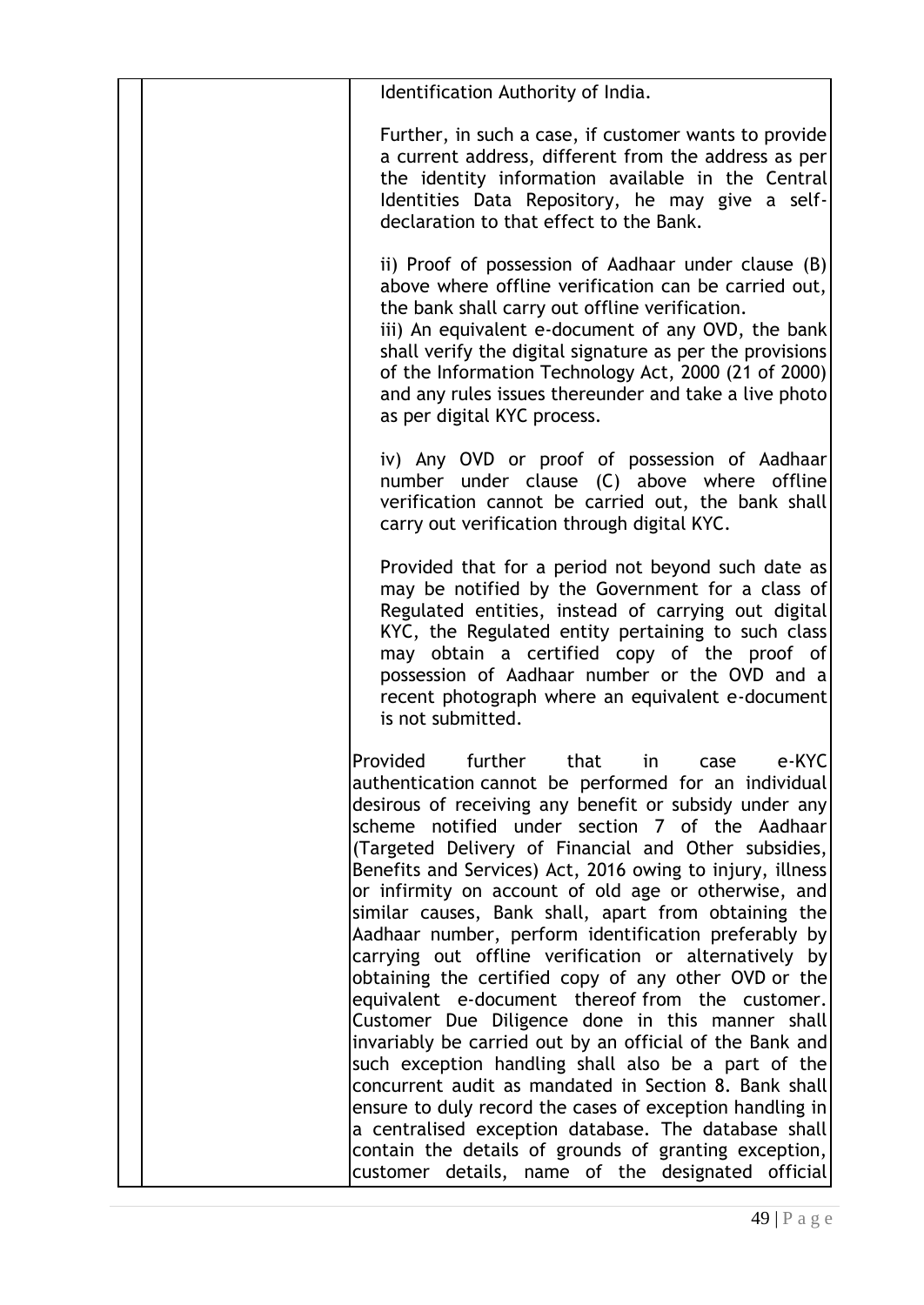|                              | authorising the exception and additional details, if any.<br>The database shall be subjected to periodic internal<br>audit/inspection by the Bank and shall be available for<br>supervisory review.<br><b>Explanation 1:</b><br>Bank shall, where its customer submits a proof of<br>possession of Aadhaar Number containing Aadhaar<br>Number, ensure that such customer redacts or blacks<br>out his Aadhaar number through appropriate means<br>where the authentication of Aadhaar number is not<br>required as per proviso (i) above. |
|------------------------------|--------------------------------------------------------------------------------------------------------------------------------------------------------------------------------------------------------------------------------------------------------------------------------------------------------------------------------------------------------------------------------------------------------------------------------------------------------------------------------------------------------------------------------------------|
|                              | <b>Explanation 2:</b>                                                                                                                                                                                                                                                                                                                                                                                                                                                                                                                      |
|                              | Biometric based e-KYC authentication can be done by<br>official/business correspondents/business<br>bank<br>facilitators.                                                                                                                                                                                                                                                                                                                                                                                                                  |
|                              | <b>Explanation 3:</b>                                                                                                                                                                                                                                                                                                                                                                                                                                                                                                                      |
|                              | The use of Aadhaar, proof of possession of Aadhaar etc.,<br>shall be in accordance with the Aadhaar (Targeted<br>Delivery of Financial and Other Subsidies Benefits and<br>Services) Act, 2016 and the regulations<br>made<br>thereunder.                                                                                                                                                                                                                                                                                                  |
|                              | Officially Valid Documents (OVD) are as under:                                                                                                                                                                                                                                                                                                                                                                                                                                                                                             |
|                              | I. Passport<br>II. Driving License<br>III. Proof of possession of Aadhaar number<br>IV. Voter Identity Card issued by Election Commission<br>of India                                                                                                                                                                                                                                                                                                                                                                                      |
|                              | V. Job Card issued by NREGA duly signed by an<br>officer of the State Government<br>VI. Letter issued by the National Population Register<br>containing details of name and address                                                                                                                                                                                                                                                                                                                                                        |
| <b>Accounts of companies</b> |                                                                                                                                                                                                                                                                                                                                                                                                                                                                                                                                            |
|                              | Where the client is a company, certified copies of<br>following documents or the equivalent e-documents are<br>to be submitted:                                                                                                                                                                                                                                                                                                                                                                                                            |
|                              | Certificate of incorporation<br>(i)<br>Memorandum and Articles of Association<br>(ii)<br>Permanent Account Number of the company<br>(iii)<br>A resolution from the Board of Directors and<br>(iv)<br>Power of Attorney granted to its managers,<br>officers or employees to transact on its<br>behalf.                                                                                                                                                                                                                                     |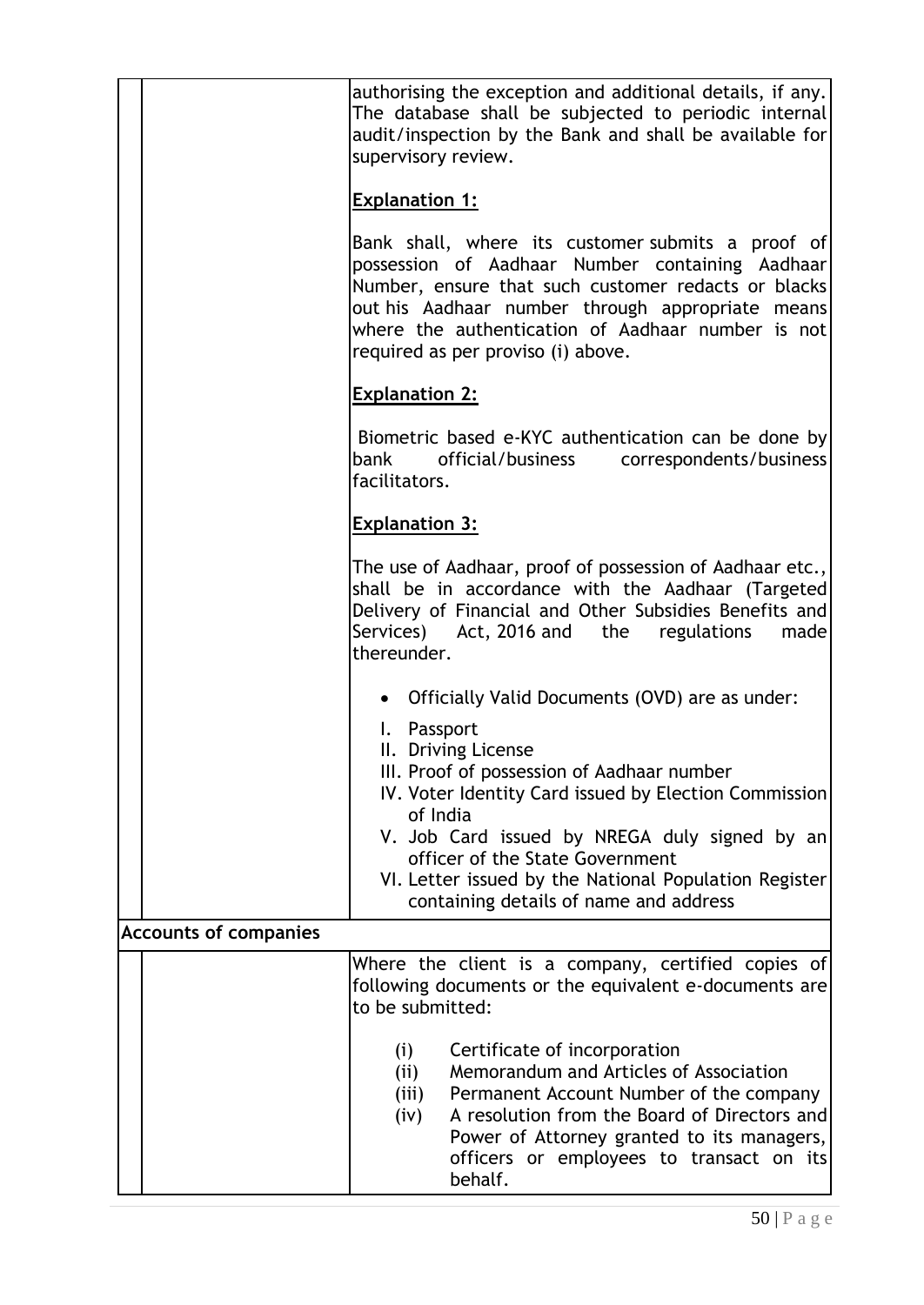|                                                               | (v)<br>(vi)                                          | Corporate Identification Number (CIN)<br>One copy of an Officially Valid Document<br>containing details of identity and address,<br>one recent photograph and Permanent<br>Account Numbers or Form No.60 of related<br>beneficial owner, the managers, officers or<br>employees, as the case may be, holding an<br>attorney to transact on the company's<br>behalf.                                                                                                                                                                                      |  |  |
|---------------------------------------------------------------|------------------------------------------------------|----------------------------------------------------------------------------------------------------------------------------------------------------------------------------------------------------------------------------------------------------------------------------------------------------------------------------------------------------------------------------------------------------------------------------------------------------------------------------------------------------------------------------------------------------------|--|--|
| <b>Accounts of partnership firms</b>                          |                                                      |                                                                                                                                                                                                                                                                                                                                                                                                                                                                                                                                                          |  |  |
|                                                               | are to be submitted:<br>(i)<br>(ii)<br>(iii)<br>(iv) | Where the client is a partnership firm, certified copies<br>of following documents or the equivalent e-documents<br><b>Registration Certificate</b><br>Partnership Deed<br>Permanent Account<br>Number of<br>the<br>partnership firm<br>One copy of an Officially Valid Document<br>containing details of identity and address,<br>recent photograph and Permanent<br>one<br>Account Numbers or Form No.60 of related<br>beneficial owner, managers, officers or<br>employees, as the case may be, holding and<br>an attorney to transact on its behalf. |  |  |
| <b>Accounts of trusts</b>                                     |                                                      |                                                                                                                                                                                                                                                                                                                                                                                                                                                                                                                                                          |  |  |
|                                                               | submitted:<br>(i)<br>(ii)<br>(iii)<br>(iv)           | Where the client is a Trust, certified copies of following<br>documents or the equivalent e-documents are to be<br><b>Registration Certificate</b><br><b>Trust Deed</b><br>Permanent Account Number or Form No.60<br>of the trust<br>One copy of an Officially Valid Document<br>containing details of identity and address,<br>one recent photograph and Permanent<br>Account Numbers or Form No.60 of the<br>related beneficial owner, managers, officers<br>or employees, as the case may be, holding<br>an attorney to transact on its behalf.       |  |  |
| Accounts of Unincorporated Association or body of individuals |                                                      |                                                                                                                                                                                                                                                                                                                                                                                                                                                                                                                                                          |  |  |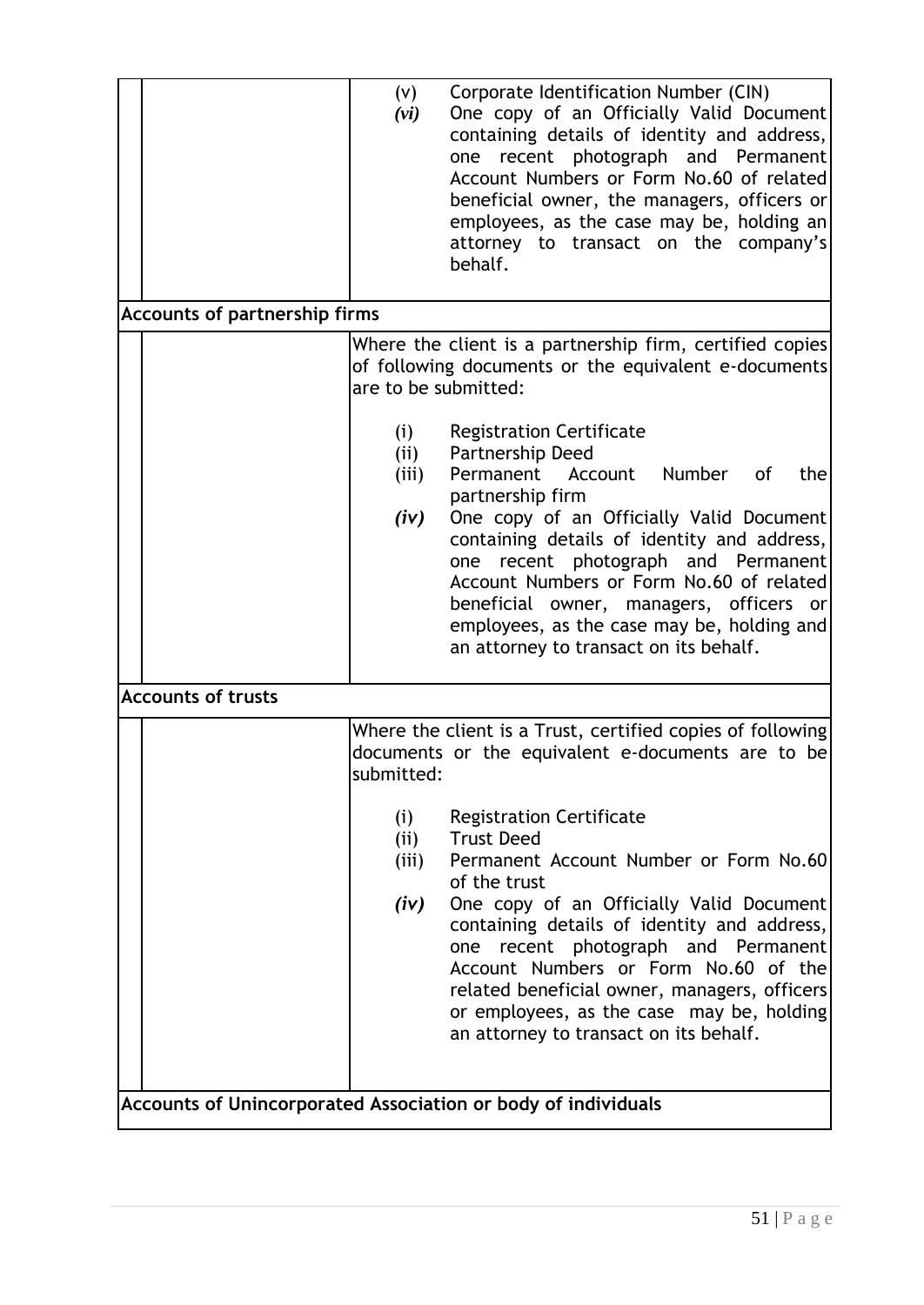| body of individuals, certified copies of following<br>documents or the equivalent e-documents are to be<br>submitted:<br>(i)<br>Resolution of the managing body of such<br>association or body of individuals<br>Permanent Account Number or Form No.60<br>(i)<br>of the unincorporated association or a body<br>of individuals<br>Power of Attorney granted to the person<br>(iii)<br>who will transact on its behalf.<br>One copy of an Officially Valid Document<br>(iv)<br>containing details of identity and address,<br>recent photograph and Permanent<br>one<br>Account Numbers or Form No.60 of the<br>related beneficial owner, managers, officers<br>or employees, as the case may be, holding<br>an attorney to transact on its behalf.<br>Such information as may be required to<br>(V)<br>establish the legal existence<br>of such<br>association or body of individuals.<br>Note:<br>(a) Unregistered trusts/partnership firms shall be<br>included<br>under the<br>term 'Unincorporated<br>Association'.<br>(b) Term 'body of individuals' includes societies.<br><b>Accounts of Proprietorship Concerns</b><br>For Proprietary concerns, Customer Due Diligence of the<br>Proof of name, address<br>individual (proprietor) are to be carried out and any two<br>and activity of the<br>of the following documents or the equivalent<br>concern<br>e-documents in the name of the proprietary concern<br>should be submitted as a proof of business/activity:<br>Registration Certificate (in the case of a<br>a)<br>registered concern).<br>Certificate/licence issued by the Municipal<br>b)<br>authorities under Shop & Establishment Act.<br>Sales and income tax returns.<br>C)<br>CST/VAT/GST certificate (Provisional/Final),<br>d)<br>Certificate / registration document issued by<br>e)<br>Sales Tax / Service Tax / Professional Tax<br>authorities.<br>The complete Income Tax return (not just the<br>f)<br>acknowledgement) in the name of the sole<br>Proprietor where the firm's income is reflected,<br>duly authenticated/acknowledged by the Income<br>Tax Authorities. |  | Where the client is an unincorporated association or a |
|-------------------------------------------------------------------------------------------------------------------------------------------------------------------------------------------------------------------------------------------------------------------------------------------------------------------------------------------------------------------------------------------------------------------------------------------------------------------------------------------------------------------------------------------------------------------------------------------------------------------------------------------------------------------------------------------------------------------------------------------------------------------------------------------------------------------------------------------------------------------------------------------------------------------------------------------------------------------------------------------------------------------------------------------------------------------------------------------------------------------------------------------------------------------------------------------------------------------------------------------------------------------------------------------------------------------------------------------------------------------------------------------------------------------------------------------------------------------------------------------------------------------------------------------------------------------------------------------------------------------------------------------------------------------------------------------------------------------------------------------------------------------------------------------------------------------------------------------------------------------------------------------------------------------------------------------------------------------------------------------------------------------------------------------------------------------------------------------------------------|--|--------------------------------------------------------|
|                                                                                                                                                                                                                                                                                                                                                                                                                                                                                                                                                                                                                                                                                                                                                                                                                                                                                                                                                                                                                                                                                                                                                                                                                                                                                                                                                                                                                                                                                                                                                                                                                                                                                                                                                                                                                                                                                                                                                                                                                                                                                                             |  |                                                        |
|                                                                                                                                                                                                                                                                                                                                                                                                                                                                                                                                                                                                                                                                                                                                                                                                                                                                                                                                                                                                                                                                                                                                                                                                                                                                                                                                                                                                                                                                                                                                                                                                                                                                                                                                                                                                                                                                                                                                                                                                                                                                                                             |  |                                                        |
|                                                                                                                                                                                                                                                                                                                                                                                                                                                                                                                                                                                                                                                                                                                                                                                                                                                                                                                                                                                                                                                                                                                                                                                                                                                                                                                                                                                                                                                                                                                                                                                                                                                                                                                                                                                                                                                                                                                                                                                                                                                                                                             |  |                                                        |
|                                                                                                                                                                                                                                                                                                                                                                                                                                                                                                                                                                                                                                                                                                                                                                                                                                                                                                                                                                                                                                                                                                                                                                                                                                                                                                                                                                                                                                                                                                                                                                                                                                                                                                                                                                                                                                                                                                                                                                                                                                                                                                             |  |                                                        |
|                                                                                                                                                                                                                                                                                                                                                                                                                                                                                                                                                                                                                                                                                                                                                                                                                                                                                                                                                                                                                                                                                                                                                                                                                                                                                                                                                                                                                                                                                                                                                                                                                                                                                                                                                                                                                                                                                                                                                                                                                                                                                                             |  |                                                        |
|                                                                                                                                                                                                                                                                                                                                                                                                                                                                                                                                                                                                                                                                                                                                                                                                                                                                                                                                                                                                                                                                                                                                                                                                                                                                                                                                                                                                                                                                                                                                                                                                                                                                                                                                                                                                                                                                                                                                                                                                                                                                                                             |  |                                                        |
|                                                                                                                                                                                                                                                                                                                                                                                                                                                                                                                                                                                                                                                                                                                                                                                                                                                                                                                                                                                                                                                                                                                                                                                                                                                                                                                                                                                                                                                                                                                                                                                                                                                                                                                                                                                                                                                                                                                                                                                                                                                                                                             |  |                                                        |
|                                                                                                                                                                                                                                                                                                                                                                                                                                                                                                                                                                                                                                                                                                                                                                                                                                                                                                                                                                                                                                                                                                                                                                                                                                                                                                                                                                                                                                                                                                                                                                                                                                                                                                                                                                                                                                                                                                                                                                                                                                                                                                             |  |                                                        |
|                                                                                                                                                                                                                                                                                                                                                                                                                                                                                                                                                                                                                                                                                                                                                                                                                                                                                                                                                                                                                                                                                                                                                                                                                                                                                                                                                                                                                                                                                                                                                                                                                                                                                                                                                                                                                                                                                                                                                                                                                                                                                                             |  |                                                        |
|                                                                                                                                                                                                                                                                                                                                                                                                                                                                                                                                                                                                                                                                                                                                                                                                                                                                                                                                                                                                                                                                                                                                                                                                                                                                                                                                                                                                                                                                                                                                                                                                                                                                                                                                                                                                                                                                                                                                                                                                                                                                                                             |  |                                                        |
|                                                                                                                                                                                                                                                                                                                                                                                                                                                                                                                                                                                                                                                                                                                                                                                                                                                                                                                                                                                                                                                                                                                                                                                                                                                                                                                                                                                                                                                                                                                                                                                                                                                                                                                                                                                                                                                                                                                                                                                                                                                                                                             |  |                                                        |
|                                                                                                                                                                                                                                                                                                                                                                                                                                                                                                                                                                                                                                                                                                                                                                                                                                                                                                                                                                                                                                                                                                                                                                                                                                                                                                                                                                                                                                                                                                                                                                                                                                                                                                                                                                                                                                                                                                                                                                                                                                                                                                             |  |                                                        |
|                                                                                                                                                                                                                                                                                                                                                                                                                                                                                                                                                                                                                                                                                                                                                                                                                                                                                                                                                                                                                                                                                                                                                                                                                                                                                                                                                                                                                                                                                                                                                                                                                                                                                                                                                                                                                                                                                                                                                                                                                                                                                                             |  |                                                        |
|                                                                                                                                                                                                                                                                                                                                                                                                                                                                                                                                                                                                                                                                                                                                                                                                                                                                                                                                                                                                                                                                                                                                                                                                                                                                                                                                                                                                                                                                                                                                                                                                                                                                                                                                                                                                                                                                                                                                                                                                                                                                                                             |  |                                                        |
|                                                                                                                                                                                                                                                                                                                                                                                                                                                                                                                                                                                                                                                                                                                                                                                                                                                                                                                                                                                                                                                                                                                                                                                                                                                                                                                                                                                                                                                                                                                                                                                                                                                                                                                                                                                                                                                                                                                                                                                                                                                                                                             |  |                                                        |
|                                                                                                                                                                                                                                                                                                                                                                                                                                                                                                                                                                                                                                                                                                                                                                                                                                                                                                                                                                                                                                                                                                                                                                                                                                                                                                                                                                                                                                                                                                                                                                                                                                                                                                                                                                                                                                                                                                                                                                                                                                                                                                             |  |                                                        |
|                                                                                                                                                                                                                                                                                                                                                                                                                                                                                                                                                                                                                                                                                                                                                                                                                                                                                                                                                                                                                                                                                                                                                                                                                                                                                                                                                                                                                                                                                                                                                                                                                                                                                                                                                                                                                                                                                                                                                                                                                                                                                                             |  |                                                        |
|                                                                                                                                                                                                                                                                                                                                                                                                                                                                                                                                                                                                                                                                                                                                                                                                                                                                                                                                                                                                                                                                                                                                                                                                                                                                                                                                                                                                                                                                                                                                                                                                                                                                                                                                                                                                                                                                                                                                                                                                                                                                                                             |  |                                                        |
|                                                                                                                                                                                                                                                                                                                                                                                                                                                                                                                                                                                                                                                                                                                                                                                                                                                                                                                                                                                                                                                                                                                                                                                                                                                                                                                                                                                                                                                                                                                                                                                                                                                                                                                                                                                                                                                                                                                                                                                                                                                                                                             |  |                                                        |
|                                                                                                                                                                                                                                                                                                                                                                                                                                                                                                                                                                                                                                                                                                                                                                                                                                                                                                                                                                                                                                                                                                                                                                                                                                                                                                                                                                                                                                                                                                                                                                                                                                                                                                                                                                                                                                                                                                                                                                                                                                                                                                             |  |                                                        |
|                                                                                                                                                                                                                                                                                                                                                                                                                                                                                                                                                                                                                                                                                                                                                                                                                                                                                                                                                                                                                                                                                                                                                                                                                                                                                                                                                                                                                                                                                                                                                                                                                                                                                                                                                                                                                                                                                                                                                                                                                                                                                                             |  |                                                        |
|                                                                                                                                                                                                                                                                                                                                                                                                                                                                                                                                                                                                                                                                                                                                                                                                                                                                                                                                                                                                                                                                                                                                                                                                                                                                                                                                                                                                                                                                                                                                                                                                                                                                                                                                                                                                                                                                                                                                                                                                                                                                                                             |  |                                                        |
|                                                                                                                                                                                                                                                                                                                                                                                                                                                                                                                                                                                                                                                                                                                                                                                                                                                                                                                                                                                                                                                                                                                                                                                                                                                                                                                                                                                                                                                                                                                                                                                                                                                                                                                                                                                                                                                                                                                                                                                                                                                                                                             |  |                                                        |
|                                                                                                                                                                                                                                                                                                                                                                                                                                                                                                                                                                                                                                                                                                                                                                                                                                                                                                                                                                                                                                                                                                                                                                                                                                                                                                                                                                                                                                                                                                                                                                                                                                                                                                                                                                                                                                                                                                                                                                                                                                                                                                             |  |                                                        |
|                                                                                                                                                                                                                                                                                                                                                                                                                                                                                                                                                                                                                                                                                                                                                                                                                                                                                                                                                                                                                                                                                                                                                                                                                                                                                                                                                                                                                                                                                                                                                                                                                                                                                                                                                                                                                                                                                                                                                                                                                                                                                                             |  |                                                        |
|                                                                                                                                                                                                                                                                                                                                                                                                                                                                                                                                                                                                                                                                                                                                                                                                                                                                                                                                                                                                                                                                                                                                                                                                                                                                                                                                                                                                                                                                                                                                                                                                                                                                                                                                                                                                                                                                                                                                                                                                                                                                                                             |  |                                                        |
|                                                                                                                                                                                                                                                                                                                                                                                                                                                                                                                                                                                                                                                                                                                                                                                                                                                                                                                                                                                                                                                                                                                                                                                                                                                                                                                                                                                                                                                                                                                                                                                                                                                                                                                                                                                                                                                                                                                                                                                                                                                                                                             |  |                                                        |
|                                                                                                                                                                                                                                                                                                                                                                                                                                                                                                                                                                                                                                                                                                                                                                                                                                                                                                                                                                                                                                                                                                                                                                                                                                                                                                                                                                                                                                                                                                                                                                                                                                                                                                                                                                                                                                                                                                                                                                                                                                                                                                             |  |                                                        |
|                                                                                                                                                                                                                                                                                                                                                                                                                                                                                                                                                                                                                                                                                                                                                                                                                                                                                                                                                                                                                                                                                                                                                                                                                                                                                                                                                                                                                                                                                                                                                                                                                                                                                                                                                                                                                                                                                                                                                                                                                                                                                                             |  |                                                        |
|                                                                                                                                                                                                                                                                                                                                                                                                                                                                                                                                                                                                                                                                                                                                                                                                                                                                                                                                                                                                                                                                                                                                                                                                                                                                                                                                                                                                                                                                                                                                                                                                                                                                                                                                                                                                                                                                                                                                                                                                                                                                                                             |  |                                                        |
|                                                                                                                                                                                                                                                                                                                                                                                                                                                                                                                                                                                                                                                                                                                                                                                                                                                                                                                                                                                                                                                                                                                                                                                                                                                                                                                                                                                                                                                                                                                                                                                                                                                                                                                                                                                                                                                                                                                                                                                                                                                                                                             |  |                                                        |
|                                                                                                                                                                                                                                                                                                                                                                                                                                                                                                                                                                                                                                                                                                                                                                                                                                                                                                                                                                                                                                                                                                                                                                                                                                                                                                                                                                                                                                                                                                                                                                                                                                                                                                                                                                                                                                                                                                                                                                                                                                                                                                             |  |                                                        |
|                                                                                                                                                                                                                                                                                                                                                                                                                                                                                                                                                                                                                                                                                                                                                                                                                                                                                                                                                                                                                                                                                                                                                                                                                                                                                                                                                                                                                                                                                                                                                                                                                                                                                                                                                                                                                                                                                                                                                                                                                                                                                                             |  |                                                        |
|                                                                                                                                                                                                                                                                                                                                                                                                                                                                                                                                                                                                                                                                                                                                                                                                                                                                                                                                                                                                                                                                                                                                                                                                                                                                                                                                                                                                                                                                                                                                                                                                                                                                                                                                                                                                                                                                                                                                                                                                                                                                                                             |  |                                                        |
|                                                                                                                                                                                                                                                                                                                                                                                                                                                                                                                                                                                                                                                                                                                                                                                                                                                                                                                                                                                                                                                                                                                                                                                                                                                                                                                                                                                                                                                                                                                                                                                                                                                                                                                                                                                                                                                                                                                                                                                                                                                                                                             |  |                                                        |
|                                                                                                                                                                                                                                                                                                                                                                                                                                                                                                                                                                                                                                                                                                                                                                                                                                                                                                                                                                                                                                                                                                                                                                                                                                                                                                                                                                                                                                                                                                                                                                                                                                                                                                                                                                                                                                                                                                                                                                                                                                                                                                             |  |                                                        |
| Utility bills such as electricity, water and<br>g)                                                                                                                                                                                                                                                                                                                                                                                                                                                                                                                                                                                                                                                                                                                                                                                                                                                                                                                                                                                                                                                                                                                                                                                                                                                                                                                                                                                                                                                                                                                                                                                                                                                                                                                                                                                                                                                                                                                                                                                                                                                          |  |                                                        |
|                                                                                                                                                                                                                                                                                                                                                                                                                                                                                                                                                                                                                                                                                                                                                                                                                                                                                                                                                                                                                                                                                                                                                                                                                                                                                                                                                                                                                                                                                                                                                                                                                                                                                                                                                                                                                                                                                                                                                                                                                                                                                                             |  |                                                        |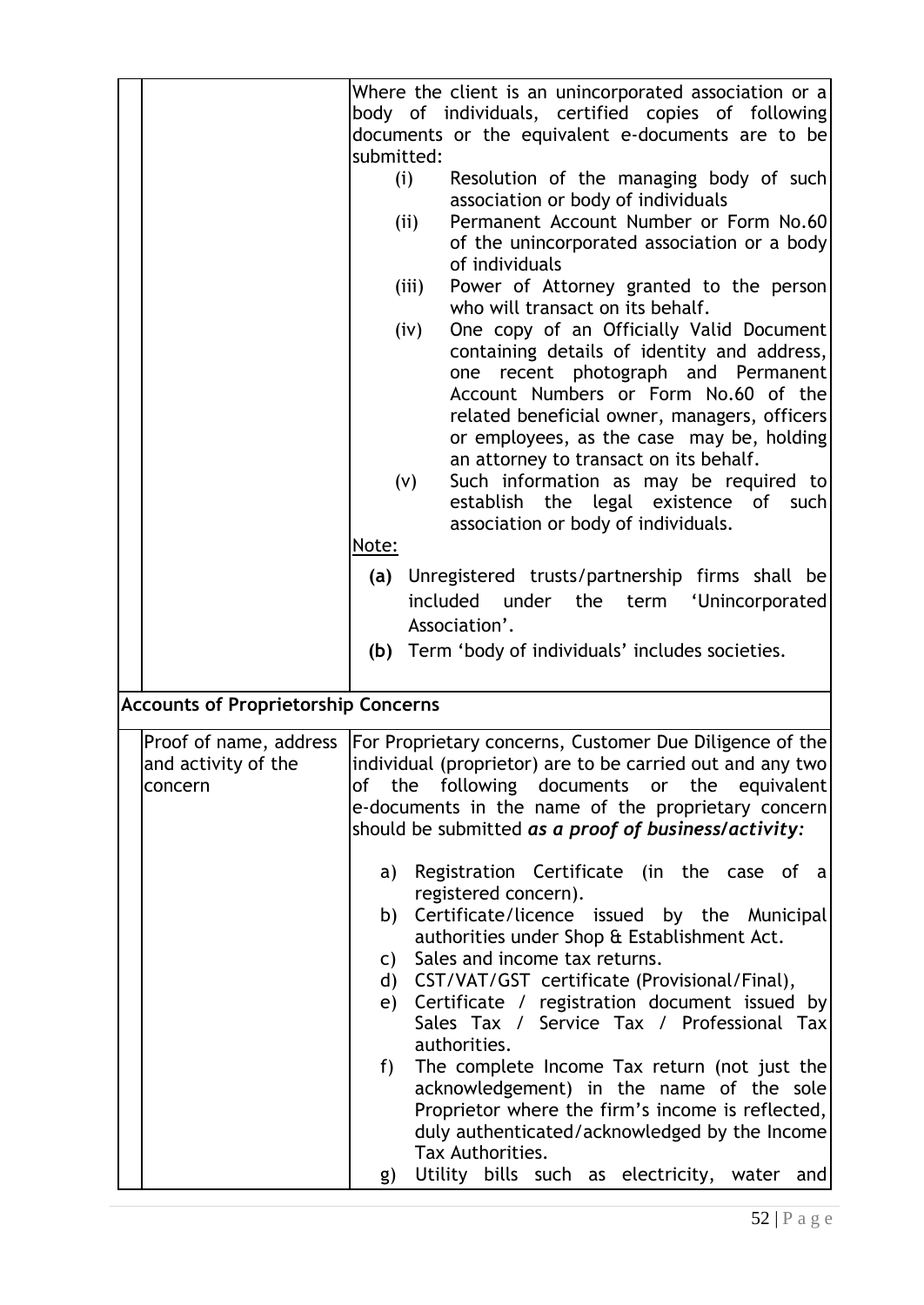|                                                                                                                                            |                                                          | landline telephone bills.<br>IEC (Importer Exporter Code) issued to the<br>h)<br>proprietary concern by the office of DGFT /<br>Licence/certificate of practice issued in the<br>name of the proprietary concern by any<br>professional body incorporated under a statute.<br>Though the default rule is that any two documents<br>mentioned above should be provided as activity proof by<br>a Proprietary concern, in cases where the branches are<br>satisfied that it is not possible to furnish two such<br>documents, they would have the discretion to accept<br>only one of those documents as activity proof. In such<br>cases, the branches, however, would have to undertake<br>contact point verification, collect such information as<br>would be required to establish the existence of such<br>firm, confirm, clarify and satisfy themselves that the<br>business activity has been verified from the address of<br>the proprietary concern. |  |  |
|--------------------------------------------------------------------------------------------------------------------------------------------|----------------------------------------------------------|-------------------------------------------------------------------------------------------------------------------------------------------------------------------------------------------------------------------------------------------------------------------------------------------------------------------------------------------------------------------------------------------------------------------------------------------------------------------------------------------------------------------------------------------------------------------------------------------------------------------------------------------------------------------------------------------------------------------------------------------------------------------------------------------------------------------------------------------------------------------------------------------------------------------------------------------------------------|--|--|
|                                                                                                                                            | <b>Accounts of Limited Liability Partnerships</b>        |                                                                                                                                                                                                                                                                                                                                                                                                                                                                                                                                                                                                                                                                                                                                                                                                                                                                                                                                                             |  |  |
|                                                                                                                                            | Proof of name, address<br>and activity of the<br>concern | Certified copy of incorporation documents<br>(i)<br>filed with Registrar of Companies.<br>(i)<br>issued by the Registrar<br>Certificate<br>of<br>Companies.<br>Copy of LLP Agreement signed by all the<br>(iii)<br>partners. In case, there is no LLP agreement,<br>Schedule I of the LLP Act signed by all the<br>partners will prevail.<br>(a) Any Officially Valid Document which<br>(iv)<br>contains proof of identity/address in respects<br>of person holding an attorney to transacts on<br>its behalf and<br>(b) PAN or Form 60 as defined in the Income<br>Tax Rules, 1962 issued to the person holding a<br>power of attorney to transact on its behalf.                                                                                                                                                                                                                                                                                          |  |  |
| Accounts of juridical persons not specifically covered above, such as Societies,<br>Universities and Local bodies like Village Panchayats, |                                                          |                                                                                                                                                                                                                                                                                                                                                                                                                                                                                                                                                                                                                                                                                                                                                                                                                                                                                                                                                             |  |  |
|                                                                                                                                            | Proof of name, address<br>and activity of the<br>concern | The certified copies of the following documents or the<br>equivalent e-documents thereof are to be submitted:                                                                                                                                                                                                                                                                                                                                                                                                                                                                                                                                                                                                                                                                                                                                                                                                                                               |  |  |
|                                                                                                                                            |                                                          | i) Document showing name of the person authorized to<br>act on behalf of the entity;<br>ii. (a) Any Officially Valid Document which contains<br>proof of identity/address in respects of person holding<br>an attorney to transacts on its behalf and<br>(b) PAN or Form 60 as defined in the Income Tax Rules,                                                                                                                                                                                                                                                                                                                                                                                                                                                                                                                                                                                                                                             |  |  |